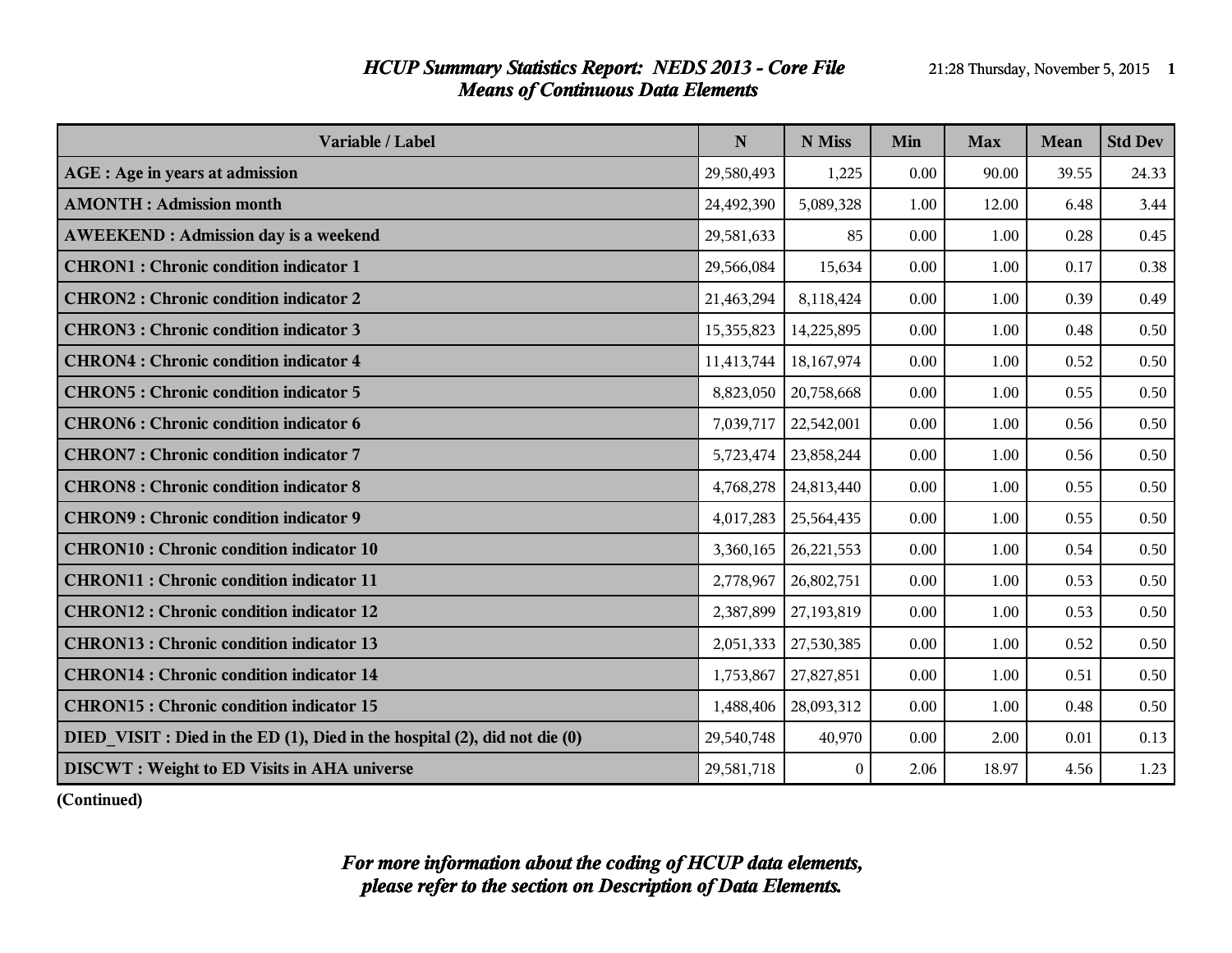# *HCUP Summary Statistics Report: NEDS 2013 - Core File* 21:28 Thursday, November 5, 2015 2 *Means of Continuous Data Elements*

| Variable / Label                                  | $\mathbf N$ | N Miss           | Min      | <b>Max</b> | <b>Mean</b> | <b>Std Dev</b> |
|---------------------------------------------------|-------------|------------------|----------|------------|-------------|----------------|
| DISP_ED: Disposition of patient (uniform) from ED | 29,581,718  | $\boldsymbol{0}$ | 1.00     | 99.00      | 2.46        | 4.58           |
| <b>DQTR</b> : Discharge quarter                   | 29,565,467  | 16,251           | 1.00     | 4.00       | 2.49        | 1.11           |
| DXCCS1 : CCS: diagnosis 1                         | 29,566,084  | 15,634           | 1.00     | 670.00     | 189.75      | 119.23         |
| DXCCS2 : CCS: diagnosis 2                         | 21,463,294  | 8,118,424        | 1.00     | 670.00     | 203.30      | 175.69         |
| DXCCS3 : CCS: diagnosis 3                         | 15,355,823  | 14,225,895       | 1.00     | 670.00     | 204.99      | 184.60         |
| DXCCS4 : CCS: diagnosis 4                         | 11,413,744  | 18,167,974       | 1.00     | 670.00     | 203.01      | 186.32         |
| DXCCS5 : CCS: diagnosis 5                         | 8,823,050   | 20,758,668       | 1.00     | 670.00     | 198.63      | 184.35         |
| DXCCS6 : CCS: diagnosis 6                         | 7,039,717   | 22,542,001       | 1.00     | 670.00     | 195.08      | 181.39         |
| DXCCS7: CCS: diagnosis 7                          | 5,723,474   | 23,858,244       | 1.00     | 670.00     | 191.53      | 177.84         |
| DXCCS8 : CCS: diagnosis 8                         | 4,768,278   | 24,813,440       | 1.00     | 670.00     | 189.48      | 174.40         |
| DXCCS9 : CCS: diagnosis 9                         | 4,017,283   | 25,564,435       | 1.00     | 670.00     | 188.28      | 172.12         |
| <b>DXCCS10: CCS: diagnosis 10</b>                 | 3,360,165   | 26, 221, 553     | 1.00     | 670.00     | 187.21      | 170.03         |
| DXCCS11 : CCS: diagnosis 11                       | 2,778,967   | 26,802,751       | 1.00     | 670.00     | 187.37      | 168.63         |
| DXCCS12 : CCS: diagnosis 12                       | 2,387,899   | 27,193,819       | $1.00\,$ | 670.00     | 183.76      | 165.64         |
| DXCCS13 : CCS: diagnosis 13                       | 2,051,333   | 27,530,385       | 1.00     | 670.00     | 182.79      | 163.17         |
| DXCCS14 : CCS: diagnosis 14                       | 1,753,867   | 27,827,851       | 1.00     | 670.00     | 184.95      | 163.47         |
| DXCCS15 : CCS: diagnosis 15                       | 1,488,406   | 28,093,312       | 1.00     | 670.00     | 182.08      | 157.25         |
| <b>EDEVENT</b> : Type of ED Event                 | 29,581,718  | $\theta$         | 1.00     | 99.00      | 1.31        | 3.59           |
| E CCS1 : CCS: E Code 1                            | 7,155,106   | 22,426,612       | 662.00   | 2621.00    | 2589.82     | 207.18         |
| E CCS2 : CCS: E Code 2                            | 4,139,619   | 25,442,099       | 662.00   | 2621.00    | 2602.29     | 170.34         |

**(Continued)**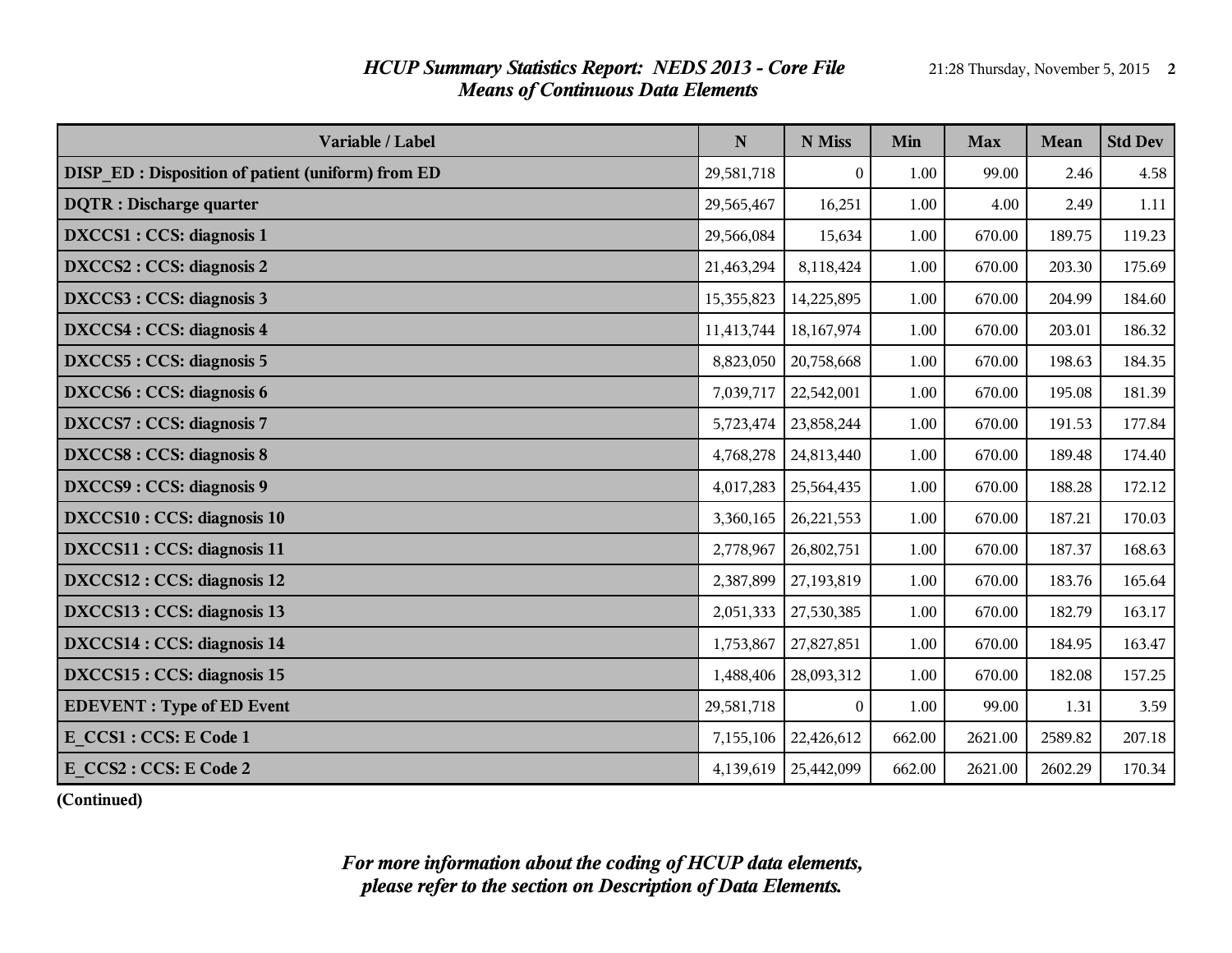# *HCUP Summary Statistics Report: NEDS 2013 - Core File* 21:28 Thursday, November 5, 2015 3 *Means of Continuous Data Elements*

| Variable / Label                                                                                        | $\mathbf N$ | N Miss           | Min      | <b>Max</b> | <b>Mean</b> | <b>Std Dev</b> |
|---------------------------------------------------------------------------------------------------------|-------------|------------------|----------|------------|-------------|----------------|
| E CCS3 : CCS: E Code 3                                                                                  | 1,374,112   | 28,207,606       | 662.00   | 2621.00    | 2609.10     | 127.55         |
| E CCS4 : CCS: E Code 4                                                                                  | 457,062     | 29,124,656       | 662.00   | 2621.00    | 2613.18     | 107.83         |
| <b>FEMALE</b> : Indicator of sex                                                                        | 29,580,721  | 997              | 0.00     | 1.00       | 0.56        | 0.50           |
| <b>HOSP ED: HCUP ED hospital identifier</b>                                                             | 29,581,718  | $\theta$         | 10001.00 | 40497.00   | 26666.35    | 9649.72        |
| INJURY : Injury diagnosis reported on record (1:DX1 is an injury; 2:DX2+ is an<br>injury; 0:No injury)  | 29,581,718  | $\mathbf{0}$     | 0.00     | 2.00       | 0.24        | 0.48           |
| <b>INJURY CUT : Injury by cutting or piercing (by E codes)</b>                                          | 29,581,718  | $\boldsymbol{0}$ | 0.00     | 1.00       | 0.02        | 0.13           |
| <b>INJURY DROWN : Injury by drowning or submersion (by E codes)</b>                                     | 29,581,718  | $\theta$         | 0.00     | 1.00       | 0.00        | 0.01           |
| <b>INJURY FALL : Injury by falling (by E codes)</b>                                                     | 29,581,718  | $\boldsymbol{0}$ | 0.00     | 1.00       | 0.07        | 0.25           |
| <b>INJURY FIRE: Injury by fire, flame or hot object (by E codes)</b>                                    | 29,581,718  | $\theta$         | 0.00     | 1.00       | 0.00        | 0.05           |
| <b>INJURY FIREARM : Injury by firearm (by E codes)</b>                                                  | 29,581,718  | $\boldsymbol{0}$ | 0.00     | 1.00       | 0.00        | 0.02           |
| <b>INJURY MACHINERY: Injury by machinery (by E codes)</b>                                               | 29,581,718  | $\theta$         | 0.00     | 1.00       | 0.00        | 0.03           |
| <b>INJURY MVT: Injury involving motor vehicle traffic (by E codes)</b>                                  | 29,581,718  | $\overline{0}$   | 0.00     | 1.00       | 0.02        | 0.15           |
| <b>INJURY NATURE:</b> Injury involving nature or environmental factors (by E codes)                     | 29,581,718  | $\theta$         | 0.00     | 1.00       | 0.01        | $0.10\,$       |
| <b>INJURY POISON: Injury by poison (by E codes)</b>                                                     | 29,581,718  | $\boldsymbol{0}$ | 0.00     | 1.00       | 0.01        | 0.08           |
| INJURY SEVERITY: Injury severity score assigned by ICDPIC Stata program                                 | 29,581,718  | $\theta$         | 0.00     | 99.00      | 0.77        | 5.59           |
| <b>INJURY STRUCK: Injury from being struck by or against (by E codes)</b>                               | 29,581,718  | $\boldsymbol{0}$ | 0.00     | 1.00       | 0.03        | 0.17           |
| <b>INJURY SUFFOCATION : Injury by suffocation (by E codes)</b>                                          | 29,581,718  | $\theta$         | 0.00     | 1.00       | 0.00        | 0.02           |
| <b>INTENT ASSAULT : Injury by assault indicated on the record (by E codes)</b>                          | 29,581,718  | $\theta$         | 0.00     | 1.00       | 0.01        | 0.09           |
| <b>INTENT SELF HARM: Intentional self harm indicated on the record (by</b><br>diagnosis and/or E codes) | 29,581,718  | $\boldsymbol{0}$ | 0.00     | 1.00       | 0.01        | 0.10           |

**(Continued)**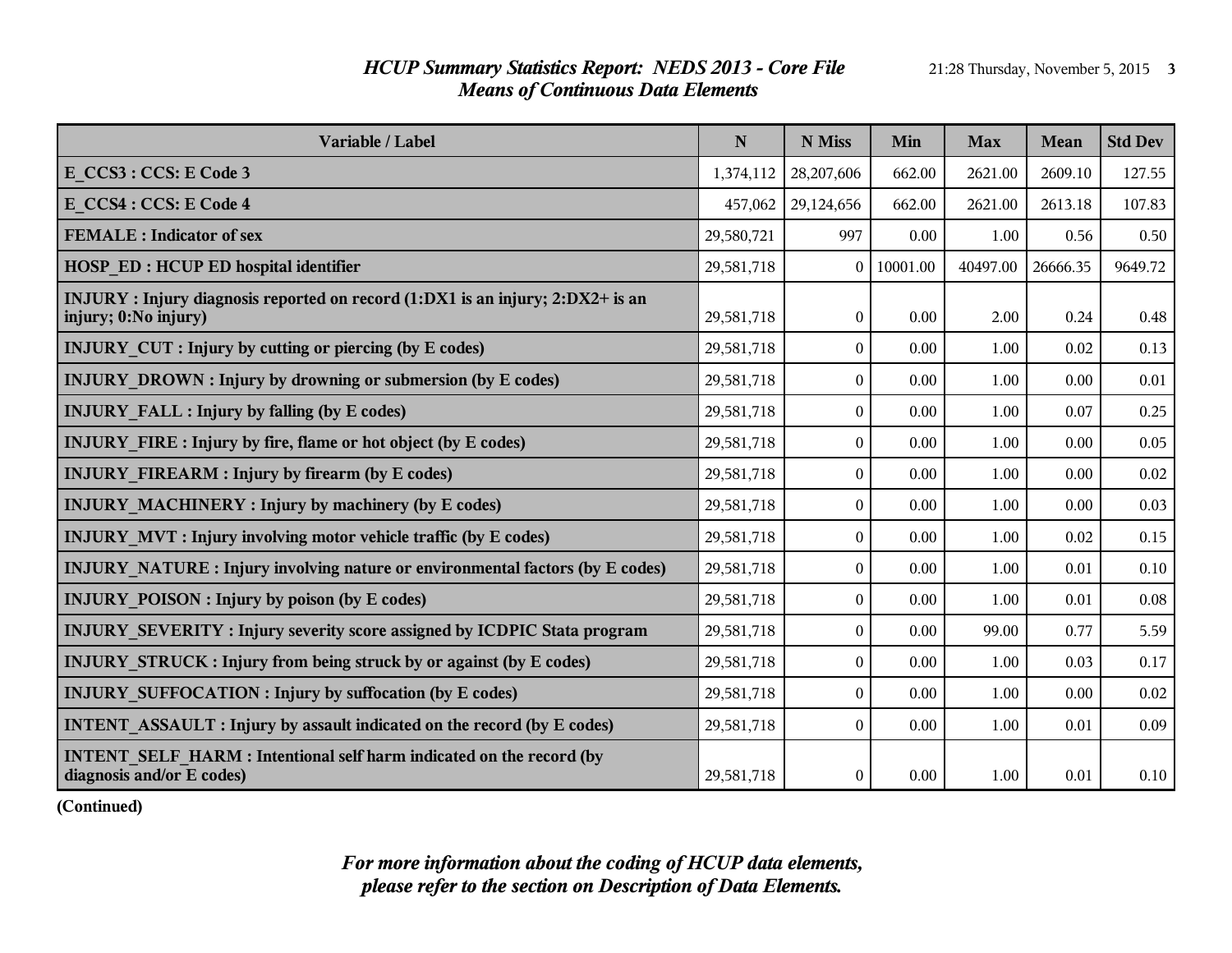# *HCUP Summary Statistics Report: NEDS 2013 - Core File* 21:28 Thursday, November 5, 2015 4 *Means of Continuous Data Elements*

| Variable / Label                                                                           | N          | N Miss         | Min      | <b>Max</b> | Mean     | <b>Std Dev</b> |
|--------------------------------------------------------------------------------------------|------------|----------------|----------|------------|----------|----------------|
| <b>INTENT UNINTENTIONAL : Unintentional injury indicated on the record (by E</b><br>codes) | 29,581,718 | $\theta$       | 0.00     | 1.00       | 0.20     | 0.40           |
| MULTINJURY : More than one injury diagnosis reported on record                             | 29,581,718 | $\theta$       | 0.00     | 1.00       | 0.06     | 0.23           |
| NDX : Number of diagnoses on this record                                                   | 29,581,718 | $\theta$       | 0.00     | 15.00      | 4.12     | 3.85           |
| <b>NECODE:</b> Number of E codes on this record                                            | 29,581,718 | $\Omega$       | 0.00     | 4.00       | 0.44     | 0.90           |
| NEDS STRATUM : Stratum used to sample hospital                                             | 29,581,718 | 0 <sup>1</sup> | 10100.00 | 48100.00   | 28238.66 | 10136.13       |
| PAY1 : Primary expected payer (uniform)                                                    | 29,534,850 | 46,868         | 1.00     | 6.00       | 2.59     | 1.29           |
| PAY2 : Secondary expected payer (uniform)                                                  | 7,838,947  | 21,742,771     | 1.00     | 6.00       | 3.03     | 1.25           |
| PL NCHS: Patient Location: NCHS Urban-Rural Code                                           | 29,373,280 | 208,438        | 1.00     | 6.00       | 2.74     | 1.57           |
| <b>TOTCHG ED: Total charge for ED services</b>                                             | 24,928,537 | 4,653,181      | 100.00   | 878634.00  | 2742.27  | 4175.39        |
| <b>YEAR</b> : Calendar year                                                                | 29,581,718 | $\theta$       | 2013.00  | 2013.00    | 2013.00  | 0.00           |
| ZIPINC QRTL: Median household income national quartile for patient ZIP Code                | 28,942,298 | 639,420        | 1.00     | 4.00       | 2.18     | 1.08           |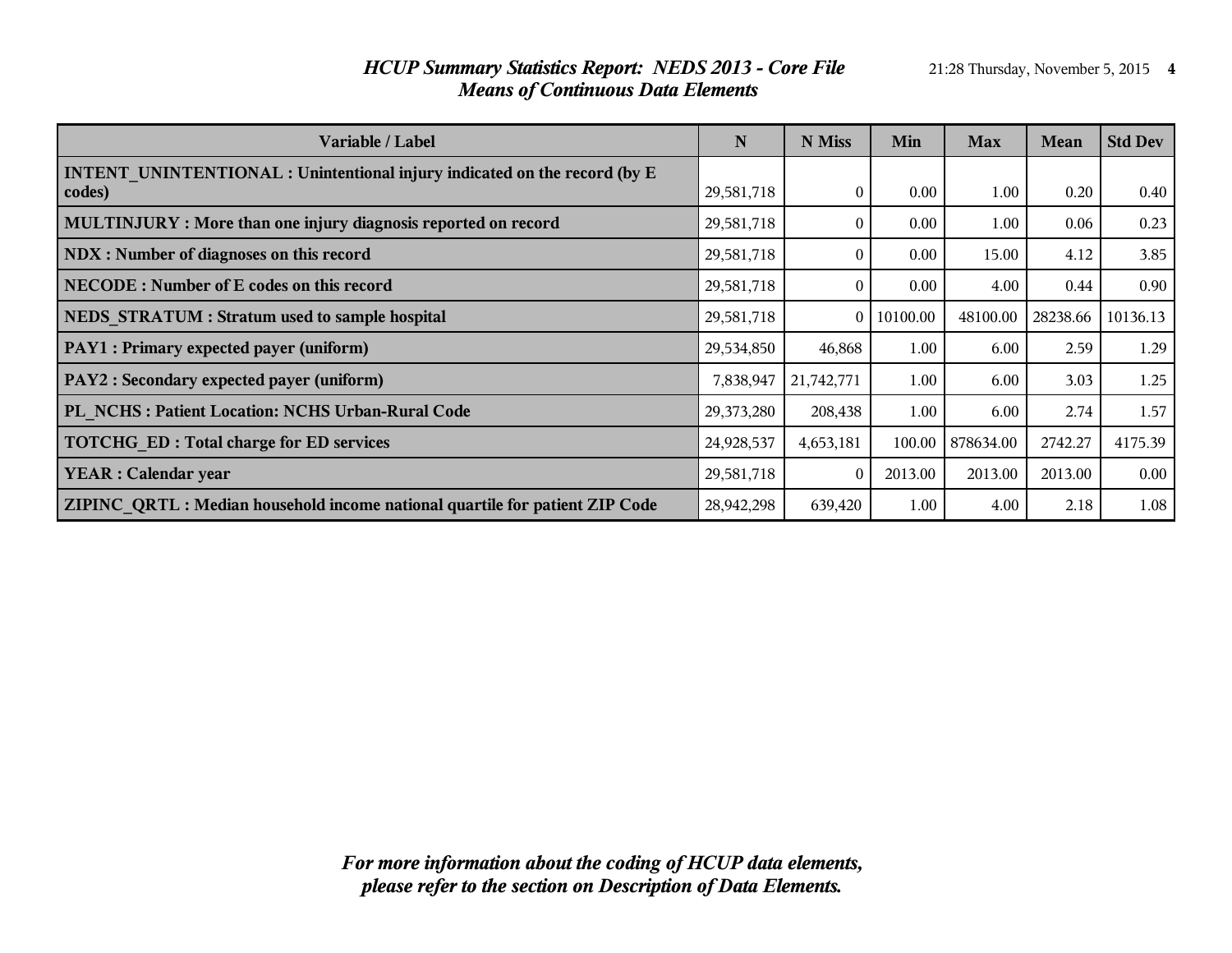| <b>AGE</b>           | Frequency | Percent |
|----------------------|-----------|---------|
| $\therefore$ Missing | 73        | 0.00    |
| .A: Invalid          | $\leq 10$ | $*$ **  |
| .C: Inconsistent     | 1,147     | 0.00    |
| $\overline{0}$       | 689,149   | 2.33    |
| $\mathbf{1}$         | 633,340   | 2.14    |
| $\overline{2}$       | 475,616   | 1.61    |
| 3                    | 389,275   | 1.32    |
| $\overline{4}$       | 343,842   | 1.16    |
| 5                    | 327,162   | 1.11    |
| 6                    | 288,619   | 0.98    |
| 7                    | 246,451   | 0.83    |
| 8                    | 223,089   | 0.75    |
| 9                    | 214,038   | 0.72    |
| 10                   | 209,577   | 0.71    |
| 11                   | 207,397   | 0.70    |
| 12                   | 214,380   | 0.72    |
| 13                   | 225,874   | 0.76    |
| 14                   | 244,732   | 0.83    |
| 15                   | 267,060   | 0.90    |
| 16                   | 287,539   | 0.97    |
| 17                   | 316,262   | 1.07    |
| 18                   | 398,471   | 1.35    |
| 19                   | 438,775   | 1.48    |
| 20                   | 472,159   | 1.60    |
| 21                   | 498,102   | 1.68    |
| 22                   | 518,250   | 1.75    |
| 23                   | 522,550   | 1.77    |
| 24                   | 511,019   | 1.73    |
| 25                   | 498,913   | 1.69    |
| 26                   | 480,472   | 1.62    |
| 27                   | 475,734   | 1.61    |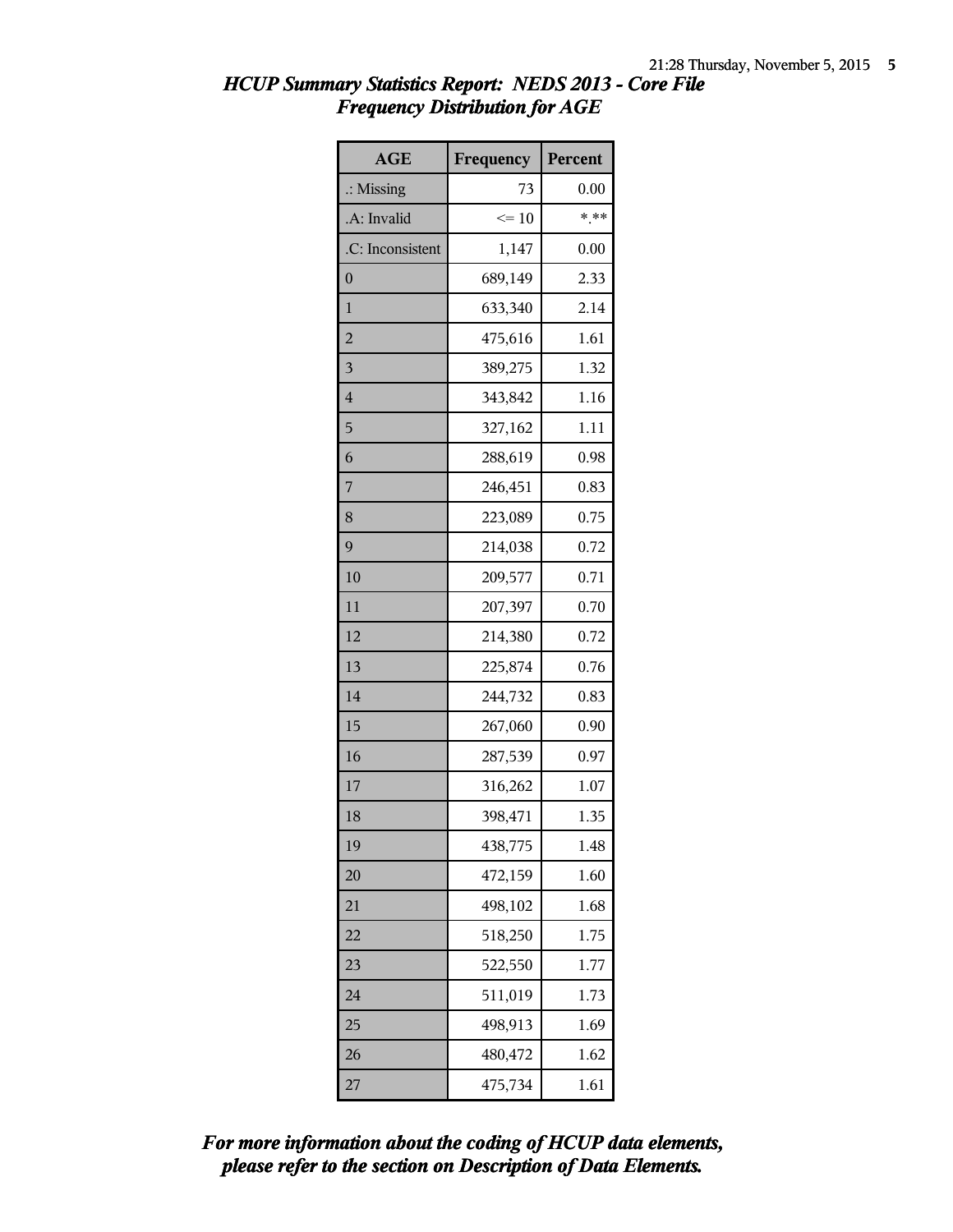| <b>AGE</b> | Frequency | Percent |
|------------|-----------|---------|
| 28         | 468,265   | 1.58    |
| 29         | 454,198   | 1.54    |
| 30         | 453,839   | 1.53    |
| 31         | 449,607   | 1.52    |
| 32         | 442,316   | 1.50    |
| 33         | 431,033   | 1.46    |
| 34         | 412,041   | 1.39    |
| 35         | 395,511   | 1.34    |
| 36         | 378,739   | 1.28    |
| 37         | 357,605   | 1.21    |
| 38         | 354,164   | 1.20    |
| 39         | 348,702   | 1.18    |
| 40         | 354,186   | 1.20    |
| 41         | 362,689   | 1.23    |
| 42         | 384,876   | 1.30    |
| 43         | 374,883   | 1.27    |
| 44         | 362,447   | 1.23    |
| 45         | 356,708   | 1.21    |
| 46         | 362,643   | 1.23    |
| 47         | 372,491   | 1.26    |
| 48         | 386,944   | 1.31    |
| 49         | 397,036   | 1.34    |
| 50         | 395,994   | 1.34    |
| 51         | 391,536   | 1.32    |
| 52         | 389,674   | 1.32    |
| 53         | 380,552   | 1.29    |
| 54         | 367,733   | 1.24    |
| 55         | 358,262   | 1.21    |
| 56         | 349,215   | 1.18    |
| 57         | 333,437   | 1.13    |
| 58         | 319,209   | 1.08    |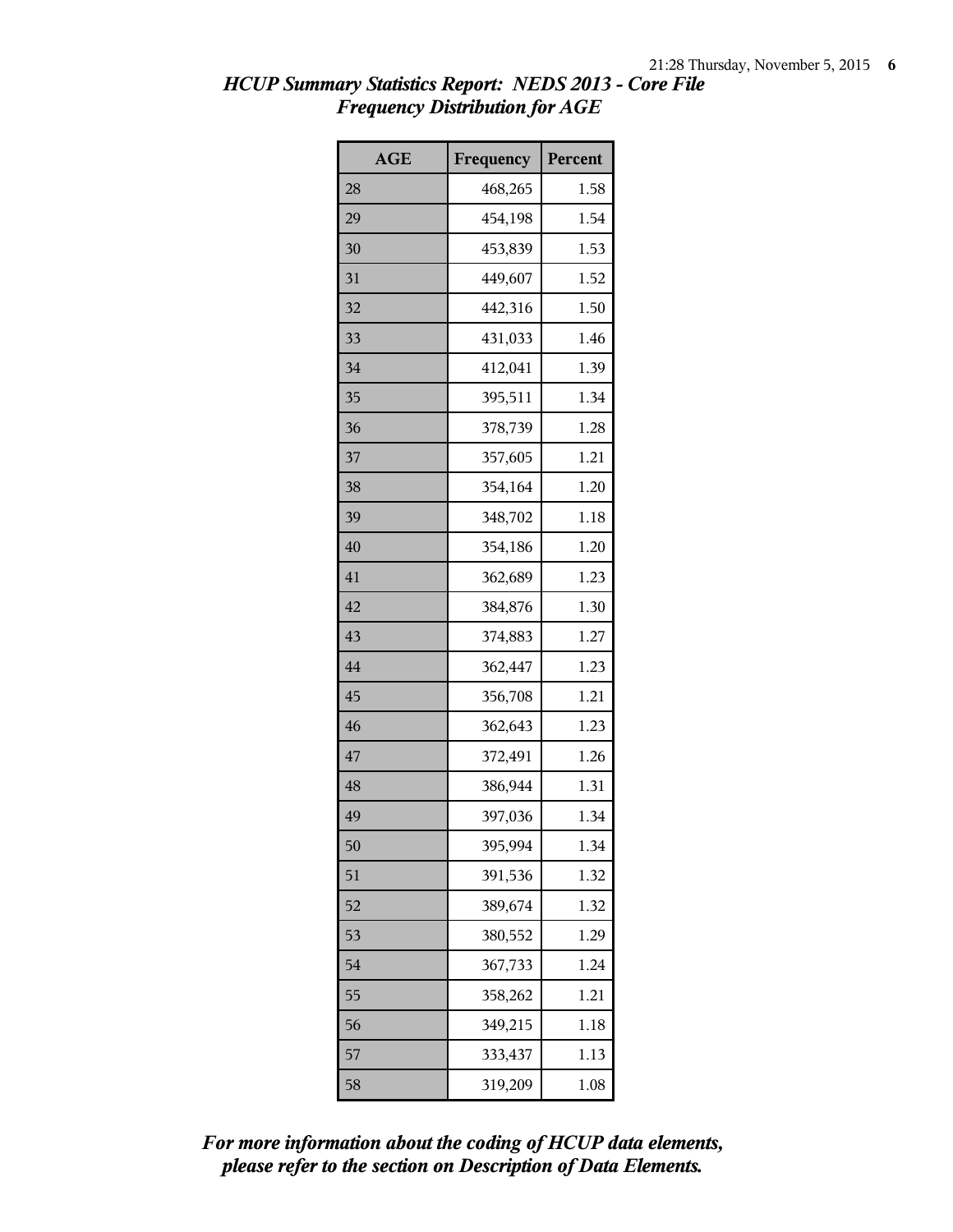| <b>AGE</b> | Frequency | Percent |
|------------|-----------|---------|
| 59         | 305,175   | 1.03    |
| 60         | 292,741   | 0.99    |
| 61         | 280,408   | 0.95    |
| 62         | 268,696   | 0.91    |
| 63         | 259,370   | 0.88    |
| 64         | 255,377   | 0.86    |
| 65         | 269,119   | 0.91    |
| 66         | 274,954   | 0.93    |
| 67         | 225,347   | 0.76    |
| 68         | 222,491   | 0.75    |
| 69         | 226,537   | 0.77    |
| 70         | 237,271   | 0.80    |
| 71         | 218,091   | 0.74    |
| 72         | 206,891   | 0.70    |
| 73         | 202,543   | 0.68    |
| 74         | 199,879   | 0.68    |
| 75         | 197,980   | 0.67    |
| 76         | 192,149   | 0.65    |
| 77         | 193,536   | 0.65    |
| 78         | 191,665   | 0.65    |
| 79         | 181,778   | 0.61    |
| 80         | 182,307   | 0.62    |
| 81         | 183,021   | 0.62    |
| 82         | 181,863   | 0.61    |
| 83         | 178,653   | 0.60    |
| 84         | 170,987   | 0.58    |
| 85         | 167,160   | 0.57    |
| 86         | 156,120   | 0.53    |
| 87         | 145,561   | 0.49    |
| 88         | 134,986   | 0.46    |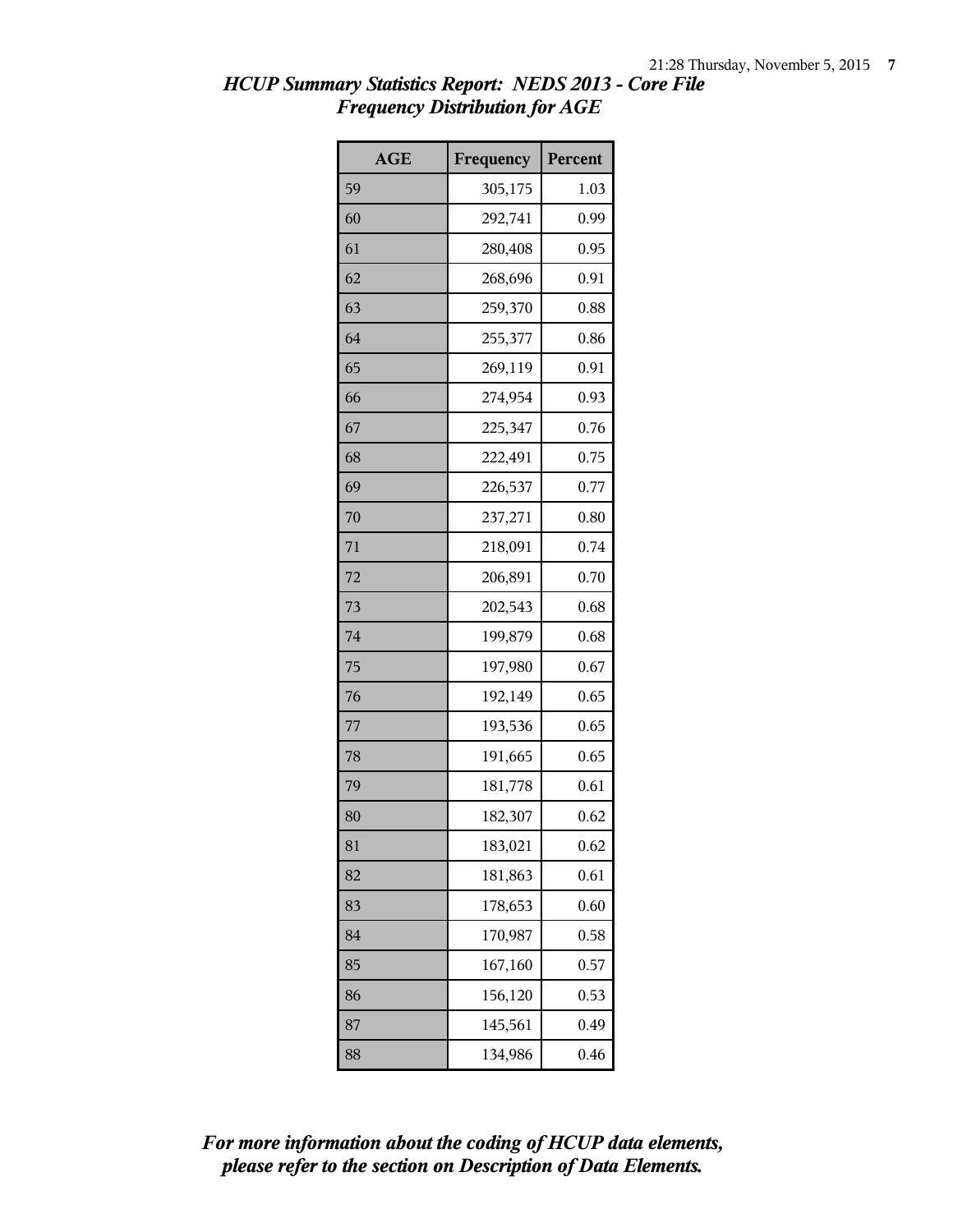| <b>AGE</b>  | Frequency | Percent |
|-------------|-----------|---------|
| 39          | 120,635   | 0.41    |
| 90 or older | 492,820   | 1.67    |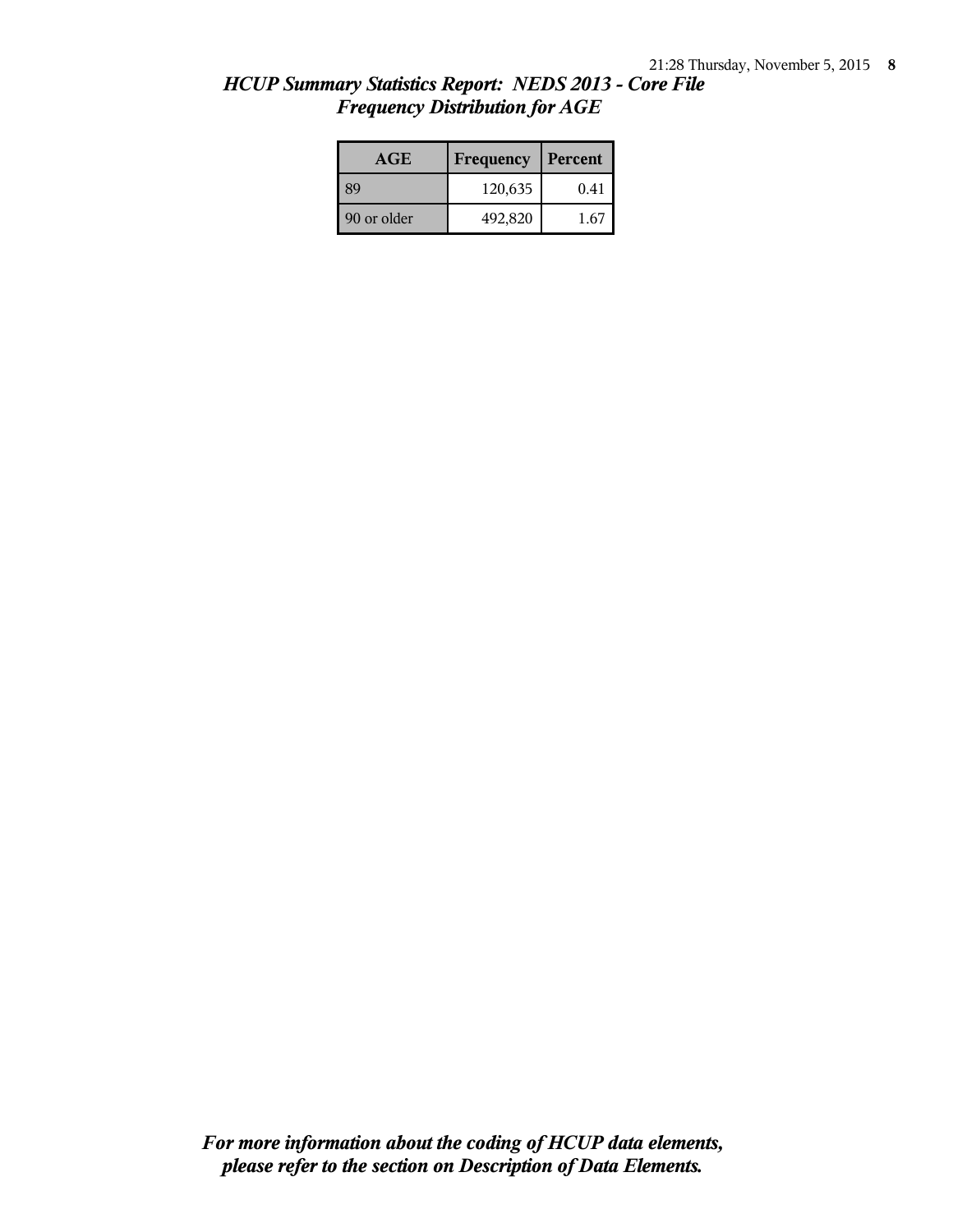| <b>AMONTH</b>        | Frequency | <b>Percent</b> |
|----------------------|-----------|----------------|
| $\therefore$ Missing | 5,089,328 | 17.20          |
| 1: January           | 2,176,575 | 7.36           |
| 2: February          | 1,870,391 | 6.32           |
| 3: March             | 2,070,432 | 7.00           |
| 4: April             | 2,026,310 | 6.85           |
| 5: May               | 2,096,501 | 7.09           |
| 6: June              | 2,013,759 | 6.81           |
| 7: July              | 2,101,947 | 7.11           |
| 8: August            | 2,087,988 | 7.06           |
| 9: September         | 2,059,454 | 6.96           |
| 10: October          | 2,029,904 | 6.86           |
| 11: November         | 1,914,318 | 6.47           |
| 12: December         | 2,044,811 | 6.91           |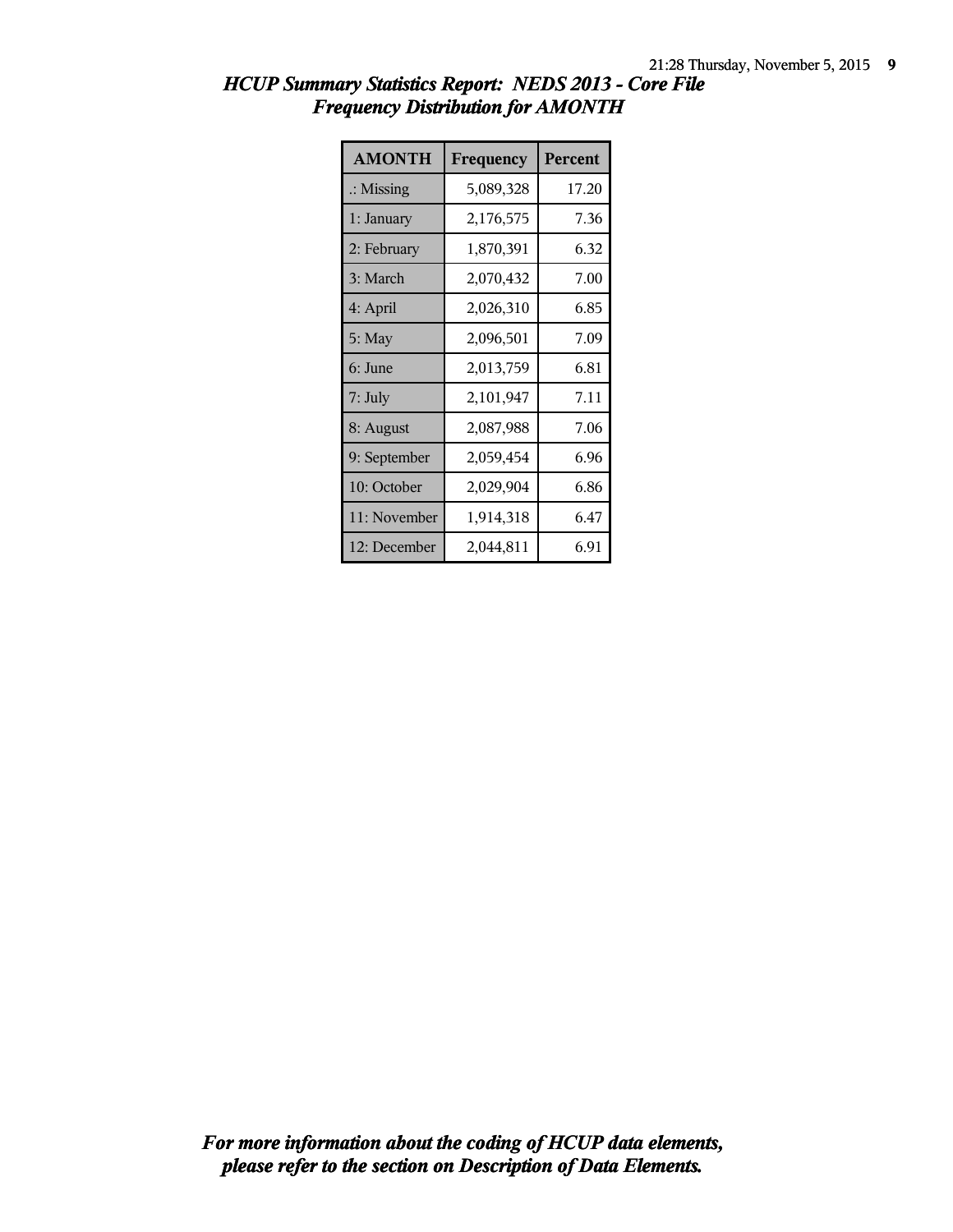| <b>AWEEKEND</b>      | Frequency  | Percent  |
|----------------------|------------|----------|
| $\therefore$ Missing | 85         | $0.00\,$ |
| 0: Monday-Friday     | 21,246,395 | 71.82    |
| 1: Saturday-Sunday   | 8,335,238  | 28.18    |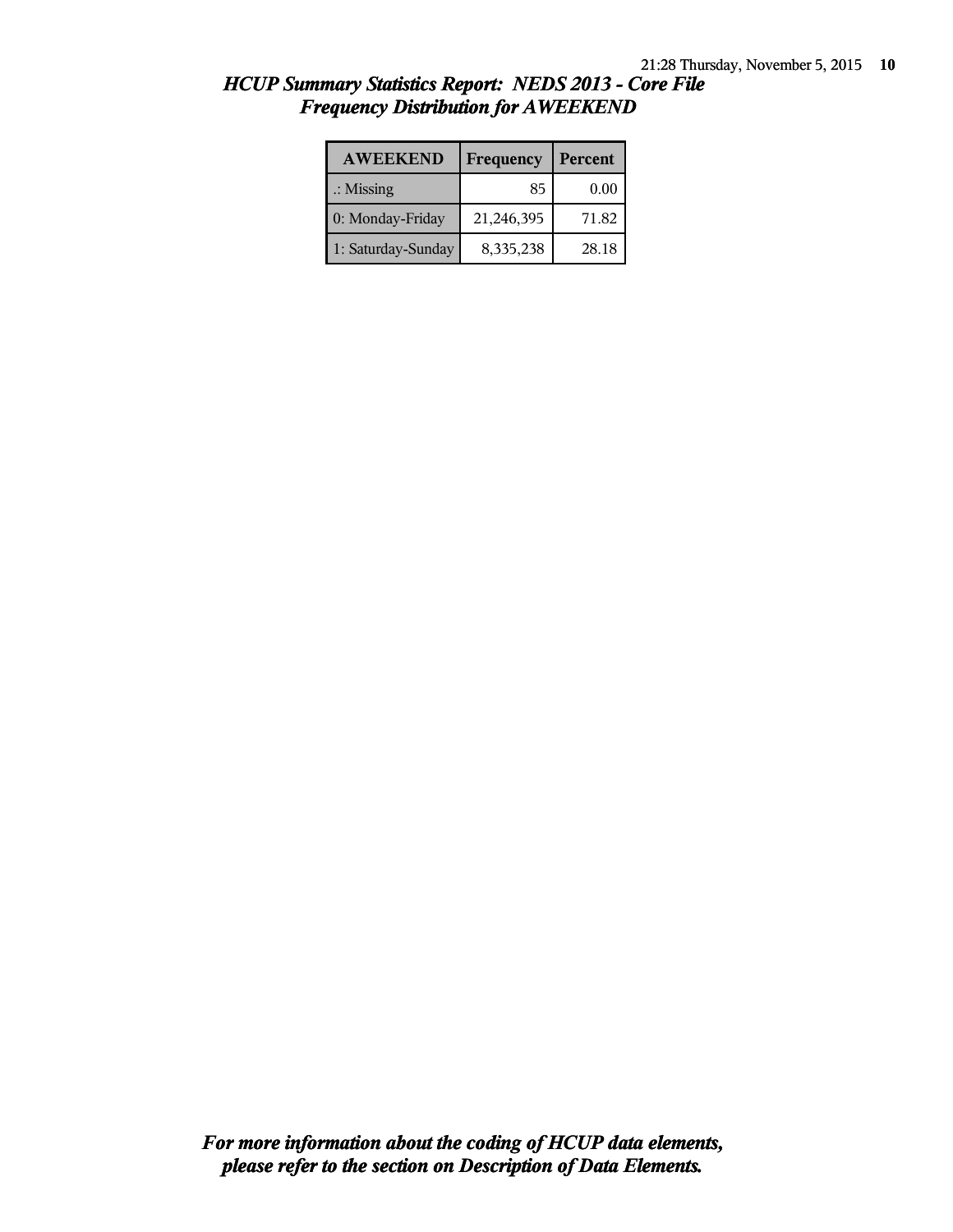| <b>CHRON1</b>            | Frequency  | Percent |
|--------------------------|------------|---------|
| $\therefore$ Missing     | 15,328     | 0.05    |
| .A: Invalid code         | 109        | 0.00    |
| .C: Inconsistent code    | 197        | 0.00    |
| 0: Non-chronic condition | 24,528,534 | 82.92   |
| 1: Chronic condition     | 5,037,550  | 17.03   |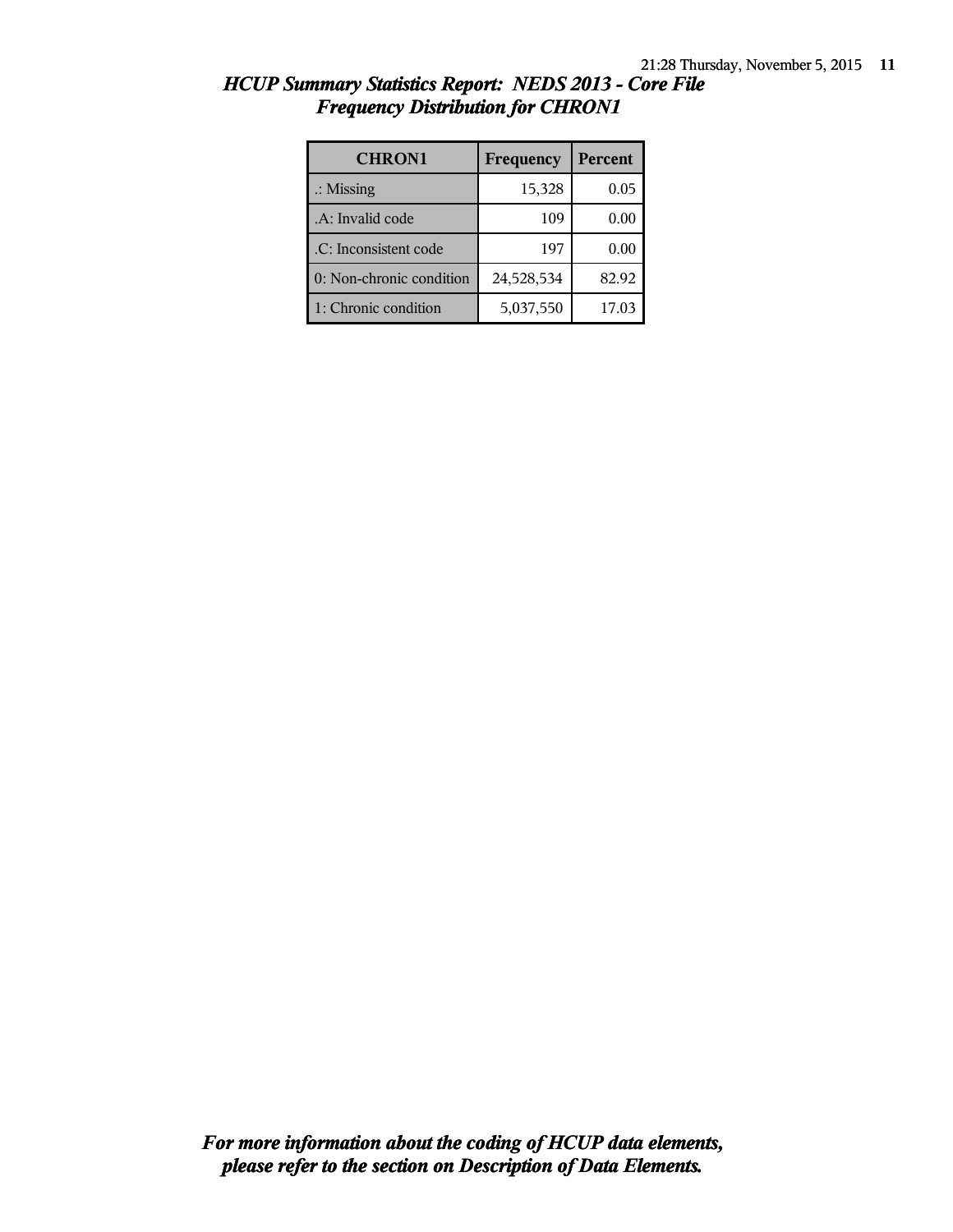| <b>DIED VISIT</b>       | Frequency  | <b>Percent</b> |
|-------------------------|------------|----------------|
| $\therefore$ Missing    | 40,970     | 0.14           |
| 0: Did not die          | 29,386,221 | 99.34          |
| 1: Died in the ED       | 43,803     | 0.15           |
| 2: Died in the hospital | 110,724    | 0.37           |

| HCUP Summary Statistics Report: NEDS 2013 - Core File |  |  |
|-------------------------------------------------------|--|--|
| <b>Frequency Distribution for DIED VISIT</b>          |  |  |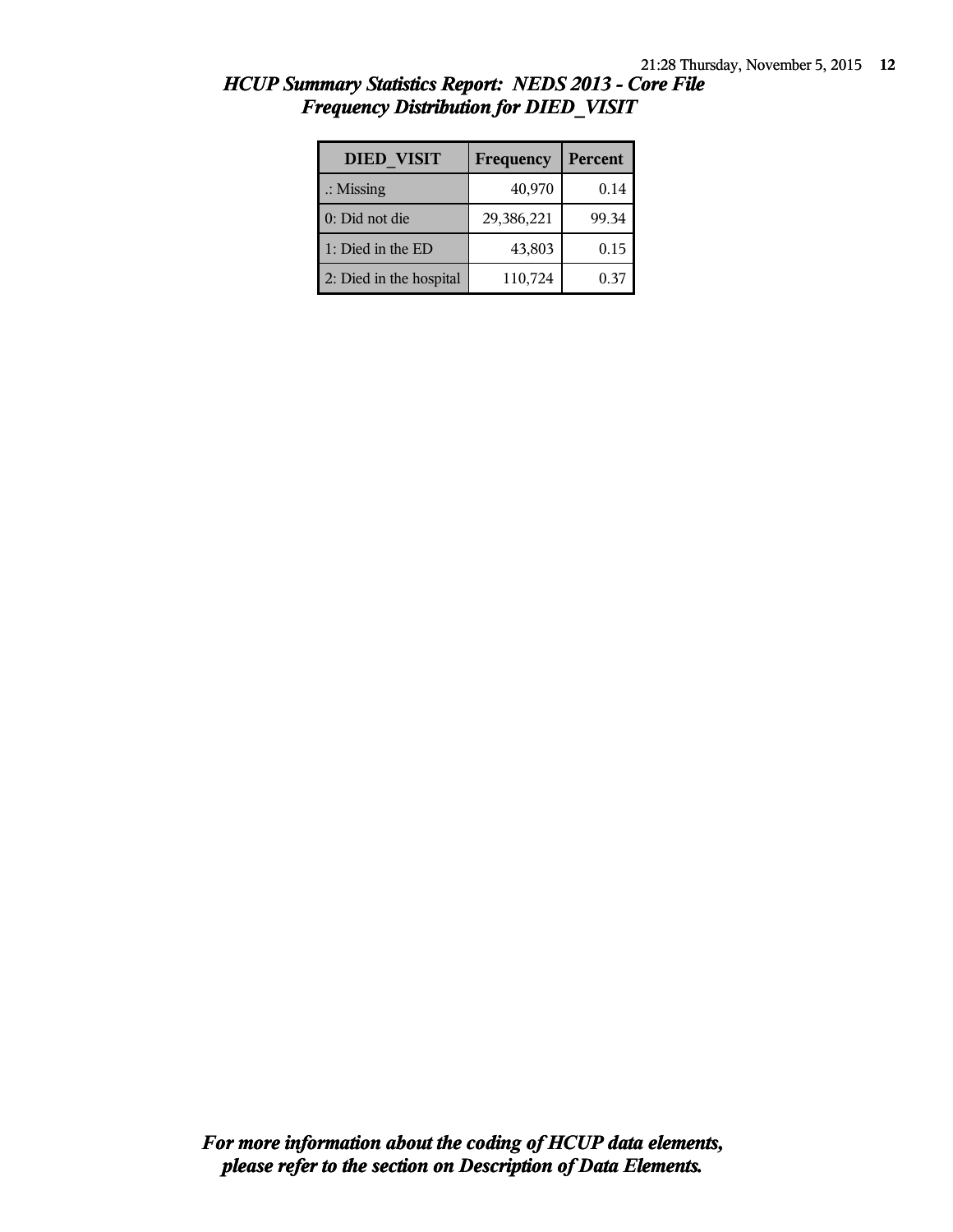|           | <b>DISCWT</b>   Frequency   Percent |        |
|-----------|-------------------------------------|--------|
| Non-blank | 29,581,718                          | 100.00 |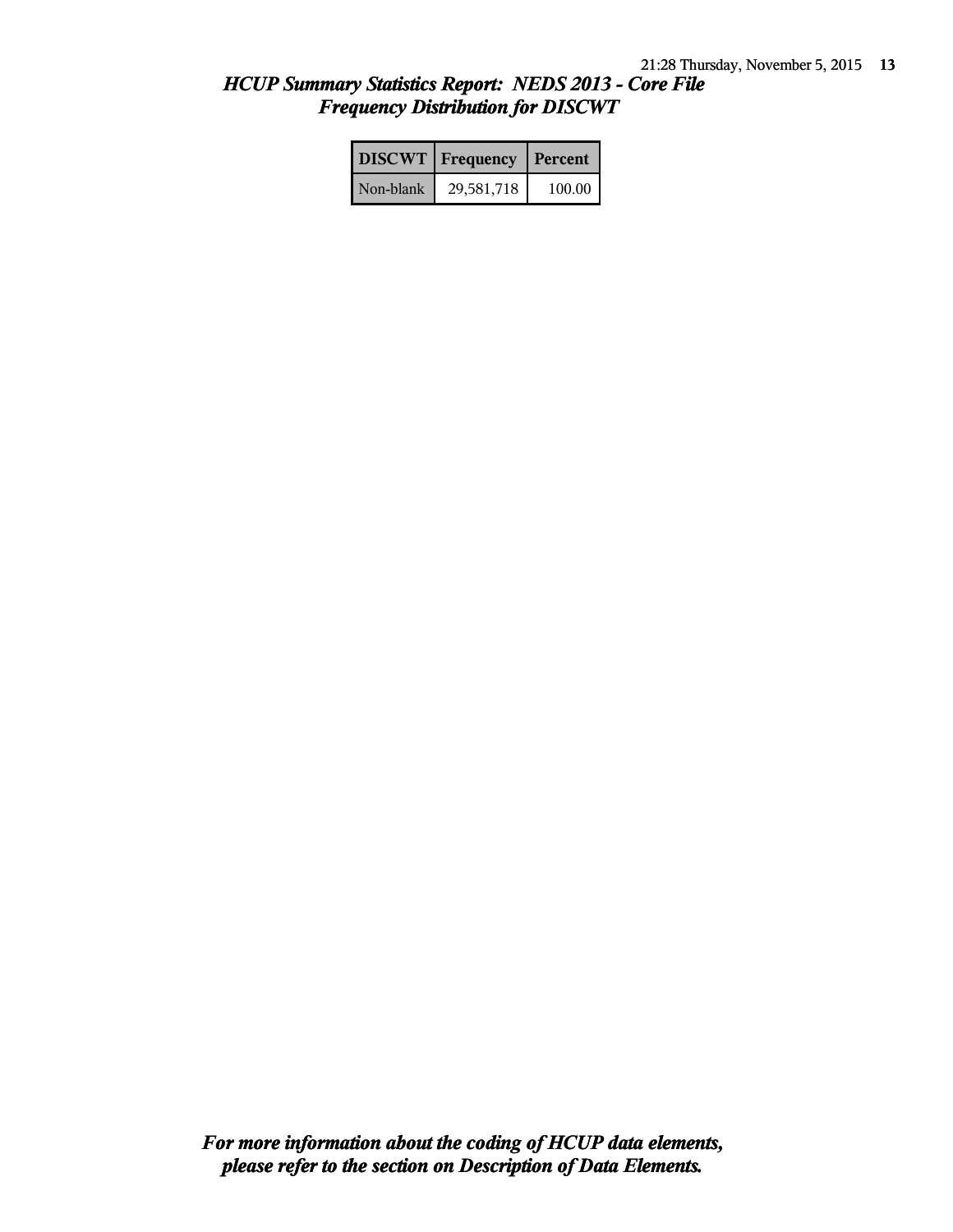| <b>DISP ED</b>                                         | Frequency  | Percent |
|--------------------------------------------------------|------------|---------|
| 1: Routine                                             | 24,012,834 | 81.17   |
| 2: Transfer: short-term hospital                       | 434,603    | 1.47    |
| 5: Transfer: other type of facility                    | 357,606    | 1.21    |
| 6: Home health care                                    | 52,061     | 0.18    |
| 7: Against medical advice                              | 403,595    | 1.36    |
| 9: Admitted as an inpatient to this hospital           | 4,237,422  | 14.32   |
| 20: Died in ED                                         | 43,803     | 0.15    |
| 98: Not admitted to this hospital, destination unknown | 39,651     | 0.13    |
| 99: Discharged alive, destination unknown              | 143        | 0.00    |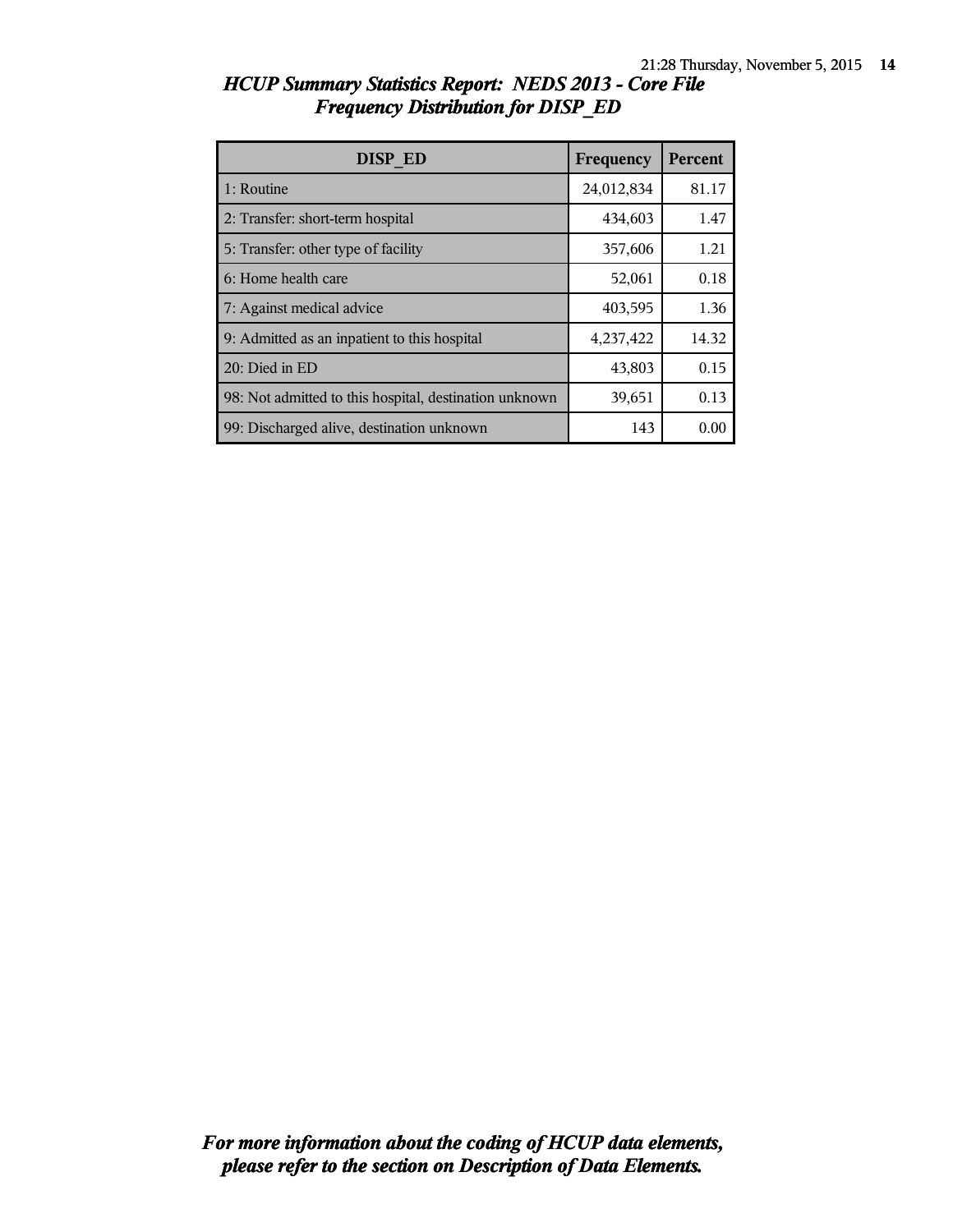| <b>DQTR</b>          | Frequency | Percent |
|----------------------|-----------|---------|
| $\therefore$ Missing | 16,251    | 0.05    |
| 1: First quarter     | 7,412,340 | 25.06   |
| 2: Second quarter    | 7,396,538 | 25.00   |
| 3: Third quarter     | 7,498,473 | 25.35   |
| 4: Fourth quarter    | 7,258,116 | 24.54   |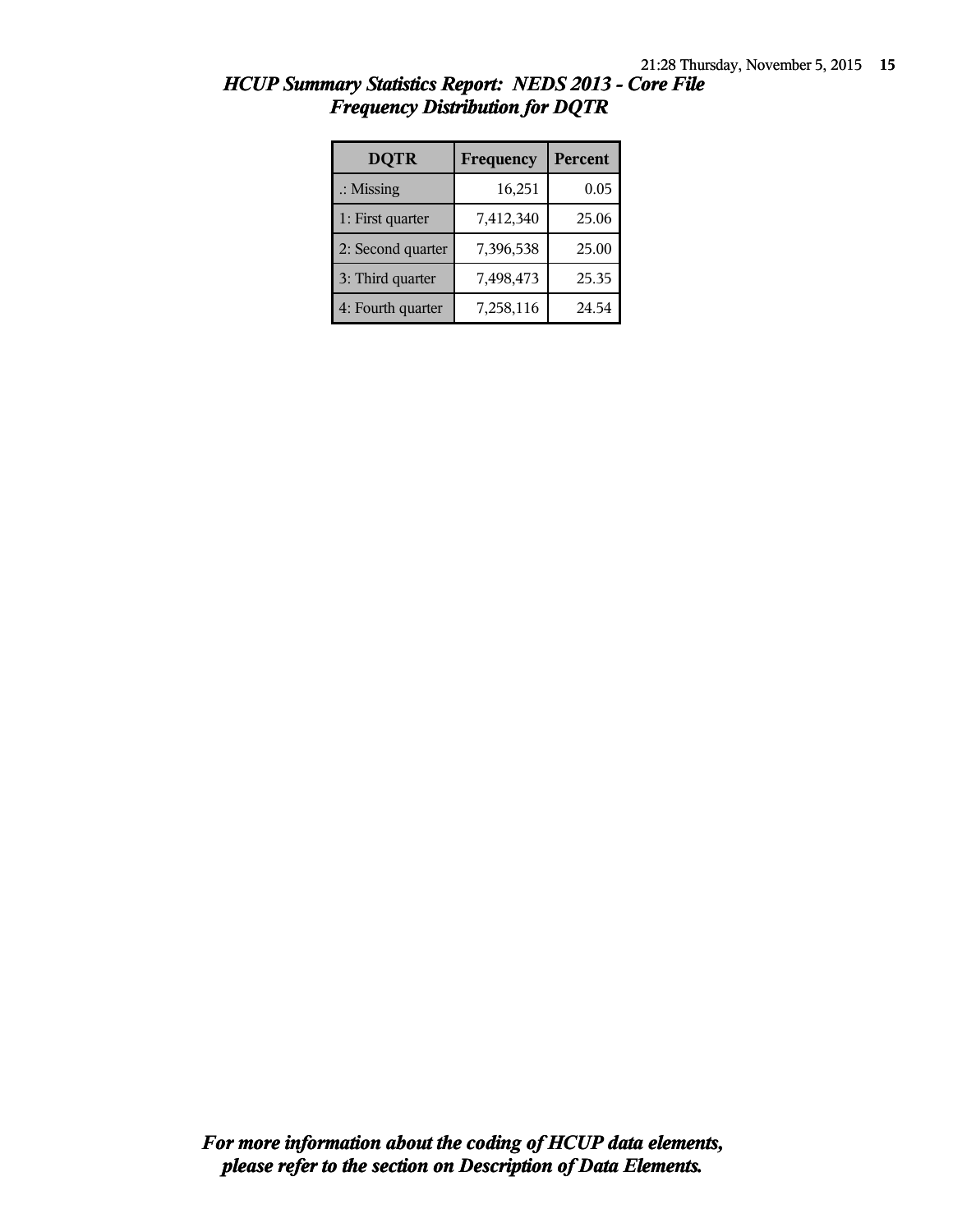| DX1                    | Frequency  | Percent |
|------------------------|------------|---------|
| <b>Blank</b>           | 15,328     | 0.05    |
| Valid DX               | 29,566,084 | 99.95   |
| Inconsistent DX (incn) | 197        | 0.00    |
| Invalid DX (invl)      | 109        | 0.00    |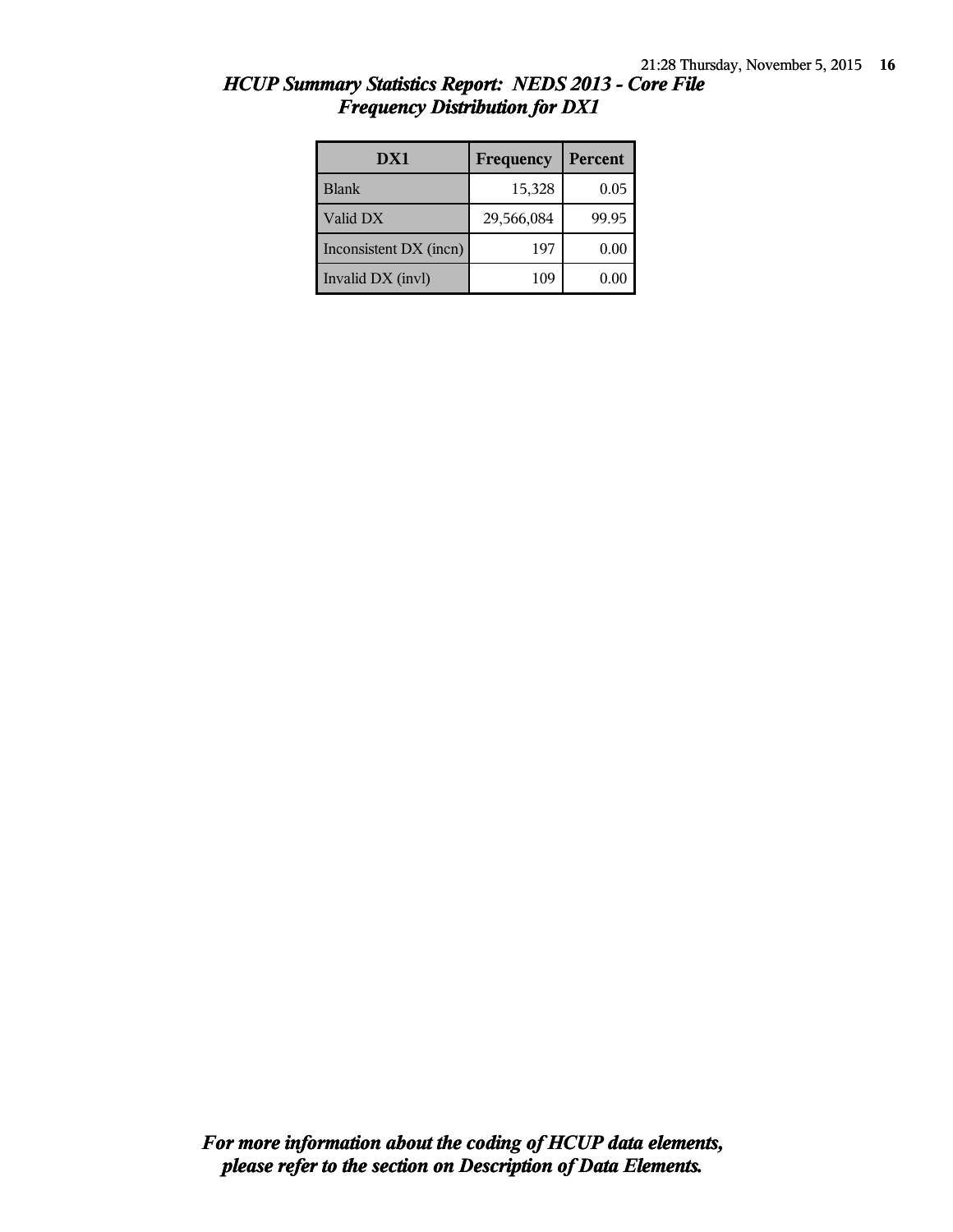| DXCCS1                                                    | Frequency | Percent |
|-----------------------------------------------------------|-----------|---------|
| $\therefore$ Missing                                      | 15,328    | 0.05    |
| A: Invalid diagnosis                                      | 109       | 0.00    |
| C: Inconsistent                                           | 197       | 0.00    |
| 1: Tuberculosis                                           | 977       | 0.00    |
| 2: Septicemia (except in labor)                           | 259,258   | 0.88    |
| 3: Bacterial infection; unspecified site                  | 9,588     | 0.03    |
| 4: Mycoses                                                | 81,438    | 0.28    |
| 5: HIV infection                                          | 10,674    | 0.04    |
| 6: Hepatitis                                              | 12,106    | 0.04    |
| 7: Viral infection                                        | 326,711   | 1.10    |
| 8: Other infections; including parasitic                  | 60,187    | 0.20    |
| 9: Sexually transmitted infections (not HIV or hepatitis) | 11,228    | 0.04    |
| 10: Immunizations and screening for infectious disease    | 42,078    | 0.14    |
| 11: Cancer of head and neck                               | 2,313     | 0.01    |
| 12: Cancer of esophagus                                   | 1,450     | 0.00    |
| 13: Cancer of stomach                                     | 2,457     | 0.01    |
| 14: Cancer of colon                                       | 7,707     | 0.03    |
| 15: Cancer of rectum and anus                             | 2,559     | 0.01    |
| 16: Cancer of liver and intrahepatic bile duct            | 2,977     | 0.01    |
| 17: Cancer of pancreas                                    | 4,648     | 0.02    |
| 18: Cancer of other GI organs; peritoneum                 | 1,969     | 0.01    |
| 19: Cancer of bronchus; lung                              | 17,230    | 0.06    |
| 20: Cancer; other respiratory and intrathoracic           | 197       | 0.00    |
| 21: Cancer of bone and connective tissue                  | 958       | 0.00    |
| 22: Melanomas of skin                                     | 287       | 0.00    |
| 23: Other non-epithelial cancer of skin                   | 648       | 0.00    |
| 24: Cancer of breast                                      | 2,741     | 0.01    |
| 25: Cancer of uterus                                      | 1,028     | 0.00    |
| 26: Cancer of cervix                                      | 727       | 0.00    |
| 27: Cancer of ovary                                       | 1,823     | 0.01    |
| 28: Cancer of other female genital organs                 | 254       | 0.00    |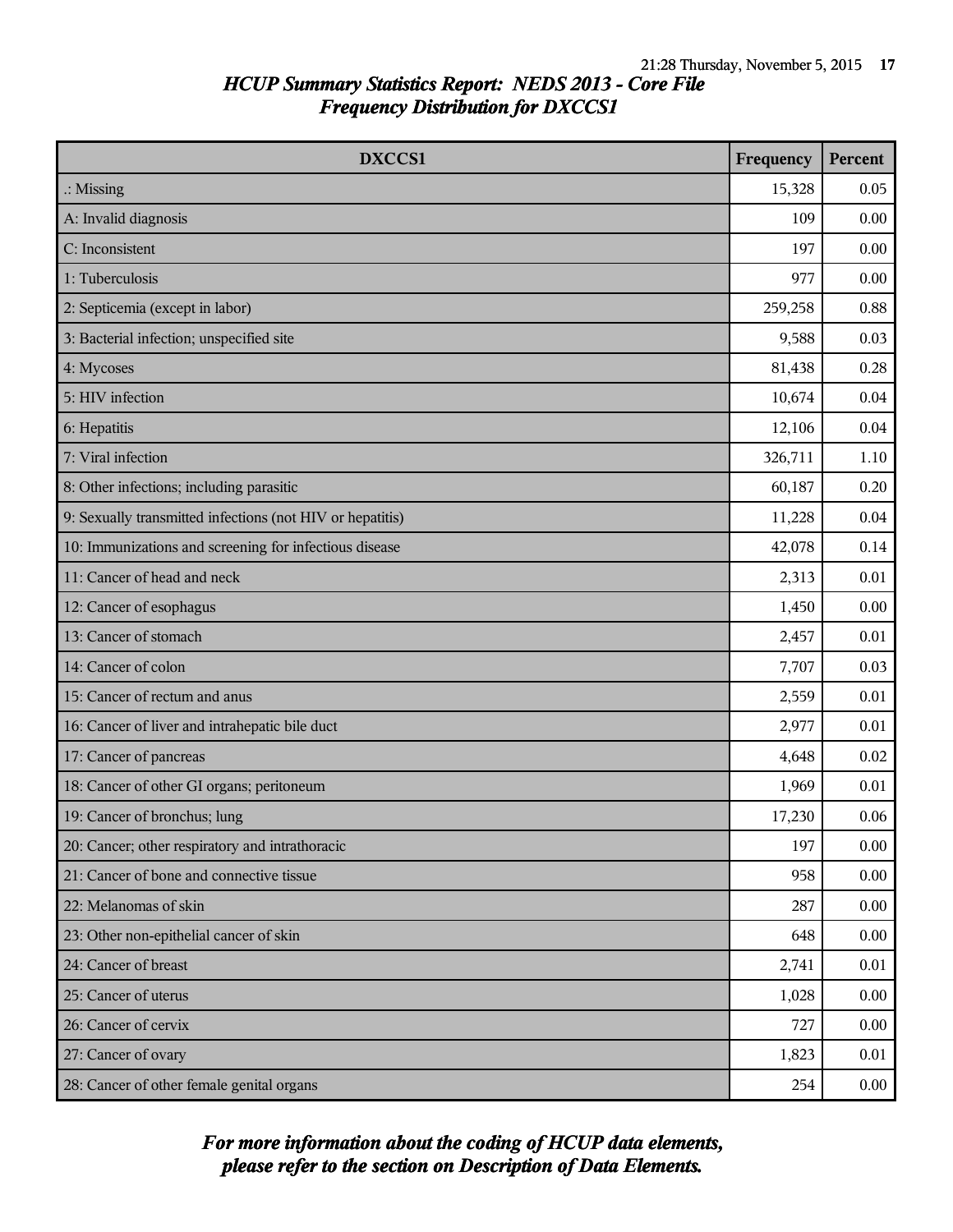| DXCCS1                                                    | Frequency | <b>Percent</b> |
|-----------------------------------------------------------|-----------|----------------|
| 29: Cancer of prostate                                    | 1,768     | 0.01           |
| 30: Cancer of testis                                      | 203       | 0.00           |
| 31: Cancer of other male genital organs                   | 60        | 0.00           |
| 32: Cancer of bladder                                     | 2,484     | 0.01           |
| 33: Cancer of kidney and renal pelvis                     | 1,600     | 0.01           |
| 34: Cancer of other urinary organs                        | 118       | 0.00           |
| 35: Cancer of brain and nervous system                    | 3,912     | 0.01           |
| 36: Cancer of thyroid                                     | 213       | 0.00           |
| 37: Hodgkin's disease                                     | 435       | 0.00           |
| 38: Non-Hodgkin's lymphoma                                | 4,921     | 0.02           |
| 39: Leukemias                                             | 5,456     | 0.02           |
| 40: Multiple myeloma                                      | 2,189     | 0.01           |
| 41: Cancer; other and unspecified primary                 | 799       | 0.00           |
| 42: Secondary malignancies                                | 26,369    | 0.09           |
| 43: Malignant neoplasm without specification of site      | 1,669     | 0.01           |
| 44: Neoplasms of unspecified nature or uncertain behavior | 7,194     | 0.02           |
| 45: Maintenance chemotherapy; radiotherapy                | 1,043     | 0.00           |
| 46: Benign neoplasm of uterus                             | 10,930    | 0.04           |
| 47: Other and unspecified benign neoplasm                 | 12,521    | 0.04           |
| 48: Thyroid disorders                                     | 10,528    | 0.04           |
| 49: Diabetes mellitus without complication                | 75,986    | 0.26           |
| 50: Diabetes mellitus with complications                  | 178,937   | 0.60           |
| 51: Other endocrine disorders                             | 21,323    | 0.07           |
| 52: Nutritional deficiencies                              | 1,805     | 0.01           |
| 53: Disorders of lipid metabolism                         | 1,091     | 0.00           |
| 54: Gout and other crystal arthropathies                  | 45,198    | 0.15           |
| 55: Fluid and electrolyte disorders                       | 235,310   | 0.80           |
| 56: Cystic fibrosis                                       | 793       | 0.00           |
| 57: Immunity disorders                                    | 416       | 0.00           |
| 58: Other nutritional; endocrine; and metabolic disorders | 20,253    | 0.07           |
| 59: Deficiency and other anemia                           | 68,641    | 0.23           |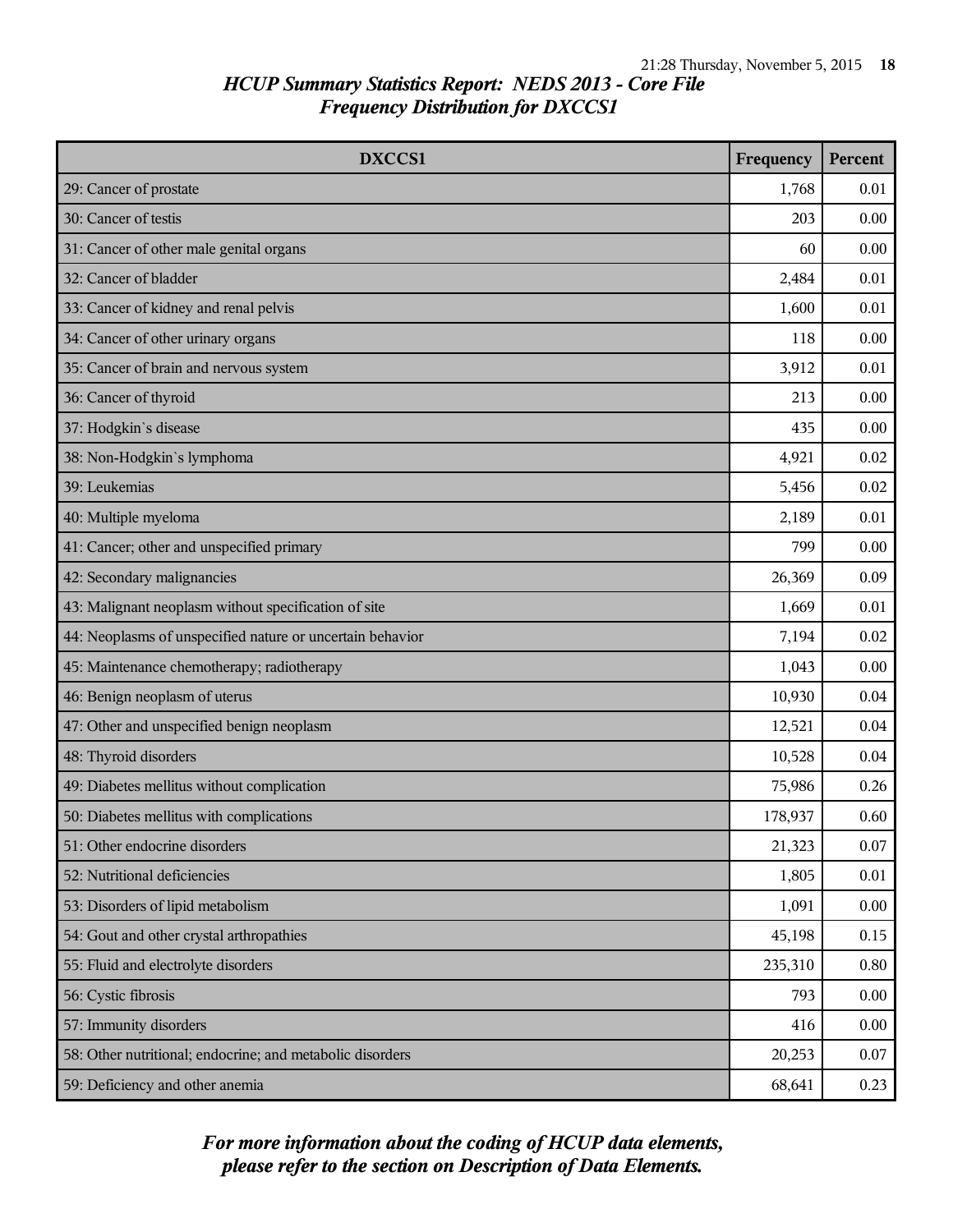| DXCCS1                                                                                                                    | Frequency | Percent |
|---------------------------------------------------------------------------------------------------------------------------|-----------|---------|
| 60: Acute posthemorrhagic anemia                                                                                          | 8,916     | 0.03    |
| 61: Sickle cell anemia                                                                                                    | 49,829    | 0.17    |
| 62: Coagulation and hemorrhagic disorders                                                                                 | 14,534    | 0.05    |
| 63: Diseases of white blood cells                                                                                         | 14,437    | 0.05    |
| 64: Other hematologic conditions                                                                                          | 1,229     | 0.00    |
| 76: Meningitis (except that caused by tuberculosis or sexually transmitted disease)                                       | 7,705     | 0.03    |
| 77: Encephalitis (except that caused by tuberculosis or sexually transmitted disease)                                     | 1,760     | 0.01    |
| 78: Other CNS infection and poliomyelitis                                                                                 | 1,650     | 0.01    |
| 79: Parkinson's disease                                                                                                   | 3,205     | 0.01    |
| 80: Multiple sclerosis                                                                                                    | 7,294     | 0.02    |
| 81: Other hereditary and degenerative nervous system conditions                                                           | 16,614    | 0.06    |
| 82: Paralysis                                                                                                             | 2,751     | 0.01    |
| 83: Epilepsy; convulsions                                                                                                 | 240,708   | 0.81    |
| 84: Headache; including migraine                                                                                          | 666,840   | 2.25    |
| 85: Coma; stupor; and brain damage                                                                                        | 17,677    | 0.06    |
| 86: Cataract                                                                                                              | 870       | 0.00    |
| 87: Retinal detachments; defects; vascular occlusion; and retinopathy                                                     | 4,877     | 0.02    |
| 88: Glaucoma                                                                                                              | 2,897     | 0.01    |
| 89: Blindness and vision defects                                                                                          | 25,636    | 0.09    |
| 90: Inflammation; infection of eye (except that caused by tuberculosis or sexually transmitteddisease)                    | 201,468   | 0.68    |
| 91: Other eye disorders                                                                                                   | 75,457    | 0.26    |
| 92: Otitis media and related conditions                                                                                   | 395,504   | 1.34    |
| 93: Conditions associated with dizziness or vertigo                                                                       | 265,837   | 0.90    |
| 94: Other ear and sense organ disorders                                                                                   | 158,607   | 0.54    |
| 95: Other nervous system disorders                                                                                        | 379,043   | 1.28    |
| 96: Heart valve disorders                                                                                                 | 6,697     | 0.02    |
| 97: Peri-; endo-; and myocarditis; cardiomyopathy (except that caused by tuberculosis or sexually<br>transmitted disease) | 14,312    | 0.05    |
| 98: Essential hypertension                                                                                                | 177,753   | 0.60    |
| 99: Hypertension with complications and secondary hypertension                                                            | 65,948    | 0.22    |
| 100: Acute myocardial infarction                                                                                          | 120,722   | 0.41    |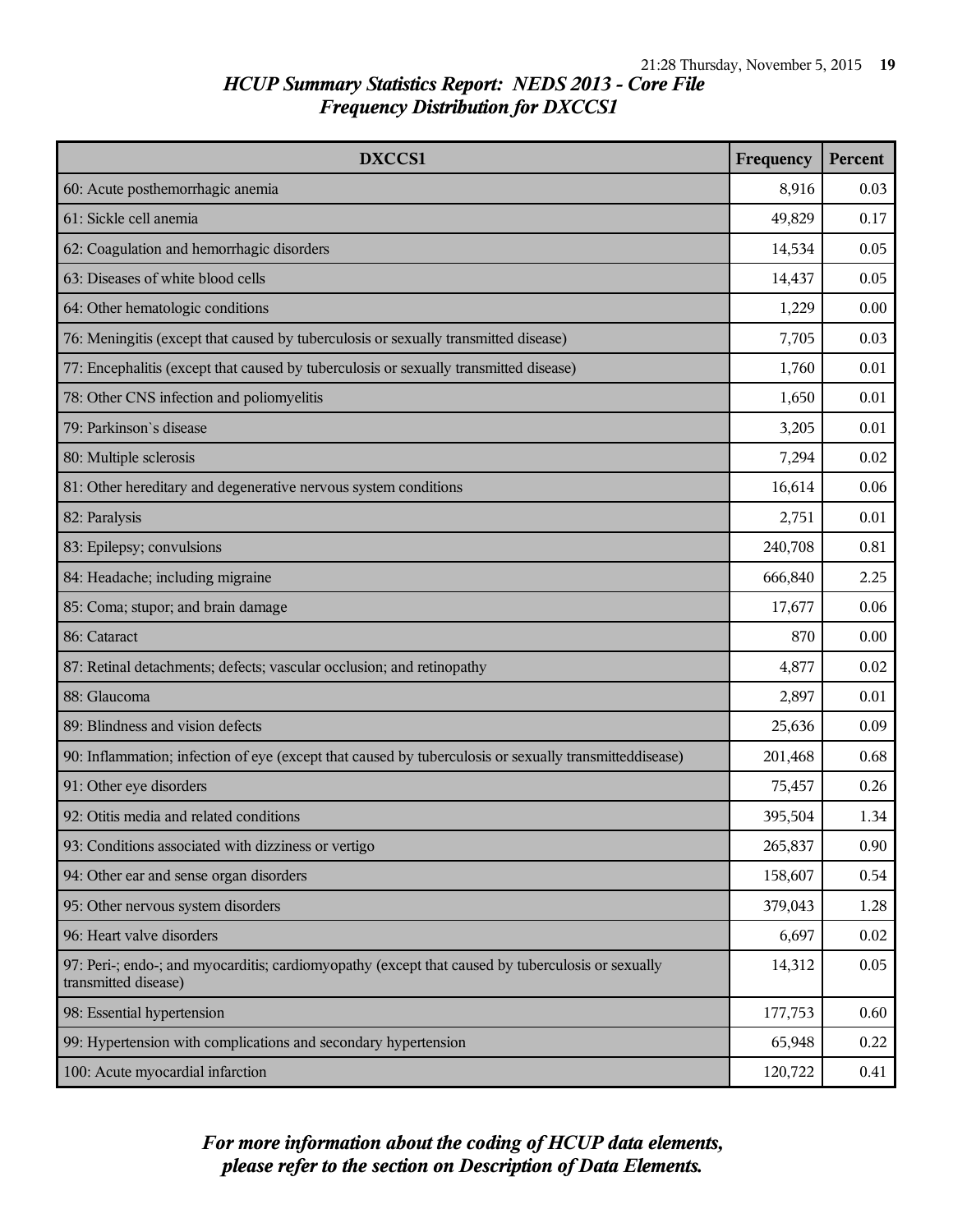| DXCCS1                                                                              | Frequency | <b>Percent</b> |
|-------------------------------------------------------------------------------------|-----------|----------------|
| 101: Coronary atherosclerosis and other heart disease                               | 91,859    | 0.31           |
| 102: Nonspecific chest pain                                                         | 997,133   | 3.37           |
| 103: Pulmonary heart disease                                                        | 40,317    | 0.14           |
| 104: Other and ill-defined heart disease                                            | 2,414     | 0.01           |
| 105: Conduction disorders                                                           | 11,825    | 0.04           |
| 106: Cardiac dysrhythmias                                                           | 329,332   | 1.11           |
| 107: Cardiac arrest and ventricular fibrillation                                    | 37,375    | 0.13           |
| 108: Congestive heart failure; nonhypertensive                                      | 209,314   | 0.71           |
| 109: Acute cerebrovascular disease                                                  | 139,980   | 0.47           |
| 110: Occlusion or stenosis of precerebral arteries                                  | 4,714     | 0.02           |
| 111: Other and ill-defined cerebrovascular disease                                  | 4,913     | 0.02           |
| 112: Transient cerebral ischemia                                                    | 60,165    | 0.20           |
| 113: Late effects of cerebrovascular disease                                        | 4,784     | 0.02           |
| 114: Peripheral and visceral atherosclerosis                                        | 21,406    | 0.07           |
| 115: Aortic; peripheral; and visceral artery aneurysms                              | 9,339     | 0.03           |
| 116: Aortic and peripheral arterial embolism or thrombosis                          | 5,372     | 0.02           |
| 117: Other circulatory disease                                                      | 65,665    | 0.22           |
| 118: Phlebitis; thrombophlebitis and thromboembolism                                | 62,118    | 0.21           |
| 119: Varicose veins of lower extremity                                              | 7,915     | 0.03           |
| 120: Hemorrhoids                                                                    | 44,236    | 0.15           |
| 121: Other diseases of veins and lymphatics                                         | 14,706    | 0.05           |
| 122: Pneumonia (except that caused by tuberculosis or sexually transmitted disease) | 364,846   | 1.23           |
| 123: Influenza                                                                      | 145,782   | 0.49           |
| 124: Acute and chronic tonsillitis                                                  | 72,467    | 0.24           |
| 125: Acute bronchitis                                                               | 356,953   | 1.21           |
| 126: Other upper respiratory infections                                             | 1,287,569 | 4.35           |
| 127: Chronic obstructive pulmonary disease and bronchiectasis                       | 443,808   | 1.50           |
| 128: Asthma                                                                         | 428,697   | 1.45           |
| 129: Aspiration pneumonitis; food/vomitus                                           | 33,721    | 0.11           |
| 130: Pleurisy; pneumothorax; pulmonary collapse                                     | 49,316    | 0.17           |
| 131: Respiratory failure; insufficiency; arrest (adult)                             | 81,213    | 0.27           |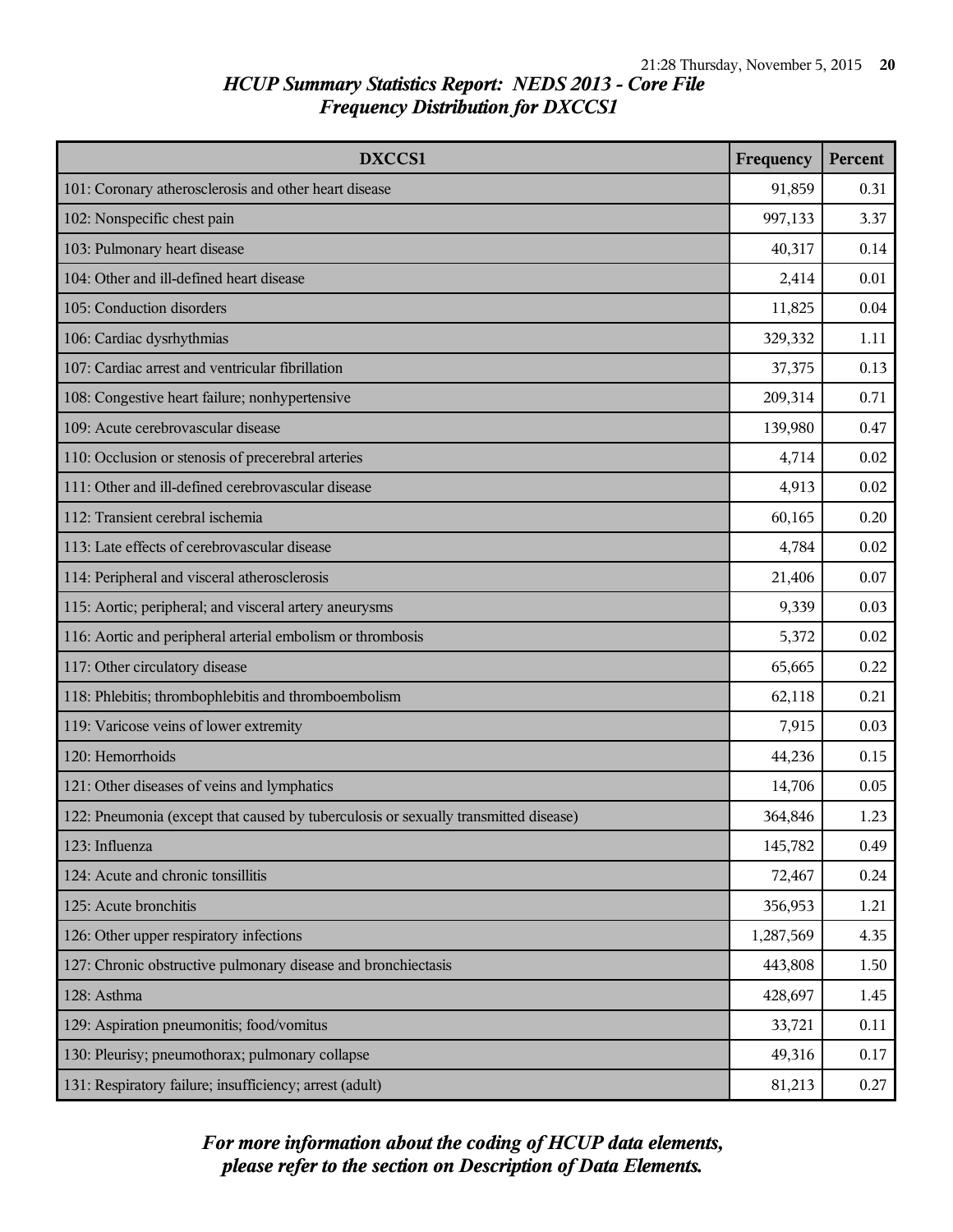| <b>DXCCS1</b>                                          | Frequency | <b>Percent</b> |
|--------------------------------------------------------|-----------|----------------|
| 132: Lung disease due to external agents               | 5,625     | 0.02           |
| 133: Other lower respiratory disease                   | 487,212   | 1.65           |
| 134: Other upper respiratory disease                   | 188,715   | 0.64           |
| 135: Intestinal infection                              | 109,924   | 0.37           |
| 136: Disorders of teeth and jaw                        | 432,963   | 1.46           |
| 137: Diseases of mouth; excluding dental               | 50,243    | 0.17           |
| 138: Esophageal disorders                              | 87,255    | 0.29           |
| 139: Gastroduodenal ulcer (except hemorrhage)          | 14,847    | 0.05           |
| 140: Gastritis and duodenitis                          | 139,183   | 0.47           |
| 141: Other disorders of stomach and duodenum           | 34,494    | 0.12           |
| 142: Appendicitis and other appendiceal conditions     | 74,326    | 0.25           |
| 143: Abdominal hernia                                  | 63,311    | 0.21           |
| 144: Regional enteritis and ulcerative colitis         | 28,986    | 0.10           |
| 145: Intestinal obstruction without hernia             | 84,899    | 0.29           |
| 146: Diverticulosis and diverticulitis                 | 101,447   | 0.34           |
| 147: Anal and rectal conditions                        | 36,529    | 0.12           |
| 148: Peritonitis and intestinal abscess                | 6,206     | 0.02           |
| 149: Biliary tract disease                             | 153,365   | 0.52           |
| 151: Other liver diseases                              | 43,553    | 0.15           |
| 152: Pancreatic disorders (not diabetes)               | 85,453    | 0.29           |
| 153: Gastrointestinal hemorrhage                       | 147,516   | 0.50           |
| 154: Noninfectious gastroenteritis                     | 285,032   | 0.96           |
| 155: Other gastrointestinal disorders                  | 362,660   | 1.23           |
| 156: Nephritis; nephrosis; renal sclerosis             | 2,055     | 0.01           |
| 157: Acute and unspecified renal failure               | 104,498   | 0.35           |
| 158: Chronic kidney disease                            | 12,032    | 0.04           |
| 159: Urinary tract infections                          | 737,410   | 2.49           |
| 160: Calculus of urinary tract                         | 275,043   | 0.93           |
| 161: Other diseases of kidney and ureters              | 14,626    | 0.05           |
| 162: Other diseases of bladder and urethra             | 6,112     | 0.02           |
| 163: Genitourinary symptoms and ill-defined conditions | 177,291   | 0.60           |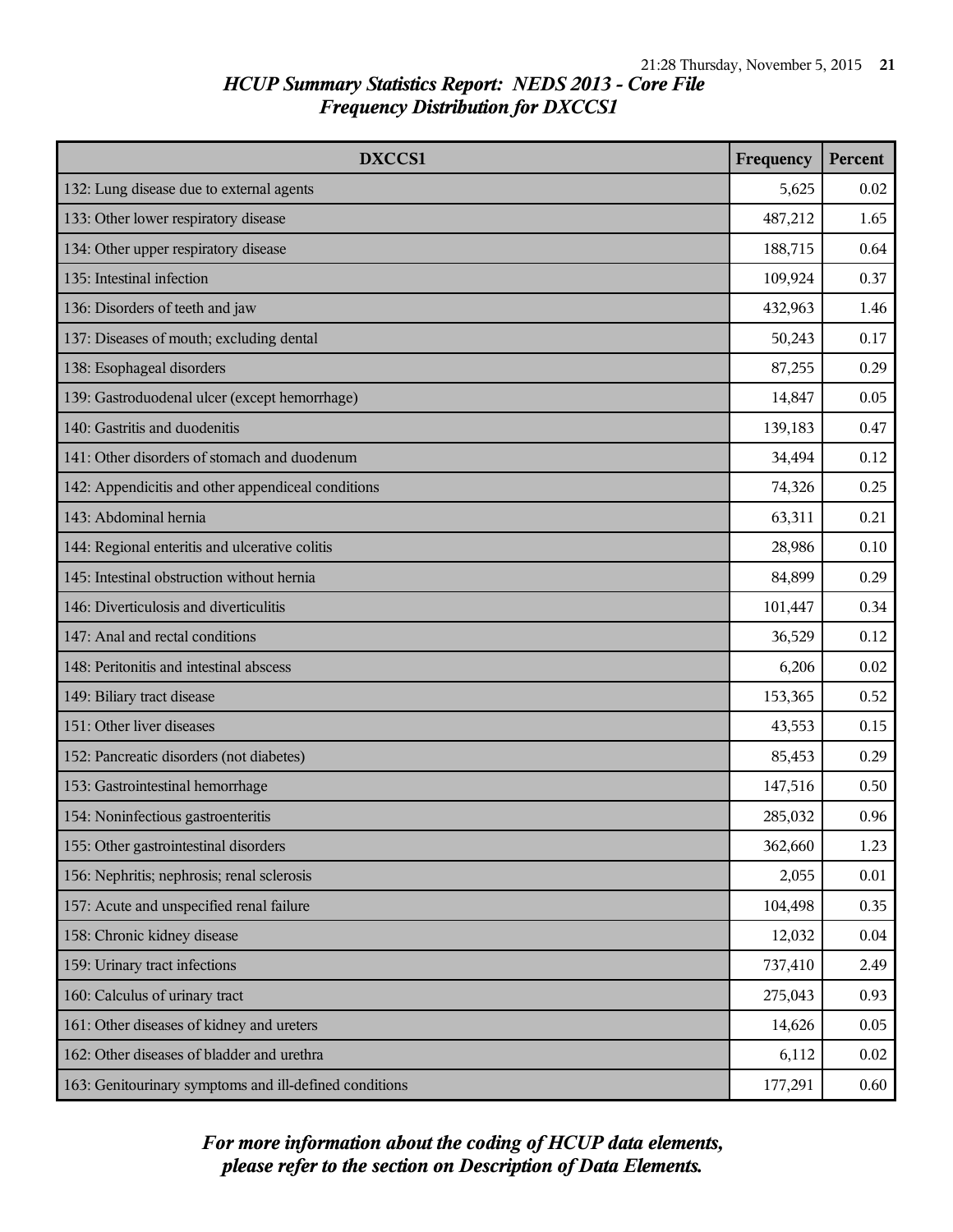| DXCCS1                                                                                            | Frequency | Percent |
|---------------------------------------------------------------------------------------------------|-----------|---------|
| 164: Hyperplasia of prostate                                                                      | 9,364     | 0.03    |
| 165: Inflammatory conditions of male genital organs                                               | 47,355    | 0.16    |
| 166: Other male genital disorders                                                                 | 43,838    | 0.15    |
| 167: Nonmalignant breast conditions                                                               | 36,717    | 0.12    |
| 168: Inflammatory diseases of female pelvic organs                                                | 105,989   | 0.36    |
| 169: Endometriosis                                                                                | 3,156     | 0.01    |
| 170: Prolapse of female genital organs                                                            | 2,716     | 0.01    |
| 171: Menstrual disorders                                                                          | 82,997    | 0.28    |
| 172: Ovarian cyst                                                                                 | 66,138    | 0.22    |
| 173: Menopausal disorders                                                                         | 3,218     | 0.01    |
| 174: Female infertility                                                                           | 108       | 0.00    |
| 175: Other female genital disorders                                                               | 136,014   | 0.46    |
| 176: Contraceptive and procreative management                                                     | 923       | 0.00    |
| 177: Spontaneous abortion                                                                         | 36,320    | 0.12    |
| 178: Induced abortion                                                                             | 7,689     | 0.03    |
| 179: Postabortion complications                                                                   | 1,643     | 0.01    |
| 180: Ectopic pregnancy                                                                            | 10,778    | 0.04    |
| 181: Other complications of pregnancy                                                             | 413,063   | 1.40    |
| 182: Hemorrhage during pregnancy; abruptio placenta; placenta previa                              | 140,637   | 0.48    |
| 183: Hypertension complicating pregnancy; childbirth and the puerperium                           | 10,966    | 0.04    |
| 184: Early or threatened labor                                                                    | 32,532    | 0.11    |
| 185: Prolonged pregnancy                                                                          | 4,323     | 0.01    |
| 186: Diabetes or abnormal glucose tolerance complicating pregnancy; childbirth; or the puerperium | 3,548     | 0.01    |
| 187: Malposition; malpresentation                                                                 | 1,747     | 0.01    |
| 188: Fetopelvic disproportion; obstruction                                                        | 735       | 0.00    |
| 189: Previous C-section                                                                           | 4,366     | 0.01    |
| 190: Fetal distress and abnormal forces of labor                                                  | 3,964     | 0.01    |
| 191: Polyhydramnios and other problems of amniotic cavity                                         | 7,164     | 0.02    |
| 192: Umbilical cord complication                                                                  | 2,443     | 0.01    |
| 193: OB-related trauma to perineum and vulva                                                      | 8,574     | 0.03    |
| 194: Forceps delivery                                                                             | 119       | 0.00    |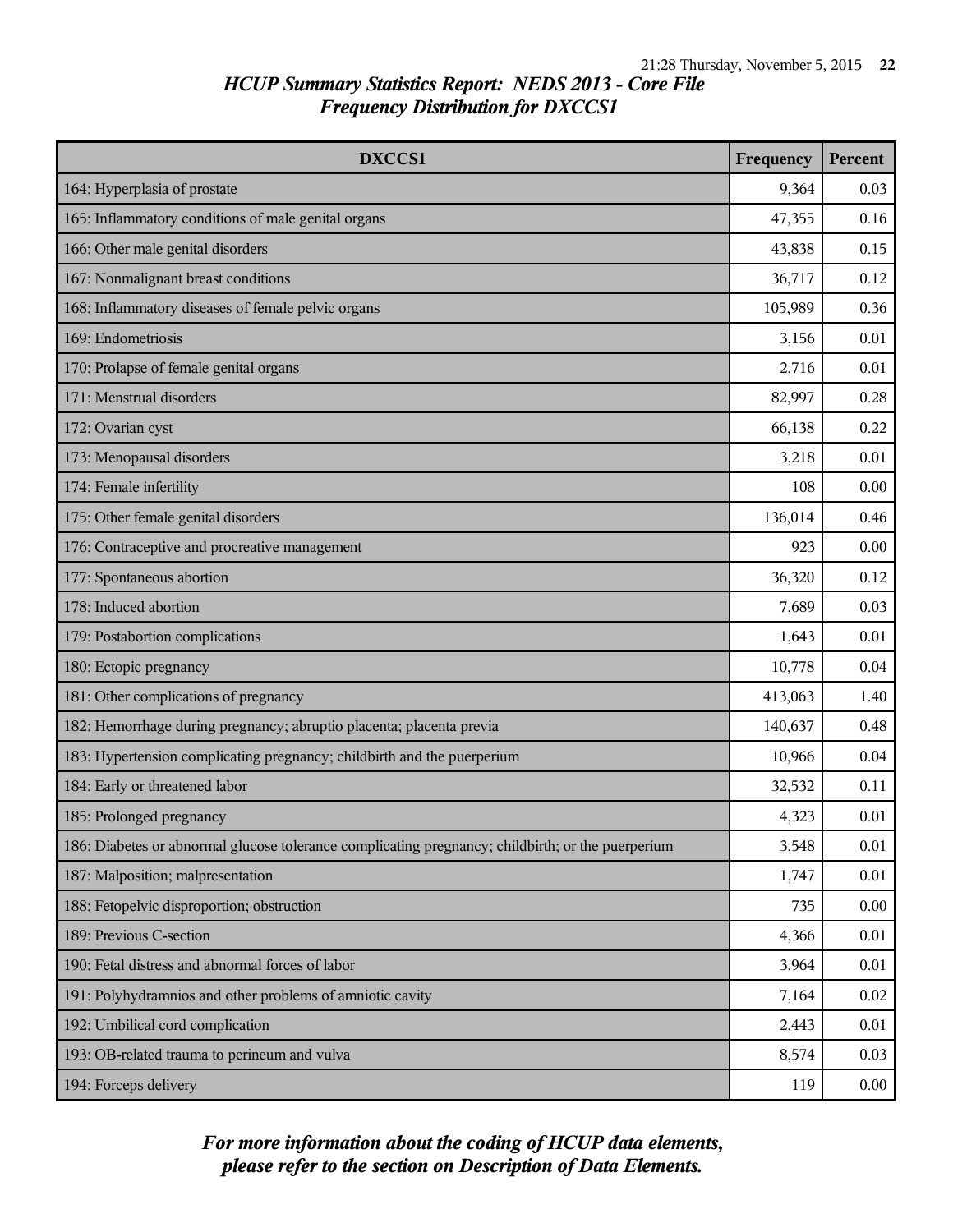| DXCCS1                                                                                                             | Frequency | Percent  |
|--------------------------------------------------------------------------------------------------------------------|-----------|----------|
| 195: Other complications of birth; puerperium affecting management of mother                                       | 48,530    | 0.16     |
| 196: Normal pregnancy and/or delivery                                                                              | 20,363    | 0.07     |
| 197: Skin and subcutaneous tissue infections                                                                       | 752,091   | 2.54     |
| 198: Other inflammatory condition of skin                                                                          | 38,523    | 0.13     |
| 199: Chronic ulcer of skin                                                                                         | 18,589    | 0.06     |
| 200: Other skin disorders                                                                                          | 212,102   | 0.72     |
| 201: Infective arthritis and osteomyelitis (except that caused by tuberculosis or sexually transmitted<br>disease) | 13,441    | 0.05     |
| 202: Rheumatoid arthritis and related disease                                                                      | 7,673     | 0.03     |
| 203: Osteoarthritis                                                                                                | 33,919    | 0.11     |
| 204: Other non-traumatic joint disorders                                                                           | 416,980   | 1.41     |
| 205: Spondylosis; intervertebral disc disorders; other back problems                                               | 867,319   | 2.93     |
| 206: Osteoporosis                                                                                                  | 303       | 0.00     |
| 207: Pathological fracture                                                                                         | 12,306    | 0.04     |
| 208: Acquired foot deformities                                                                                     | 1,747     | 0.01     |
| 209: Other acquired deformities                                                                                    | 3,502     | 0.01     |
| 210: Systemic lupus erythematosus and connective tissue disorders                                                  | 6,250     | 0.02     |
| 211: Other connective tissue disease                                                                               | 492,634   | 1.67     |
| 212: Other bone disease and musculoskeletal deformities                                                            | 45,765    | 0.15     |
| 213: Cardiac and circulatory congenital anomalies                                                                  | 1,531     | 0.01     |
| 214: Digestive congenital anomalies                                                                                | 2,453     | 0.01     |
| 215: Genitourinary congenital anomalies                                                                            | 2,280     | 0.01     |
| 216: Nervous system congenital anomalies                                                                           | 430       | $0.00\,$ |
| 217: Other congenital anomalies                                                                                    | 3,864     | 0.01     |
| 218: Liveborn                                                                                                      | 1,662     | 0.01     |
| 219: Short gestation; low birth weight; and fetal growth retardation                                               | 83        | 0.00     |
| 220: Intrauterine hypoxia and birth asphyxia                                                                       | 98        | 0.00     |
| 221: Respiratory distress syndrome                                                                                 | 91        | 0.00     |
| 222: Hemolytic jaundice and perinatal jaundice                                                                     | 6,144     | 0.02     |
| 223: Birth trauma                                                                                                  | 188       | 0.00     |
| 224: Other perinatal conditions                                                                                    | 39,494    | 0.13     |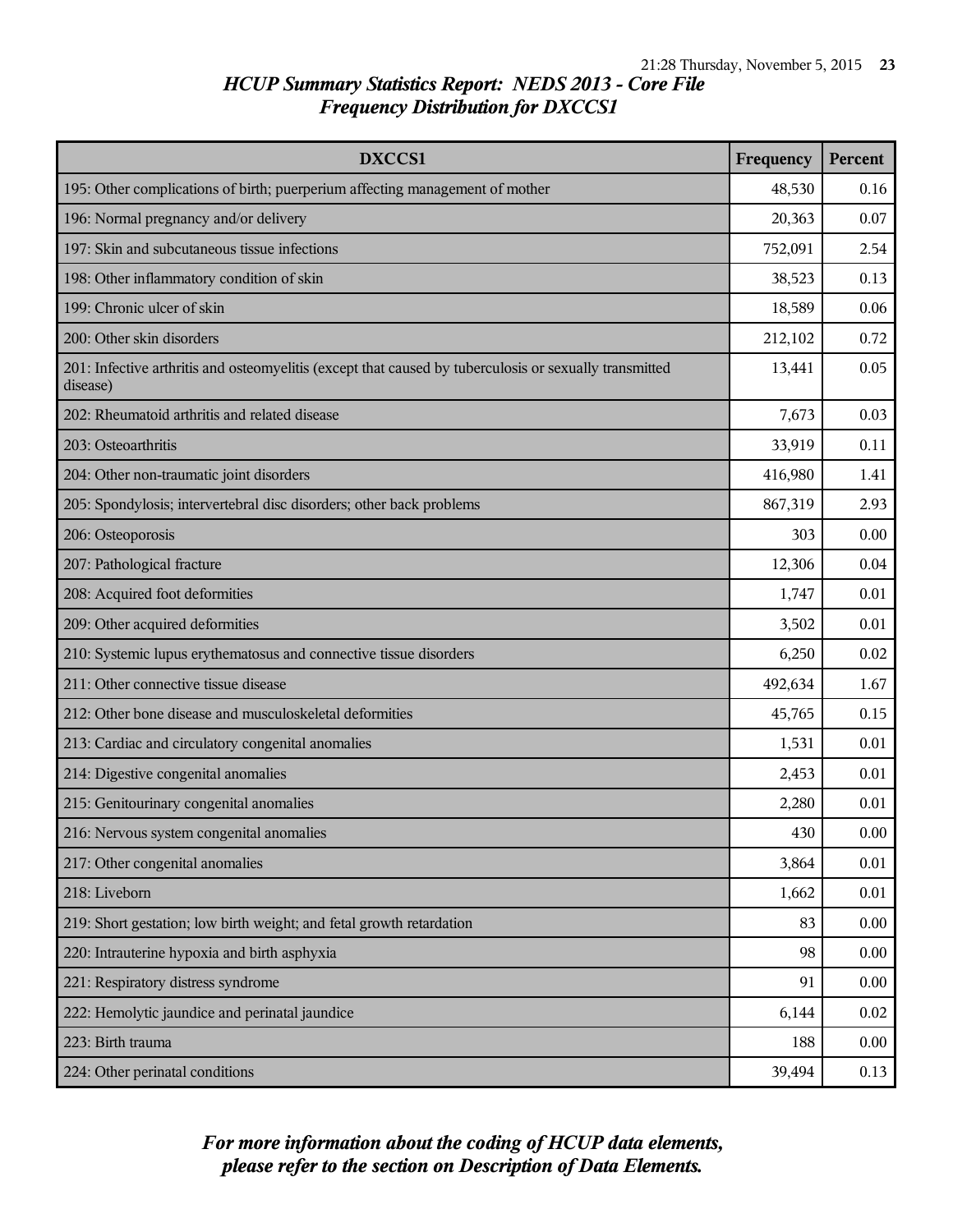| DXCCS1                                                                     | Frequency | <b>Percent</b> |
|----------------------------------------------------------------------------|-----------|----------------|
| 225: Joint disorders and dislocations; trauma-related                      | 111,330   | 0.38           |
| 226: Fracture of neck of femur (hip)                                       | 69,641    | 0.24           |
| 227: Spinal cord injury                                                    | 3,010     | 0.01           |
| 228: Skull and face fractures                                              | 63,794    | 0.22           |
| 229: Fracture of upper limb                                                | 388,720   | 1.31           |
| 230: Fracture of lower limb                                                | 224,820   | 0.76           |
| 231: Other fractures                                                       | 126,969   | 0.43           |
| 232: Sprains and strains                                                   | 1,298,614 | 4.39           |
| 233: Intracranial injury                                                   | 159,585   | 0.54           |
| 234: Crushing injury or internal injury                                    | 44,822    | 0.15           |
| 235: Open wounds of head; neck; and trunk                                  | 491,940   | 1.66           |
| 236: Open wounds of extremities                                            | 652,694   | 2.21           |
| 237: Complication of device; implant or graft                              | 118,815   | 0.40           |
| 238: Complications of surgical procedures or medical care                  | 151,912   | 0.51           |
| 239: Superficial injury; contusion                                         | 1,227,189 | 4.15           |
| 240: Burns                                                                 | 83,312    | 0.28           |
| 241: Poisoning by psychotropic agents                                      | 38,484    | 0.13           |
| 242: Poisoning by other medications and drugs                              | 90,151    | 0.30           |
| 243: Poisoning by nonmedicinal substances                                  | 69,964    | 0.24           |
| 244: Other injuries and conditions due to external causes                  | 709,743   | 2.40           |
| 245: Syncope                                                               | 263,398   | 0.89           |
| 246: Fever of unknown origin                                               | 309,666   | 1.05           |
| 247: Lymphadenitis                                                         | 40,297    | 0.14           |
| 248: Gangrene                                                              | 3,605     | 0.01           |
| 249: Shock                                                                 | 754       | 0.00           |
| 250: Nausea and vomiting                                                   | 448,687   | 1.52           |
| 251: Abdominal pain                                                        | 1,261,671 | 4.27           |
| 252: Malaise and fatigue                                                   | 121,750   | 0.41           |
| 253: Allergic reactions                                                    | 396,711   | 1.34           |
| 254: Rehabilitation care; fitting of prostheses; and adjustment of devices | 1,772     | 0.01           |
| 255: Administrative/social admission                                       | 106,427   | 0.36           |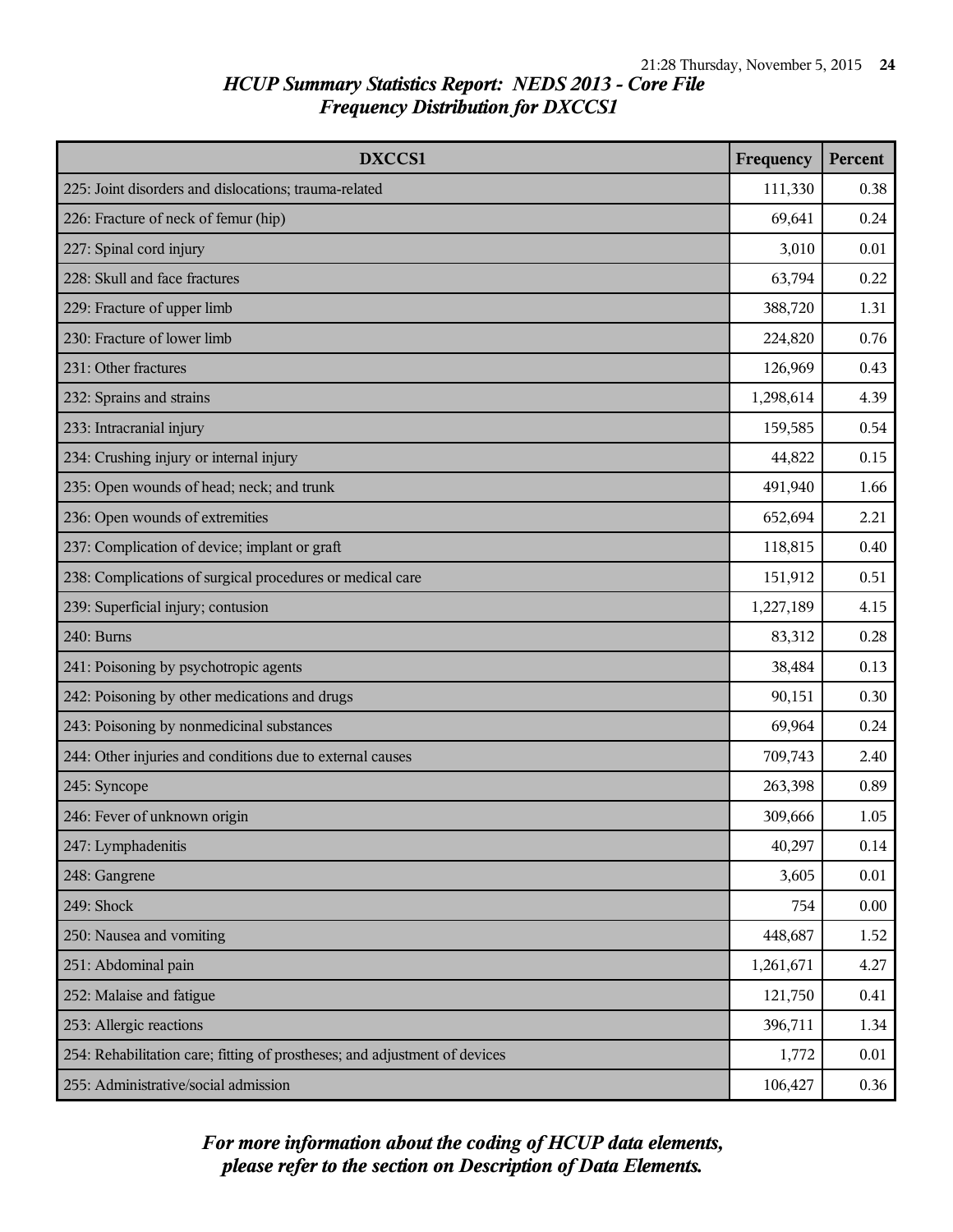| <b>DXCCS1</b>                                                                              | Frequency | <b>Percent</b> |
|--------------------------------------------------------------------------------------------|-----------|----------------|
| 256: Medical examination/evaluation                                                        | 48,512    | 0.16           |
| 257: Other aftercare                                                                       | 222,186   | 0.75           |
| 258: Other screening for suspected conditions (not mental disorders or infectious disease) | 47,892    | 0.16           |
| 259: Residual codes; unclassified                                                          | 251,839   | 0.85           |
| 650: Adjustment disorders                                                                  | 28,331    | 0.10           |
| 651: Anxiety disorders                                                                     | 216,284   | 0.73           |
| 652: Attention-deficit, conduct, and disruptive behavior disorders                         | 19,314    | 0.07           |
| 653: Delirium, dementia, and amnestic and other cognitive disorders                        | 51,448    | 0.17           |
| 654: Developmental disorders                                                               | 8,269     | 0.03           |
| 655: Disorders usually diagnosed in infancy, childhood, or adolescence                     | 3,293     | 0.01           |
| 656: Impulse control disorders, NEC                                                        | 3,538     | 0.01           |
| 657: Mood disorders                                                                        | 285,845   | 0.97           |
| 658: Personality disorders                                                                 | 5,145     | 0.02           |
| 659: Schizophrenia and other psychotic disorders                                           | 142,393   | 0.48           |
| 660: Alcohol-related disorders                                                             | 271,606   | 0.92           |
| 661: Substance-related disorders                                                           | 142,805   | 0.48           |
| 662: Suicide and intentional self-inflicted injury                                         | 43,847    | 0.15           |
| 663: Screening and history of mental health and substance abuse codes                      | 36,318    | 0.12           |
| 670: Miscellaneous disorders                                                               | 34,248    | 0.12           |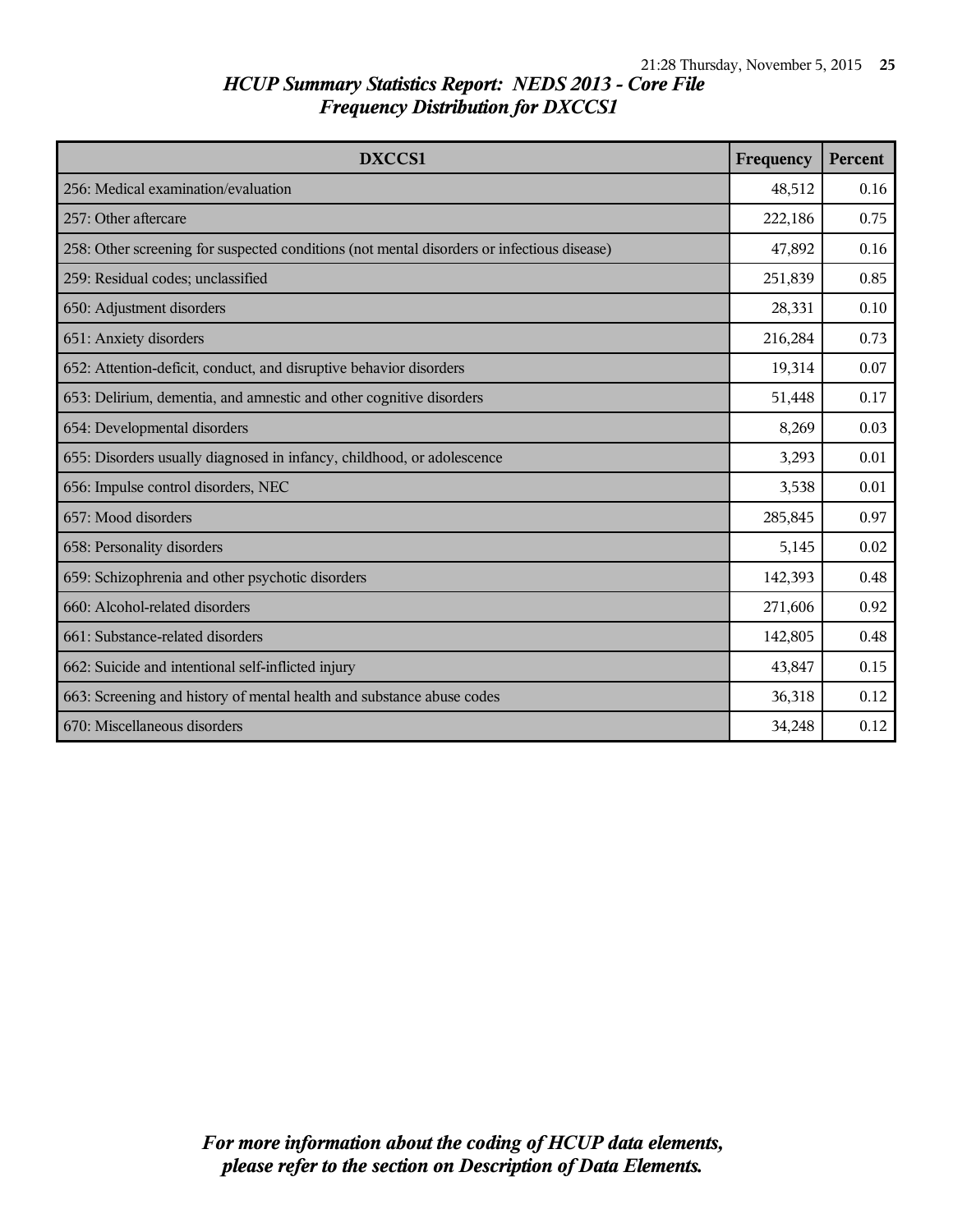| <b>ECODE1</b>     | Frequency  | Percent |
|-------------------|------------|---------|
| <b>Blank</b>      | 22,412,824 | 75.77   |
| Valid DX          | 7,155,106  | 24.19   |
| Invalid DX (invl) | 13,788     | 0.05    |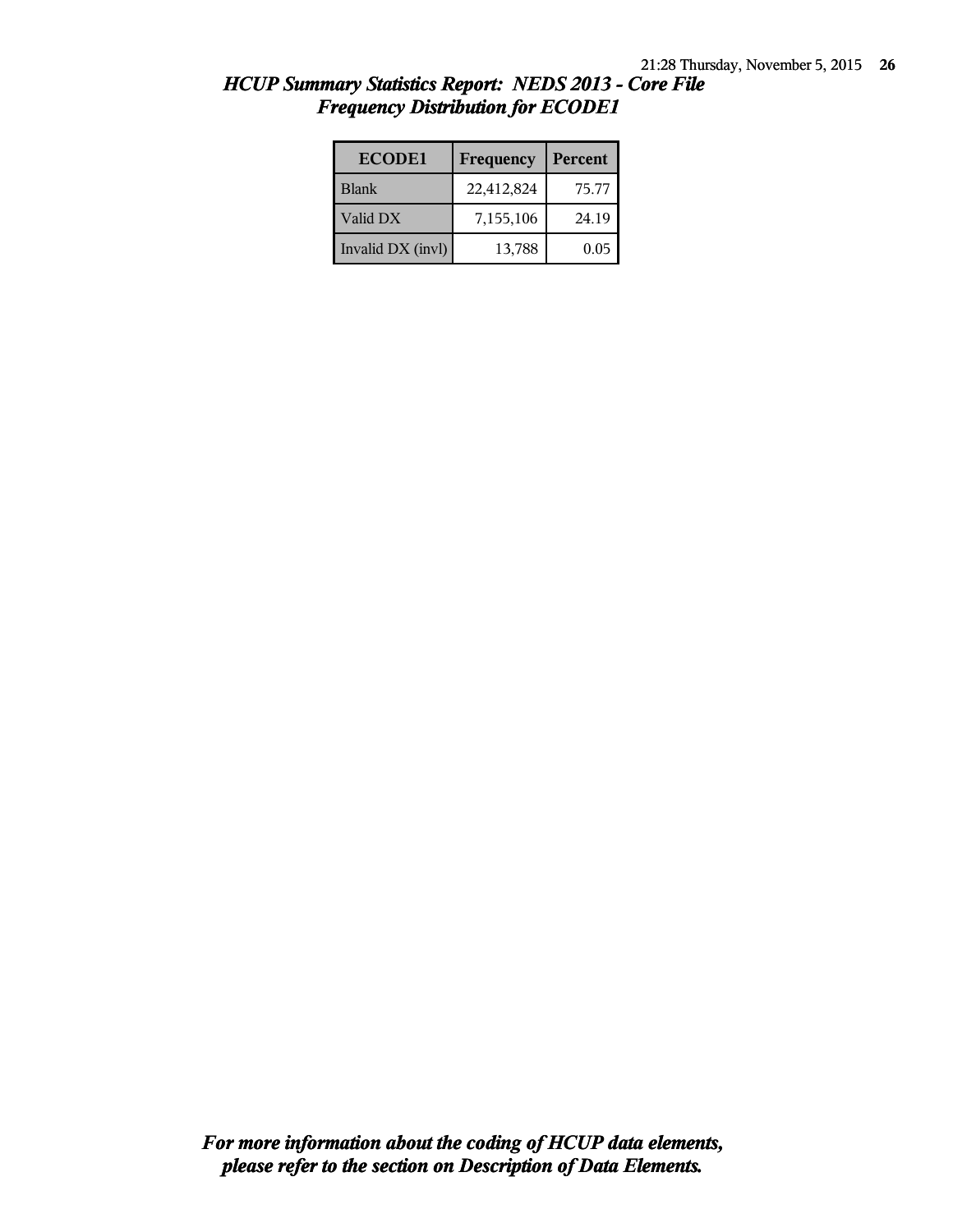| <b>EDEVENT</b>                                                                           | Frequency  | Percent |
|------------------------------------------------------------------------------------------|------------|---------|
| 1: ED visit in which the patient is treated and released                                 | 24,826,096 | 83.92   |
| 2: ED visit in which the patient is admitted to this same hospital                       | 4,237,422  | 14.32   |
| 3: ED visit in which the patient is transferred to another short-term hospital           | 434,603    | 1.47    |
| 9: ED visit in which the patient died in the ED                                          | 43,803     | 0.15    |
| 98: ED visit in which patient is not admitted to this same hospital, destination unknown | 39,651     | 0.13    |
| 99: ED visit in which the patient is discharged alive, destination unknown               | 143        | 0.00    |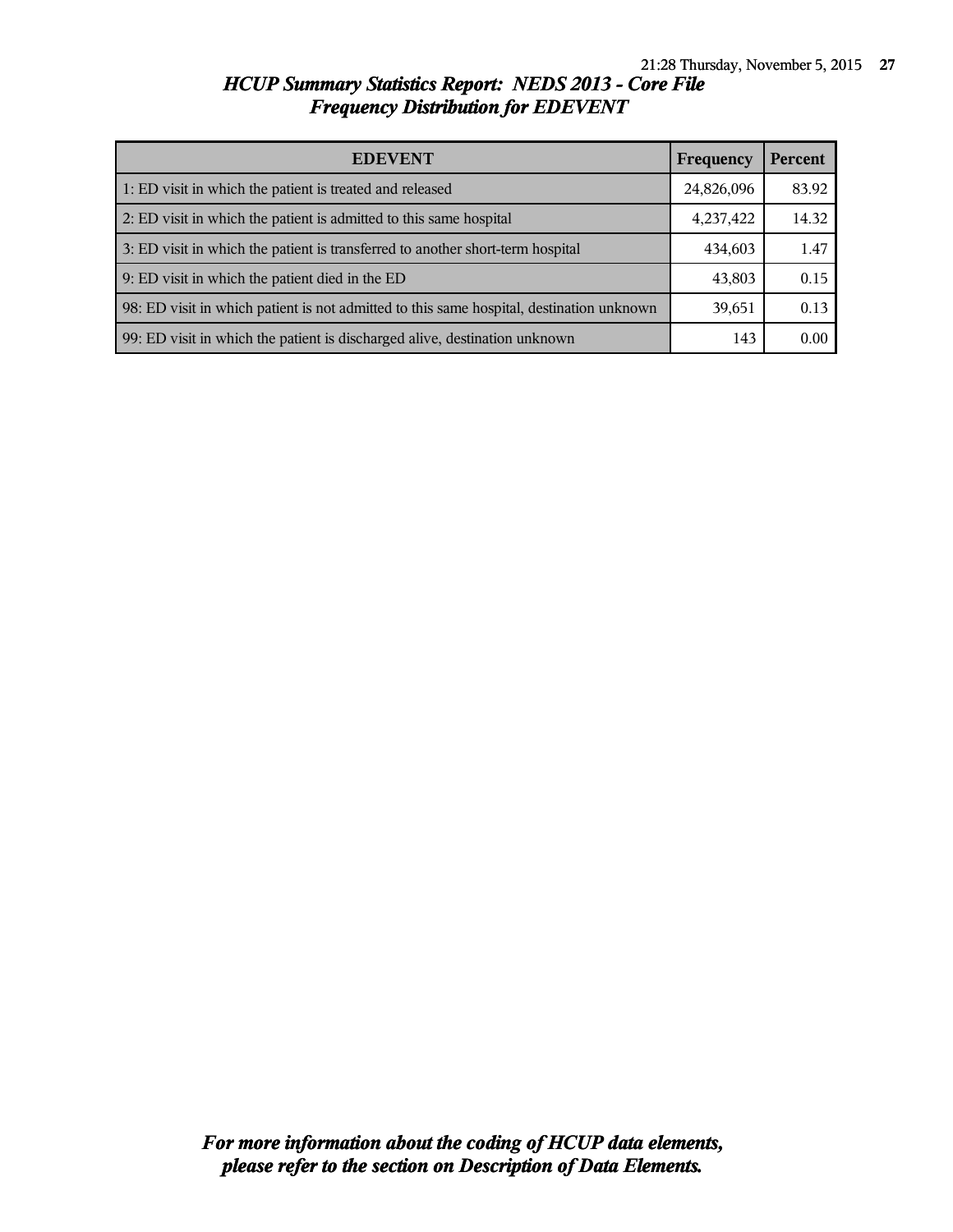| E CCS1                                             | Frequency  | Percent |
|----------------------------------------------------|------------|---------|
| $\therefore$ Missing                               | 22,412,824 | 75.77   |
| A: Invalid diagnosis                               | 13,788     | 0.05    |
| 662: Suicide and intentional self-inflicted injury | 81,602     | 0.28    |
| 2601: E Codes: Cut/pierceb                         | 351,143    | 1.19    |
| 2602: E Codes: Drowning/submersion                 | 2,004      | 0.01    |
| 2603: E Codes: Fall                                | 1,582,544  | 5.35    |
| 2604: E Codes: Fire/burn                           | 66,866     | 0.23    |
| 2605: E Codes: Firearm                             | 11,664     | 0.04    |
| 2606: E Codes: Machinery                           | 20,521     | 0.07    |
| 2607: E Codes: Motor vehicle traffic (MVT)         | 586,585    | 1.98    |
| 2608: E Codes: Pedal cyclist; not MVT              | 52,296     | 0.18    |
| 2609: E Codes: Pedestrian; not MVT                 | 3,344      | 0.01    |
| 2610: E Codes: Transport; not MVT                  | 53,628     | 0.18    |
| 2611: E Codes: Natural/environment                 | 257,720    | 0.87    |
| 2612: E Codes: Overexertion                        | 422,249    | 1.43    |
| 2613: E Codes: Poisoning                           | 116,394    | 0.39    |
| 2614: E Codes: Struck by; against                  | 683,373    | 2.31    |
| 2615: E Codes: Suffocation                         | 9,432      | 0.03    |
| 2616: E Codes: Adverse effects of medical care     | 236,799    | 0.80    |
| 2617: E Codes: Adverse effects of medical drugs    | 358,394    | 1.21    |
| 2618: E Codes: Other specified and classifiable    | 242,148    | 0.82    |
| 2619: E Codes: Other specified; NEC                | 163,602    | 0.55    |
| 2620: E Codes: Unspecified                         | 727,294    | 2.46    |
| 2621: E Codes: Place of occurrence                 | 1,125,504  | 3.80    |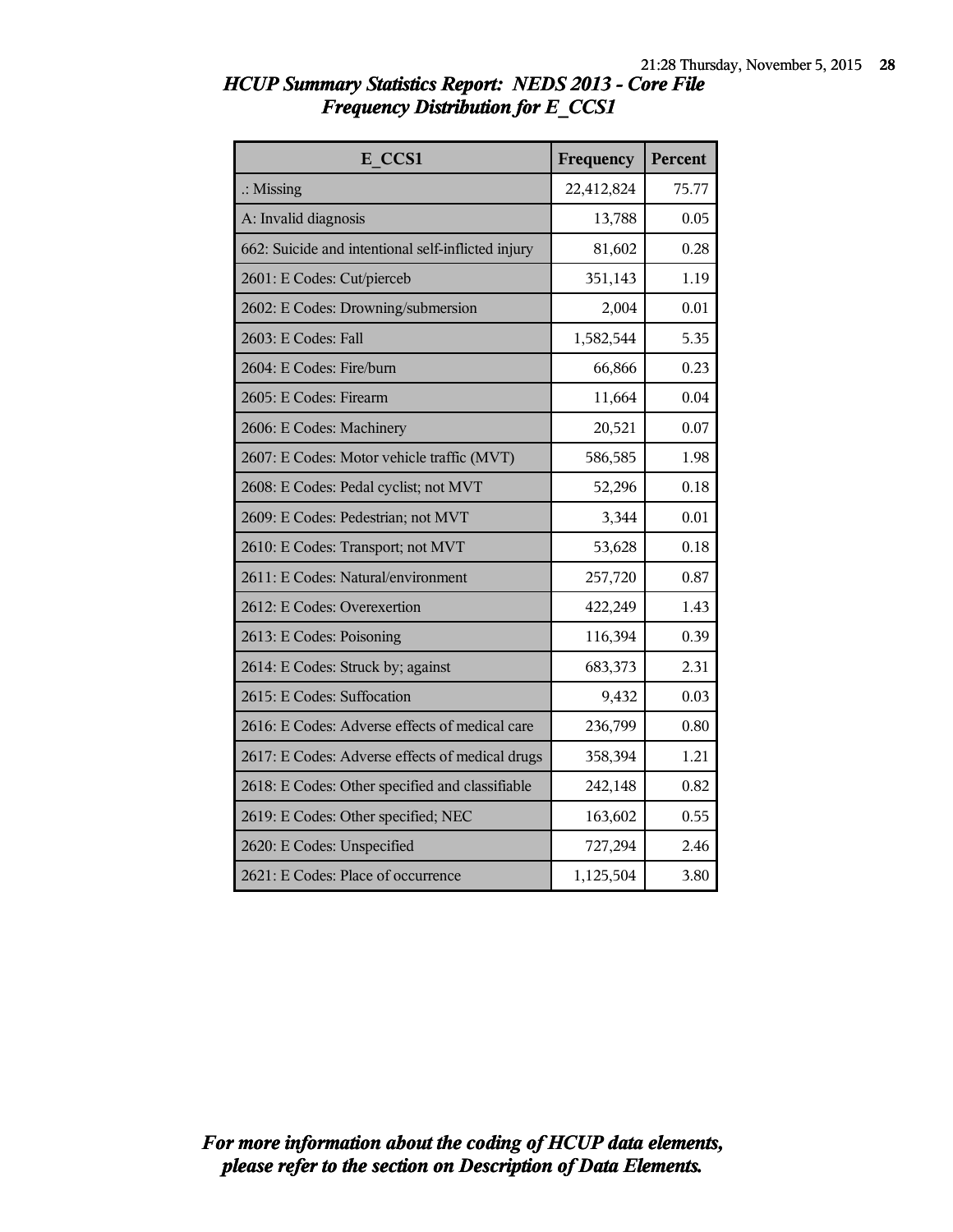| <b>FEMALE</b>        | Frequency  | Percent |
|----------------------|------------|---------|
| $\therefore$ Missing | 725        | 0.00    |
| .A: Invalid          | $\leq 10$  | * **    |
| .C: Inconsistent     | 266        | 0.00    |
| $0:$ Male            | 13,127,587 | 44.38   |
| 1: Female            | 16,453,134 | 55.62   |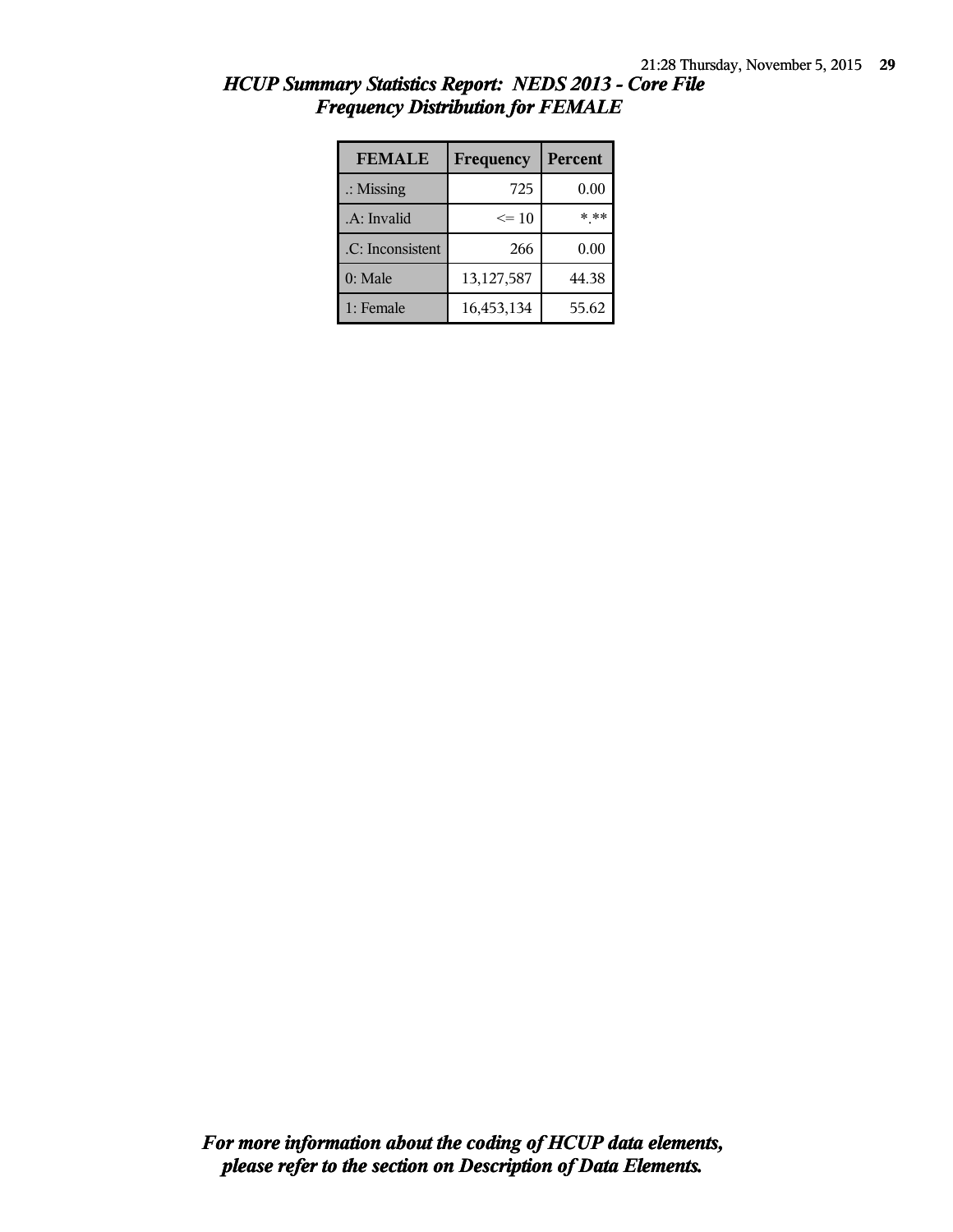| HCUP Summary Statistics Report: NEDS 2013 - Core File |  |
|-------------------------------------------------------|--|
| <b>Frequency Distribution for HCUPFILE</b>            |  |

| <b>HCUPFILE</b> | Frequency  | Percent |
|-----------------|------------|---------|
| <b>SEDD</b>     | 25,344,296 | 85.68   |
| <b>SID</b>      | 4,237,422  | 14.32   |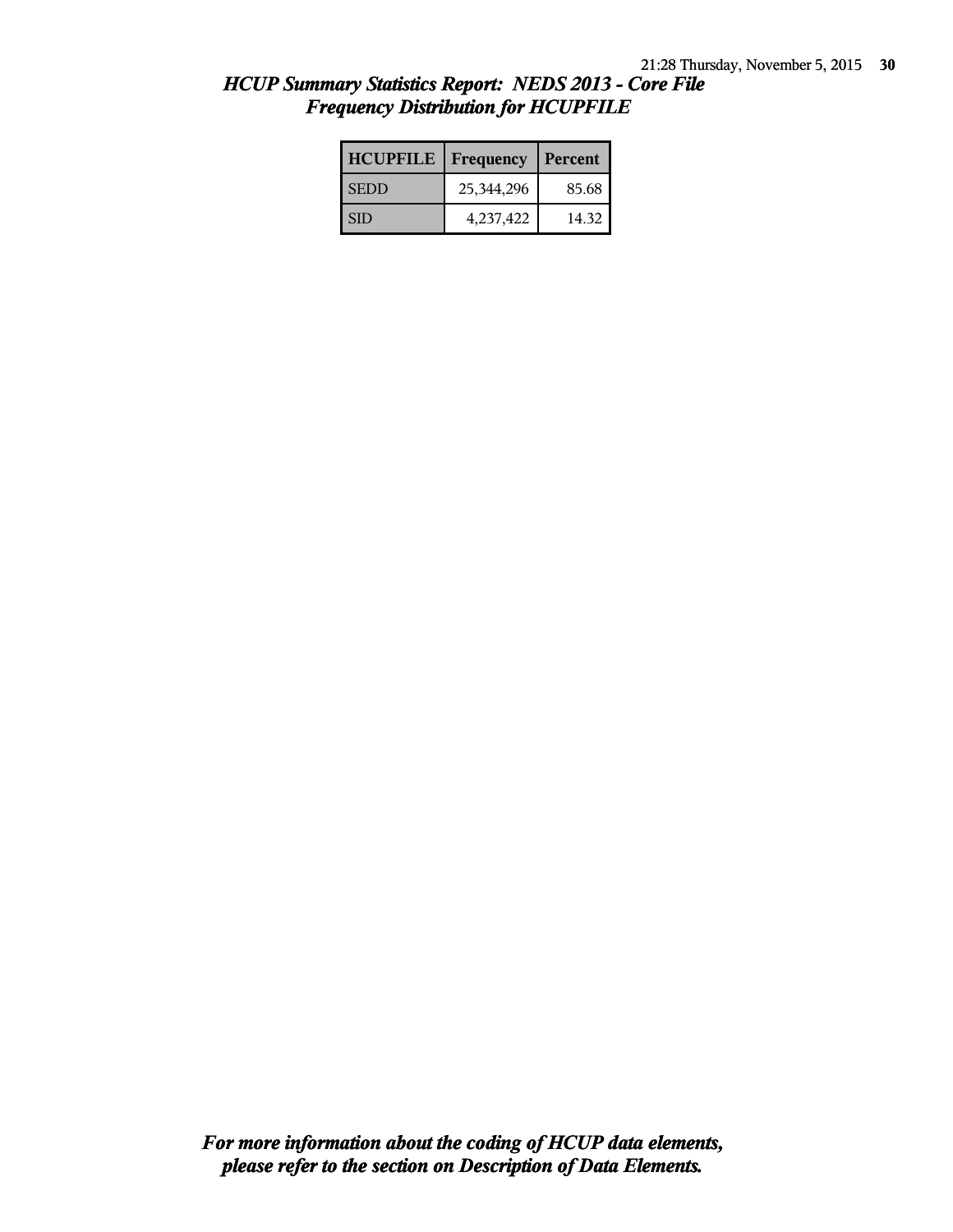| <b>INJURY</b>       | Frequency  | Percent |
|---------------------|------------|---------|
| $0:$ No injury      | 23,118,090 | 78.15   |
| 1: Injury by DX1    | 5,769,426  | 19.50   |
| 2: Injury by $DX2+$ | 694,202    | 2.35    |

| <b>HCUP Summary Statistics Report: NEDS 2013 - Core File</b> |  |
|--------------------------------------------------------------|--|
| <b>Frequency Distribution for INJURY</b>                     |  |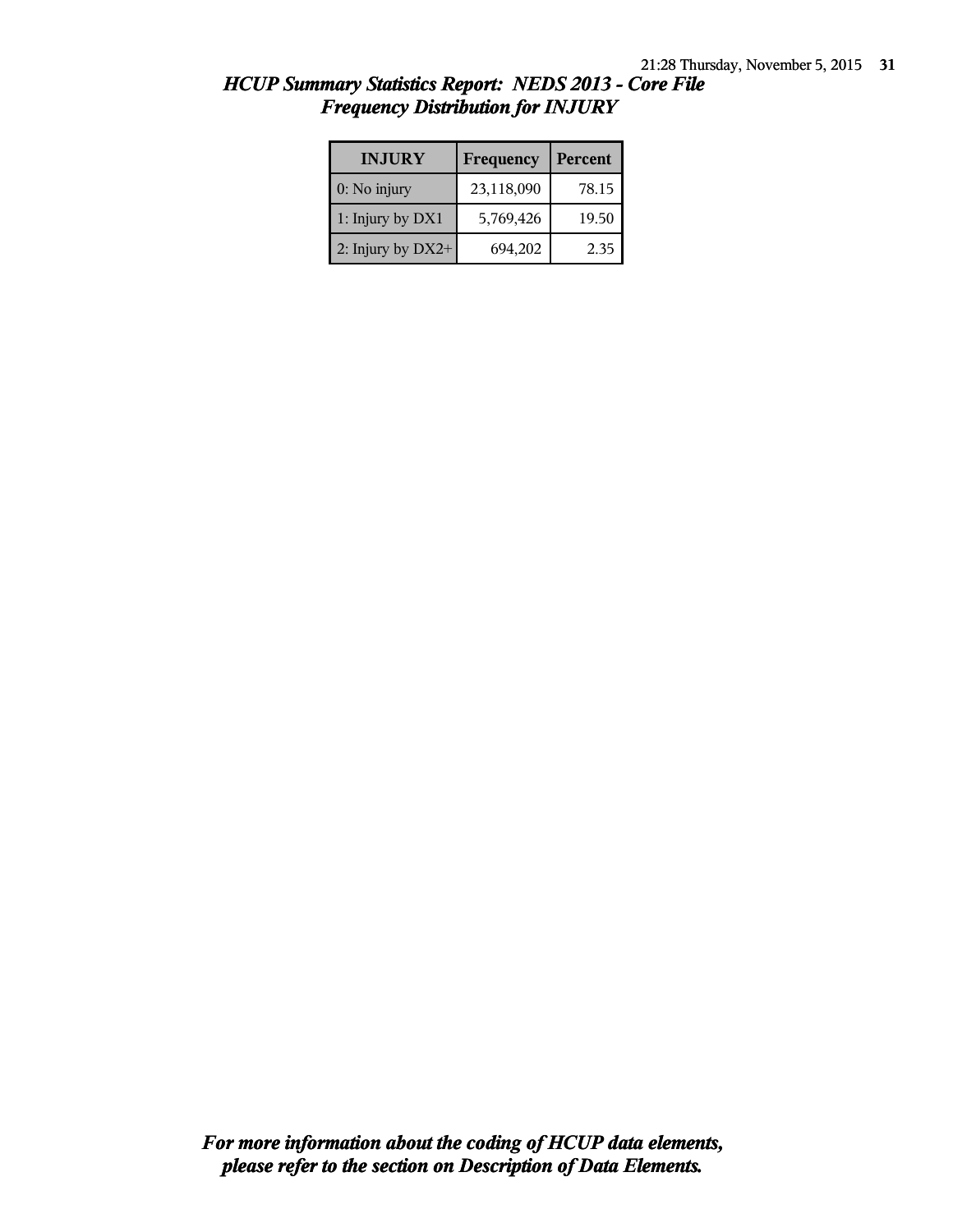| <b>INJURY CUT   Frequency</b> |            | Percent |
|-------------------------------|------------|---------|
|                               | 29,106,936 | 98.40   |
|                               | 474,782    | 1.60    |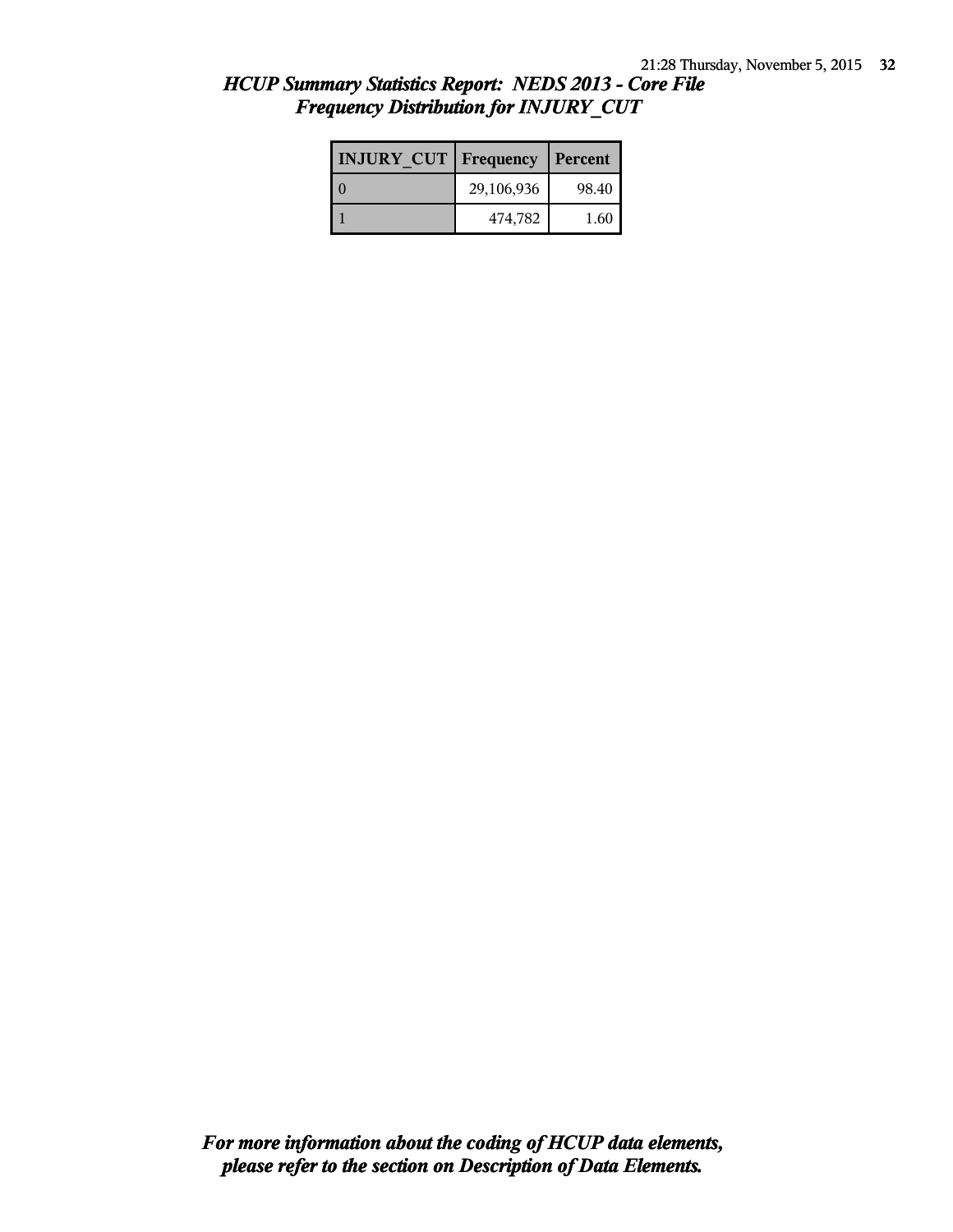| <b>INJURY DROWN</b> Frequency |            | Percent |
|-------------------------------|------------|---------|
|                               | 29,579,011 | 99.99   |
|                               | 2,707      | 0.01    |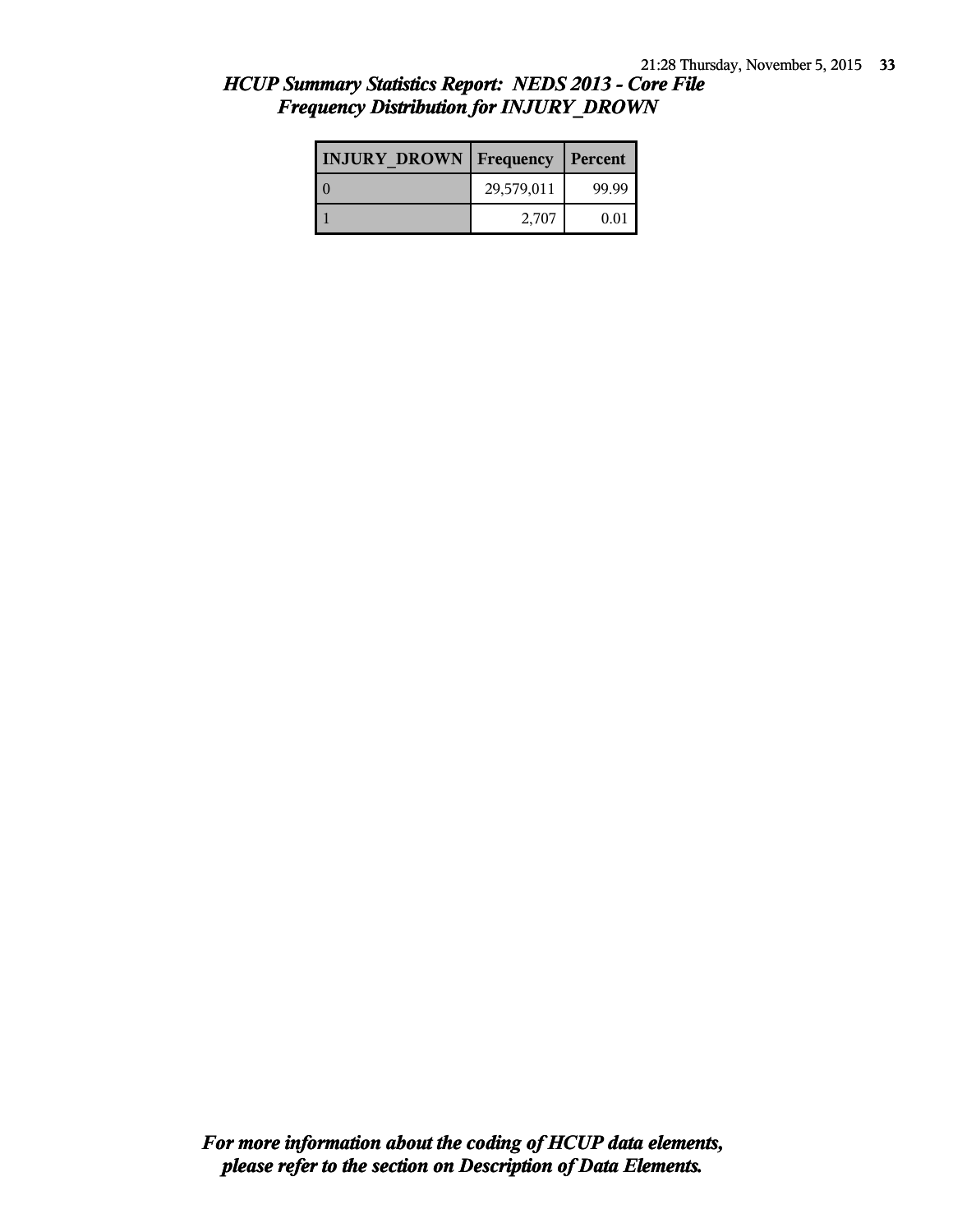| <b>INJURY FALL Frequency</b> |            | Percent |
|------------------------------|------------|---------|
|                              | 27,577,895 | 93.23   |
|                              | 2,003,823  | 6.77    |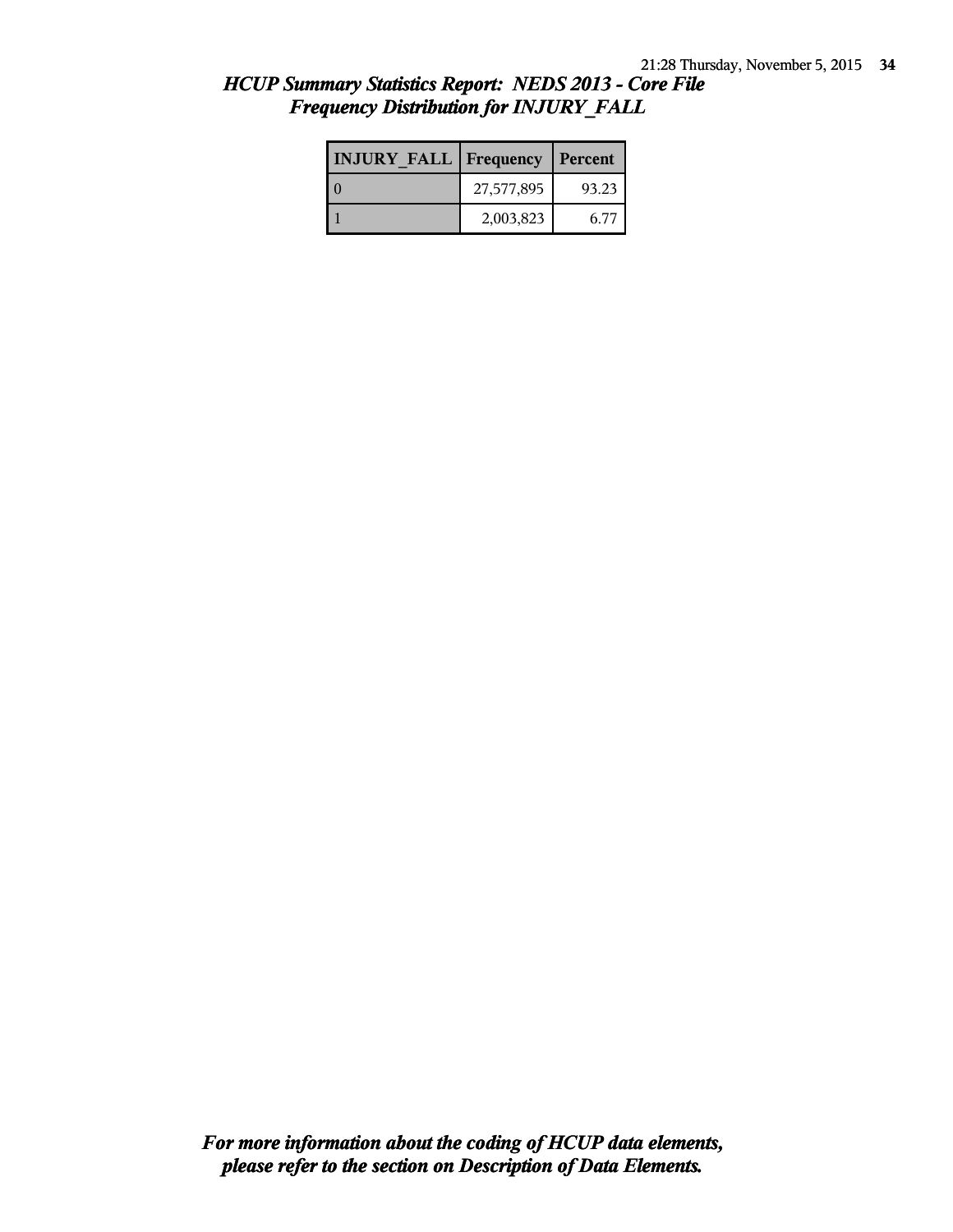| <b>INJURY FIRE   Frequency</b> |            | Percent |
|--------------------------------|------------|---------|
|                                | 29,496,858 | 99.71   |
|                                | 84,860     | 0.29    |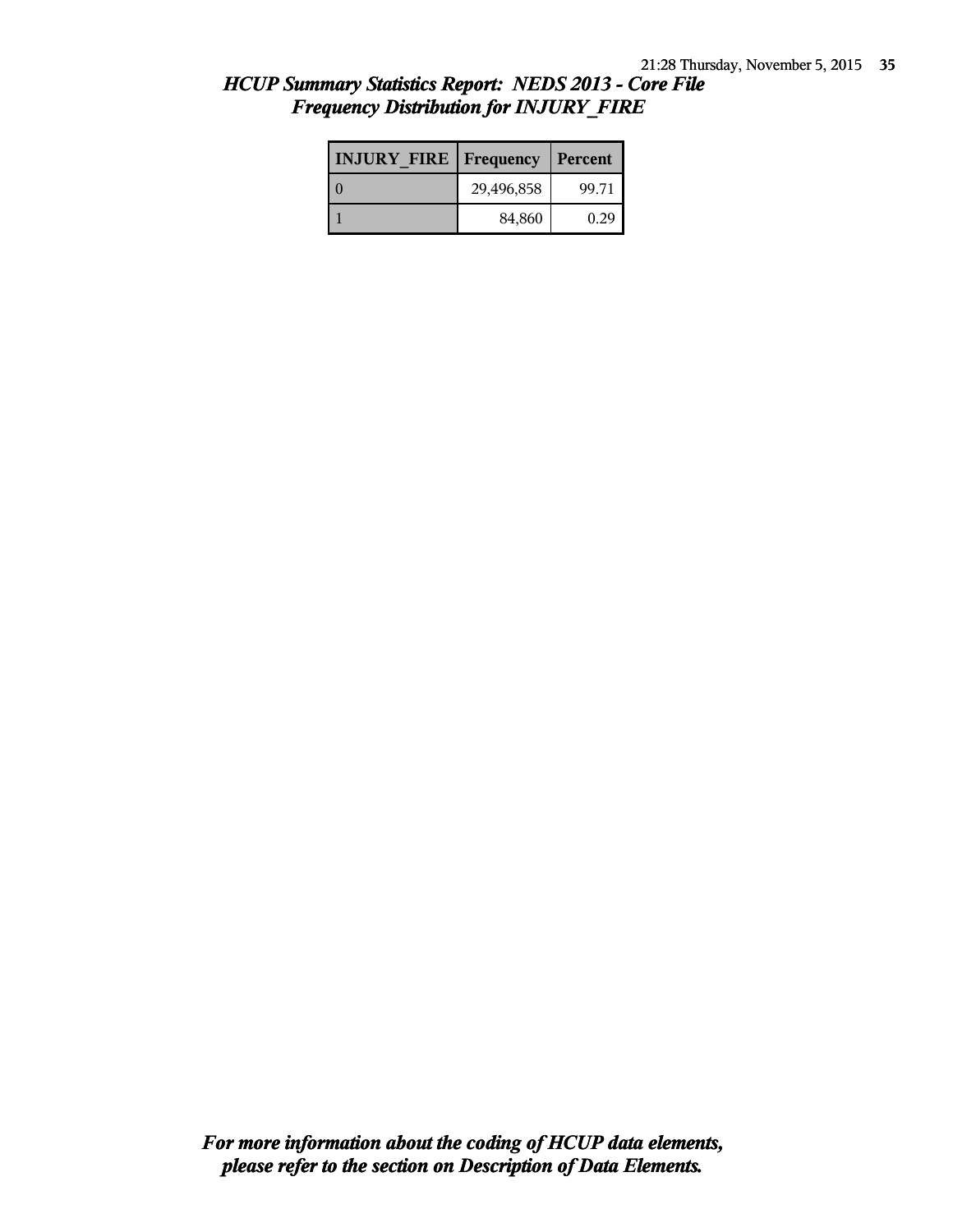| <b>INJURY FIREARM   Frequency   Percent  </b> |            |       |
|-----------------------------------------------|------------|-------|
|                                               | 29,566,741 | 99.95 |
|                                               | 14,977     | 0.05  |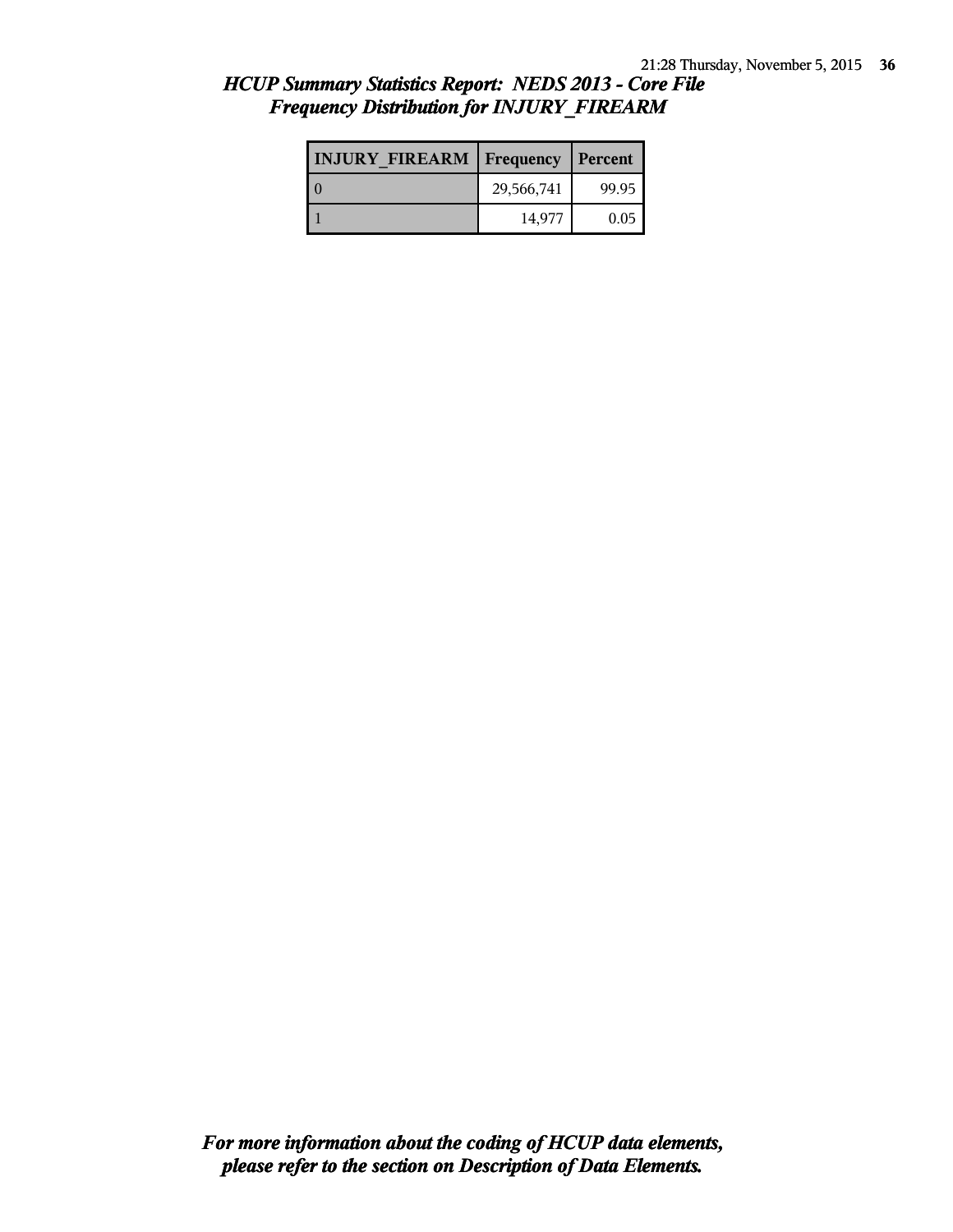| <b>INJURY MACHINERY   Frequency</b> |            | Percent |
|-------------------------------------|------------|---------|
|                                     | 29,556,280 | 99.91   |
|                                     | 25,438     | 0.09    |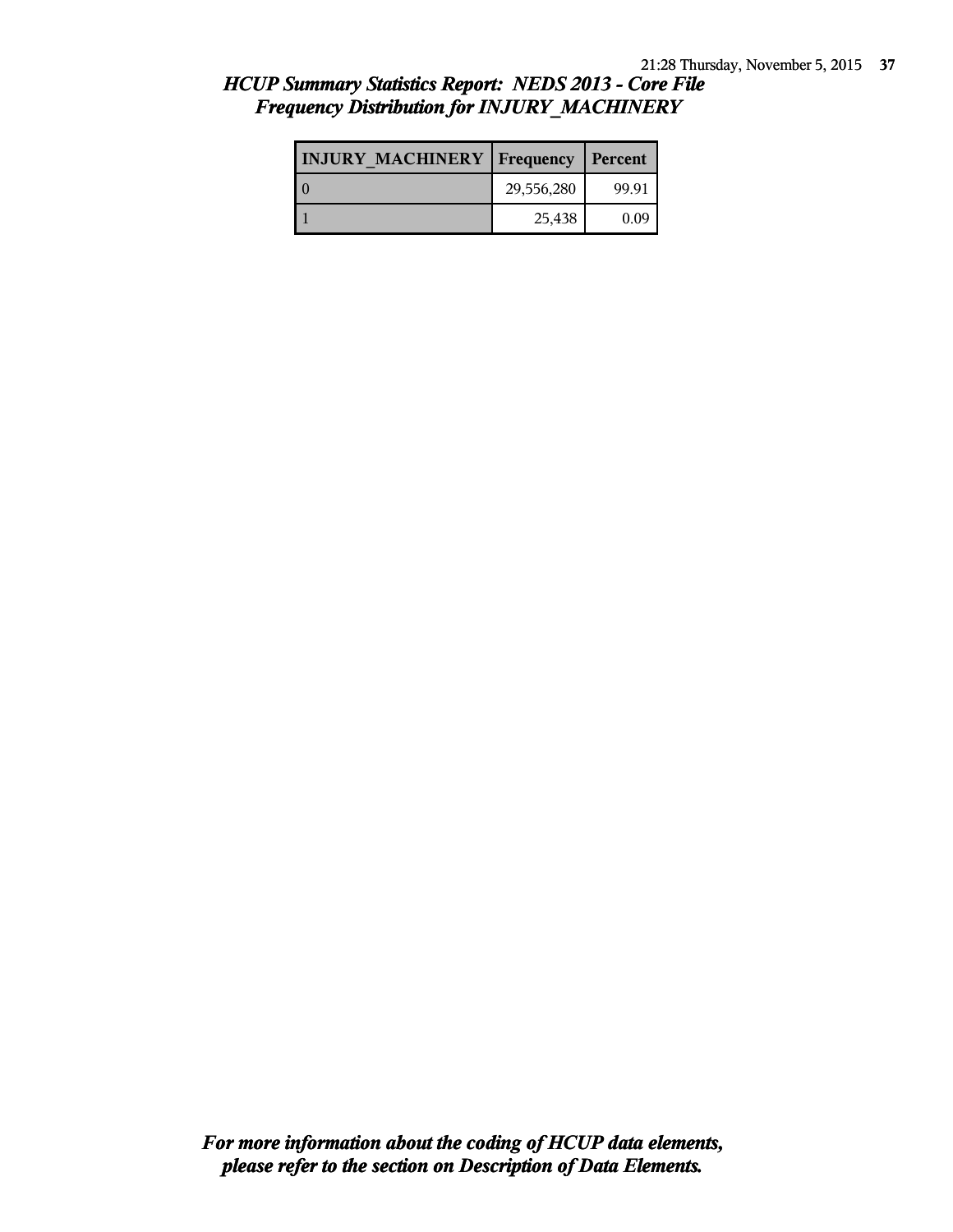| <b>INJURY MVT   Frequency</b> |            | Percent |
|-------------------------------|------------|---------|
|                               | 28,882,406 | 97.64   |
|                               | 699,312    | 2.36    |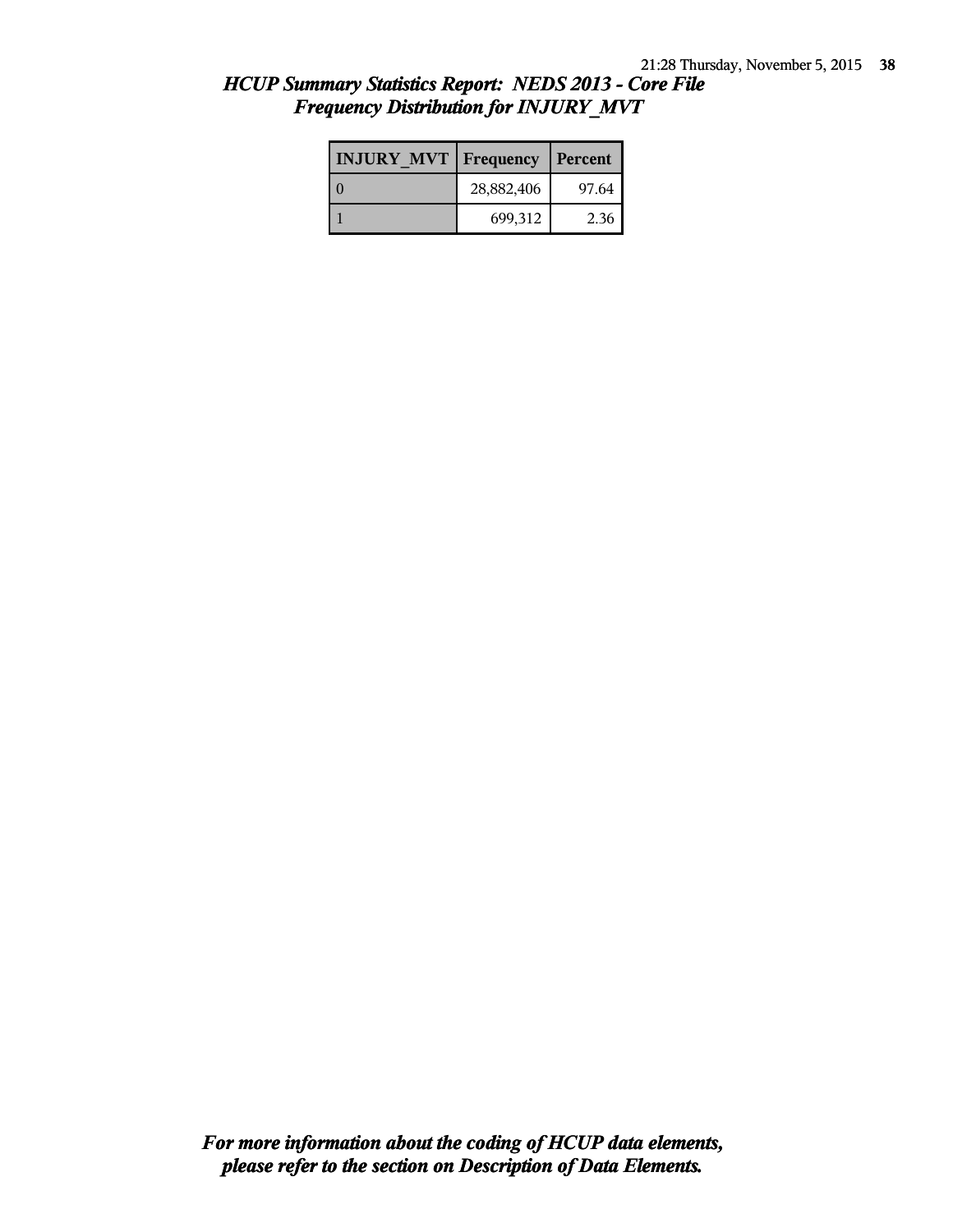| <b>INJURY NATURE   Frequency</b> |            | Percent |
|----------------------------------|------------|---------|
|                                  | 29,266,761 | 98.94   |
|                                  | 314,957    | 1.06    |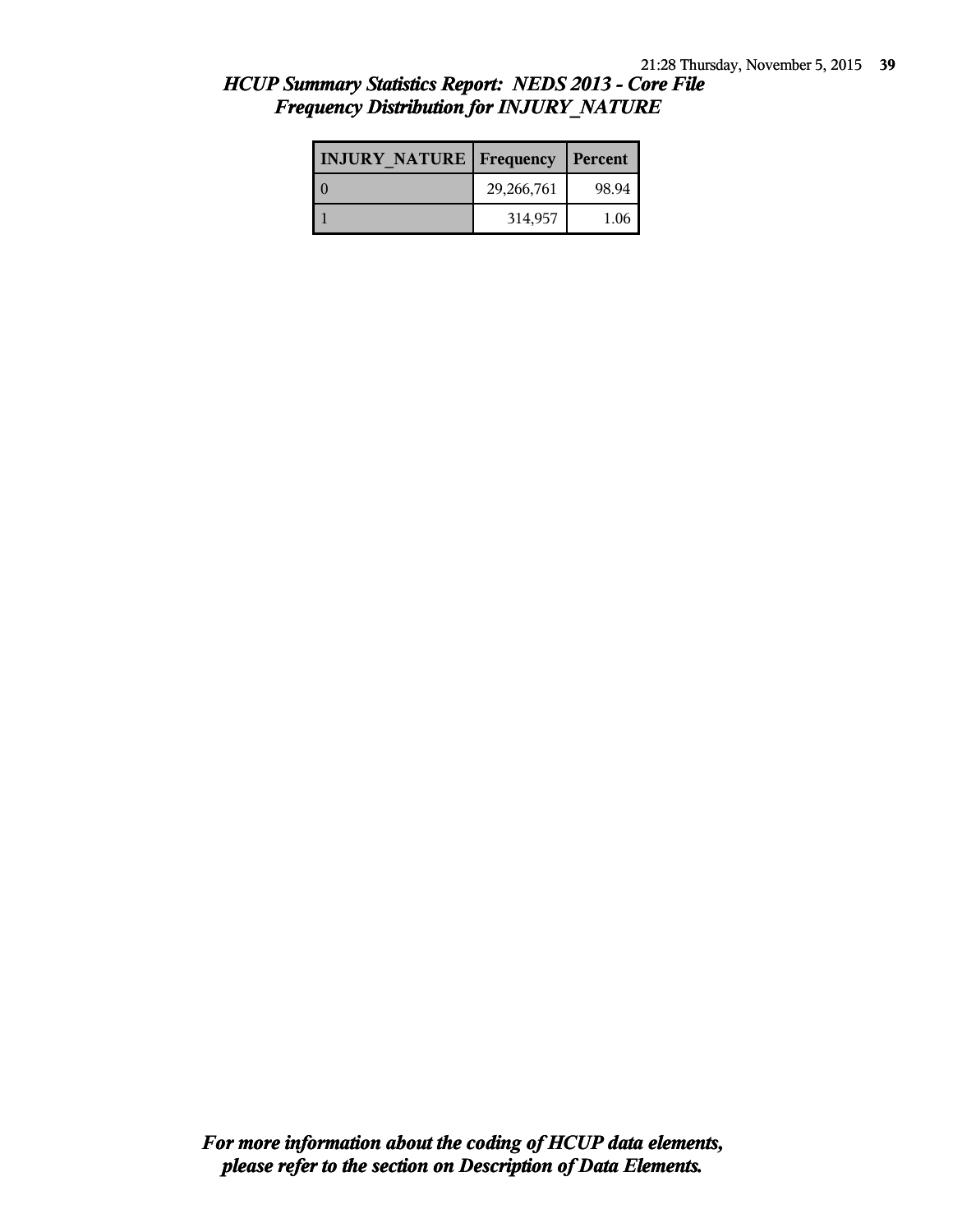| <b>INJURY POISON Frequency</b> |            | Percent |
|--------------------------------|------------|---------|
|                                | 29,377,171 | 99.31   |
|                                | 204,547    | 0.69    |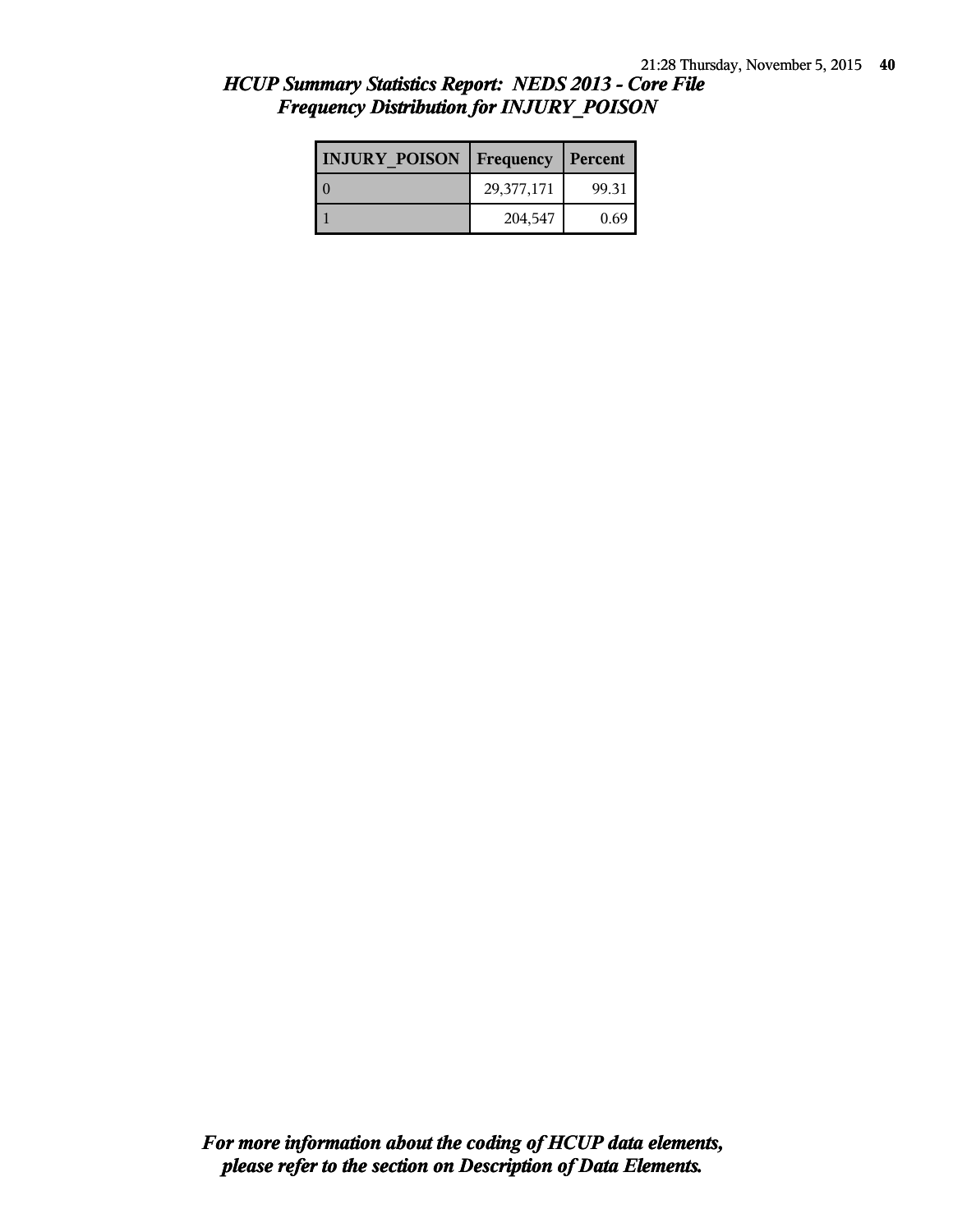| <b>INJURY SEVERITY</b> | Frequency  | Percent |
|------------------------|------------|---------|
| $\boldsymbol{0}$       | 23,597,148 | 79.77   |
| $\mathbf{1}$           | 3,665,802  | 12.39   |
| $\overline{2}$         | 434,066    | 1.47    |
| 3                      | 54,133     | 0.18    |
| $\overline{4}$         | 1,075,769  | 3.64    |
| 5                      | 356,559    | 1.21    |
| 6                      | 53,950     | 0.18    |
| 8                      | 22,102     | 0.07    |
| 9                      | 134,508    | 0.45    |
| 10                     | 22,883     | 0.08    |
| 11                     | 3,288      | 0.01    |
| 12                     | 2,846      | 0.01    |
| 13                     | 10,746     | 0.04    |
| 14                     | 8,762      | 0.03    |
| 16                     | 18,457     | 0.06    |
| 17                     | 11,964     | 0.04    |
| 18                     | 2,525      | 0.01    |
| 19                     | 1,214      | 0.00    |
| 20                     | 2,549      | 0.01    |
| 21                     | 2,098      | 0.01    |
| 22                     | 2,792      | 0.01    |
| 24                     | 1,316      | 0.00    |
| 25                     | 2,117      | 0.01    |
| 26                     | 900        | 0.00    |
| 27                     | 643        | 0.00    |
| 29                     | 1,728      | 0.01    |
| 30                     | 102        | 0.00    |
| $\overline{32}$        | 52         | 0.00    |
| 33                     | 158        | 0.00    |
| 34                     | 683        | 0.00    |
| 35                     | 95         | 0.00    |

*please refer to the section on Description of Data Elements. For more information about the coding of HCUP data elements,*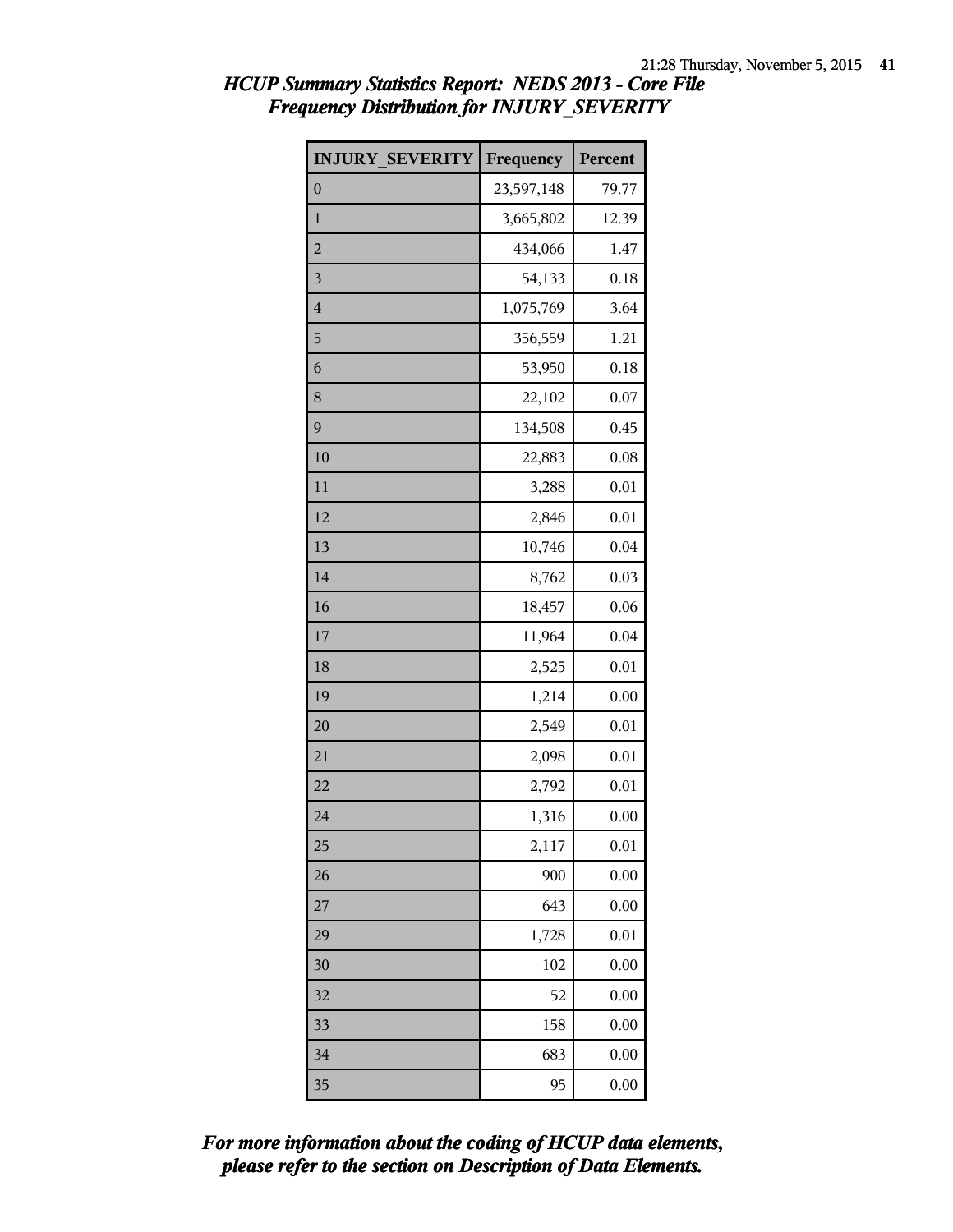| <b>INJURY SEVERITY</b> | Frequency | Percent |
|------------------------|-----------|---------|
| 36                     | 214       | 0.00    |
| 38                     | 247       | 0.00    |
| 41                     | 163       | 0.00    |
| 42                     | 14        | 0.00    |
| 43                     | 136       | 0.00    |
| 45                     | 56        | 0.00    |
| 48                     | 14        | 0.00    |
| 50                     | 81        | 0.00    |
| 51                     | $\leq$ 10 | * **    |
| 54                     | $\leq$ 10 | * **    |
| 57                     | 13        | 0.00    |
| 59                     | 11        | 0.00    |
| 75                     | 508       | 0.00    |
| 99                     | 88,294    | 0.30    |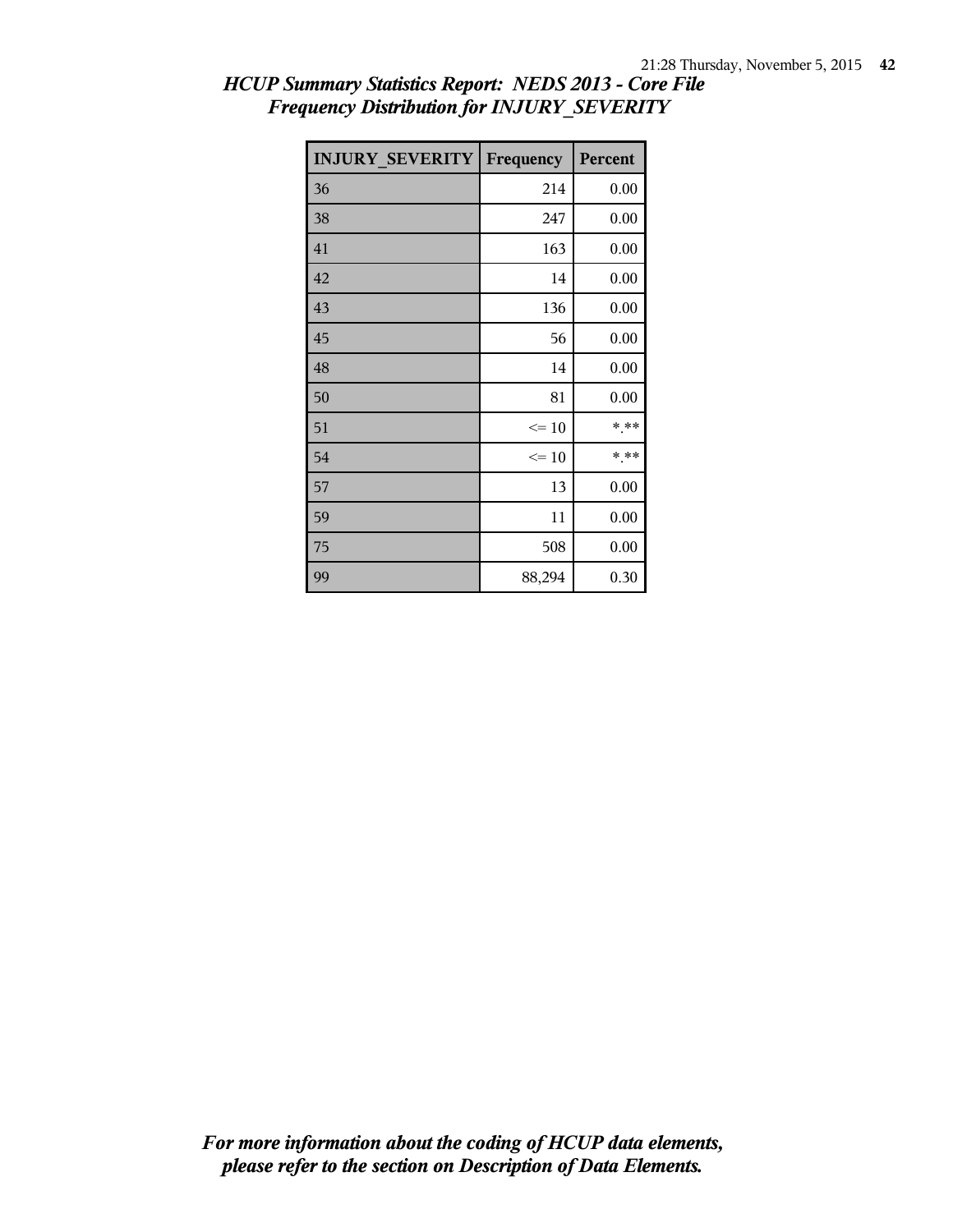| <b>INJURY STRUCK   Frequency</b> |            | Percent |
|----------------------------------|------------|---------|
|                                  | 28,709,857 | 97.05   |
|                                  | 871,861    | 2.95    |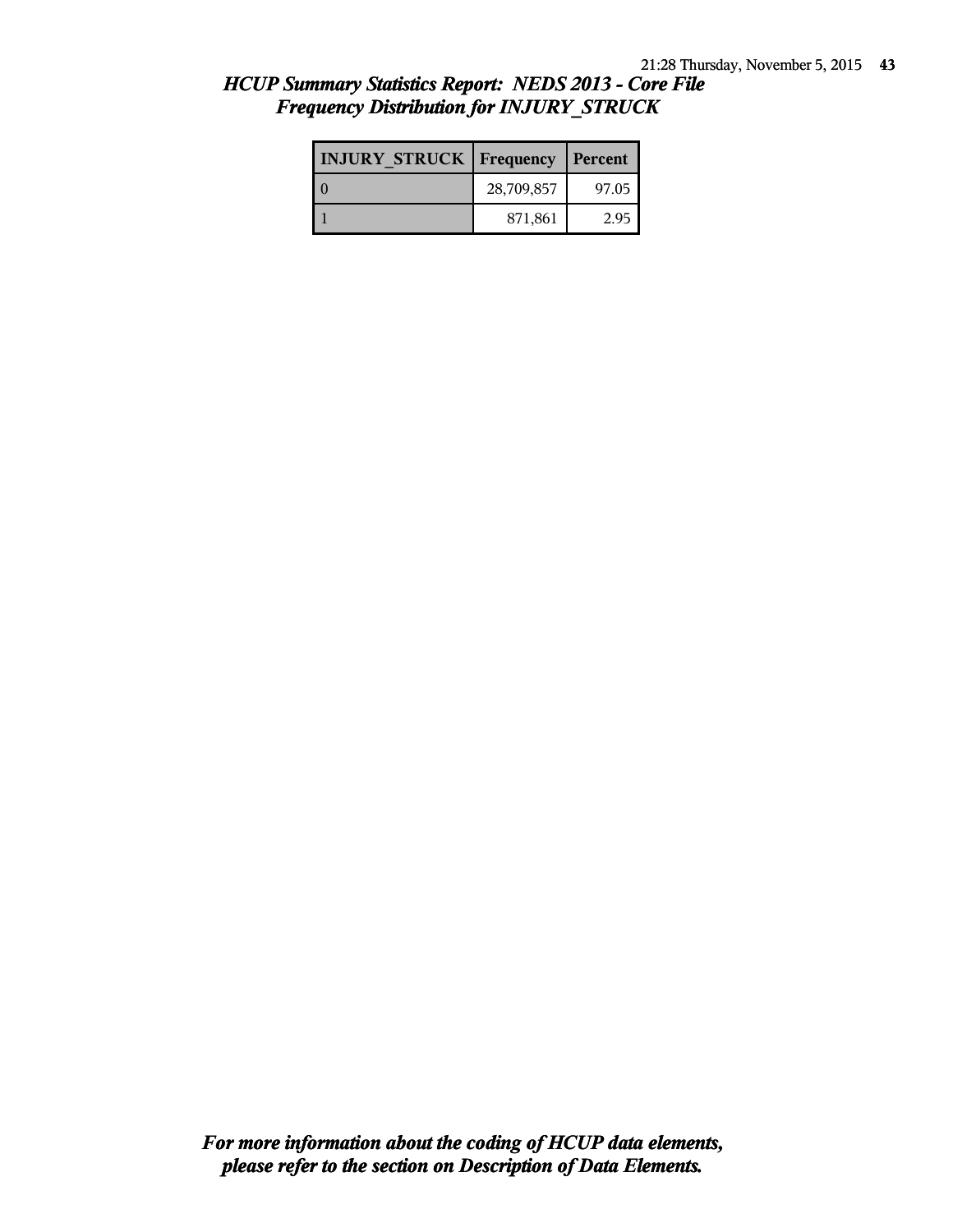| <b>INJURY SUFFOCATION   Frequency   Percent  </b> |            |       |
|---------------------------------------------------|------------|-------|
|                                                   | 29,569,639 | 99.96 |
|                                                   | 12,079     | 0.04  |

# *HCUP Summary Statistics Report: NEDS 2013 - Core File Frequency Distribution for INJURY\_SUFFOCATION*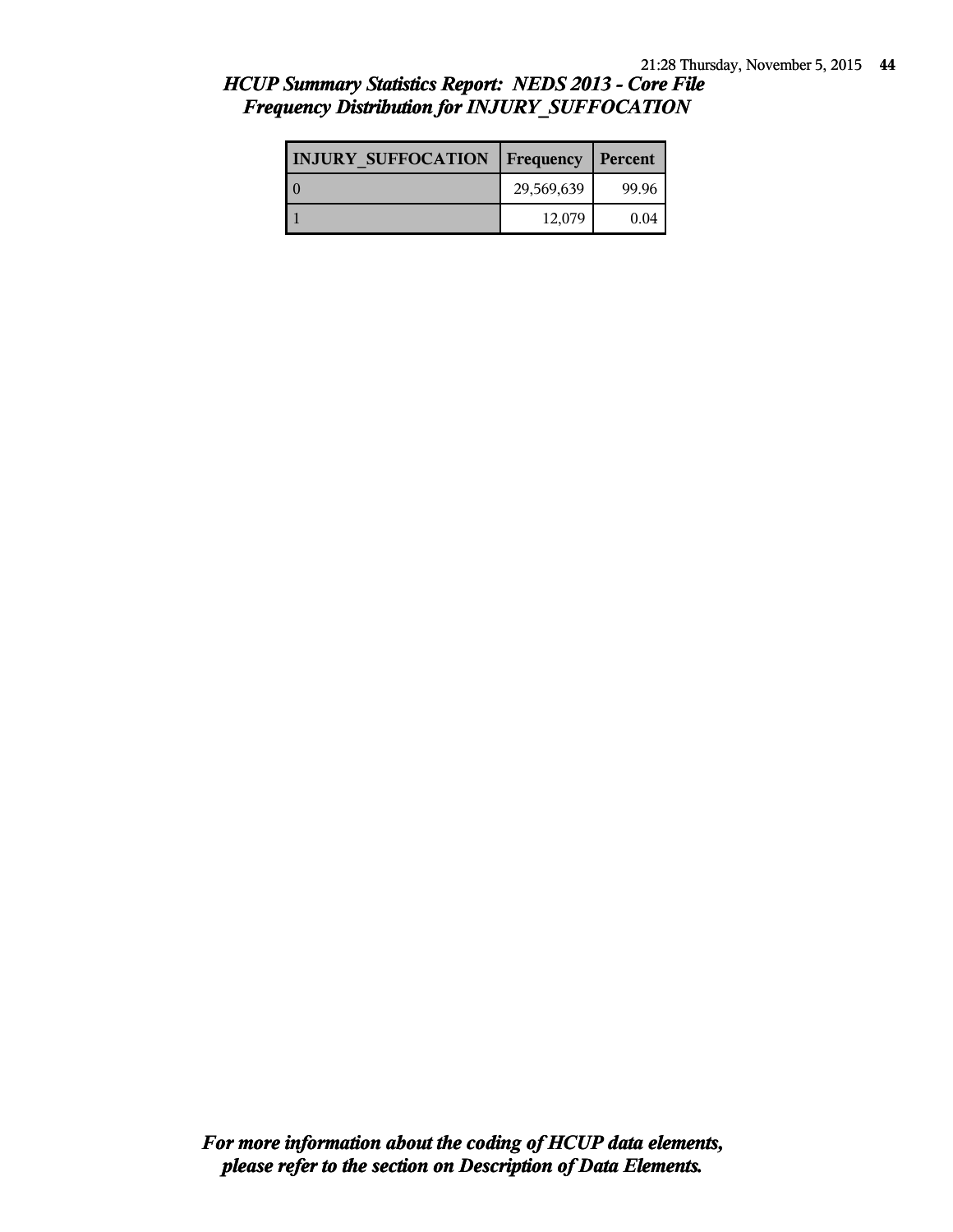| <b>INTENT ASSAULT   Frequency   Percent  </b> |            |       |
|-----------------------------------------------|------------|-------|
| ıο                                            | 29,315,975 | 99.10 |
|                                               | 265,743    | 0.90  |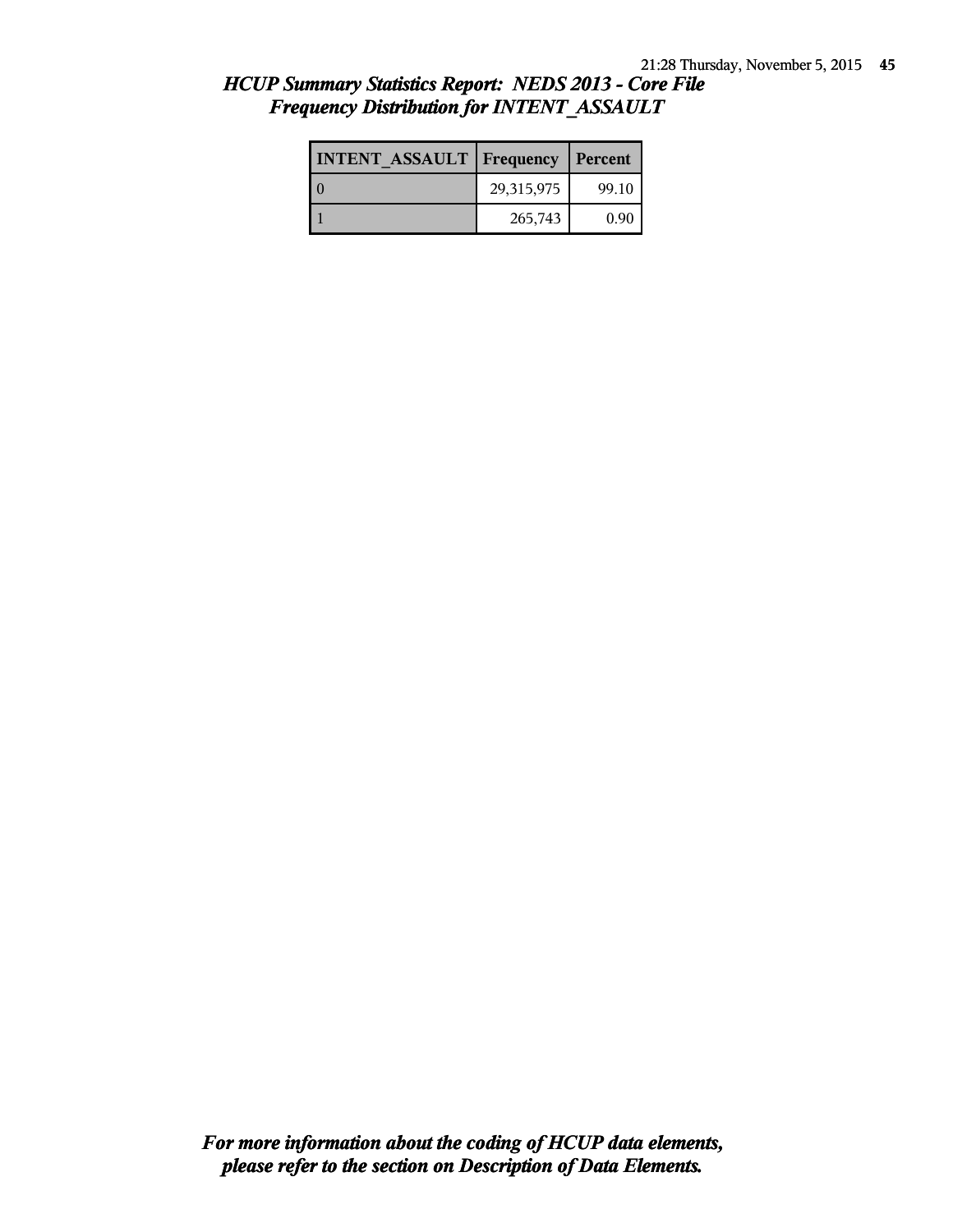| <b>INTENT SELF HARM   Frequency</b> |            | Percent |
|-------------------------------------|------------|---------|
|                                     | 29,270,333 | 98.95   |
|                                     | 311,385    | 1.05    |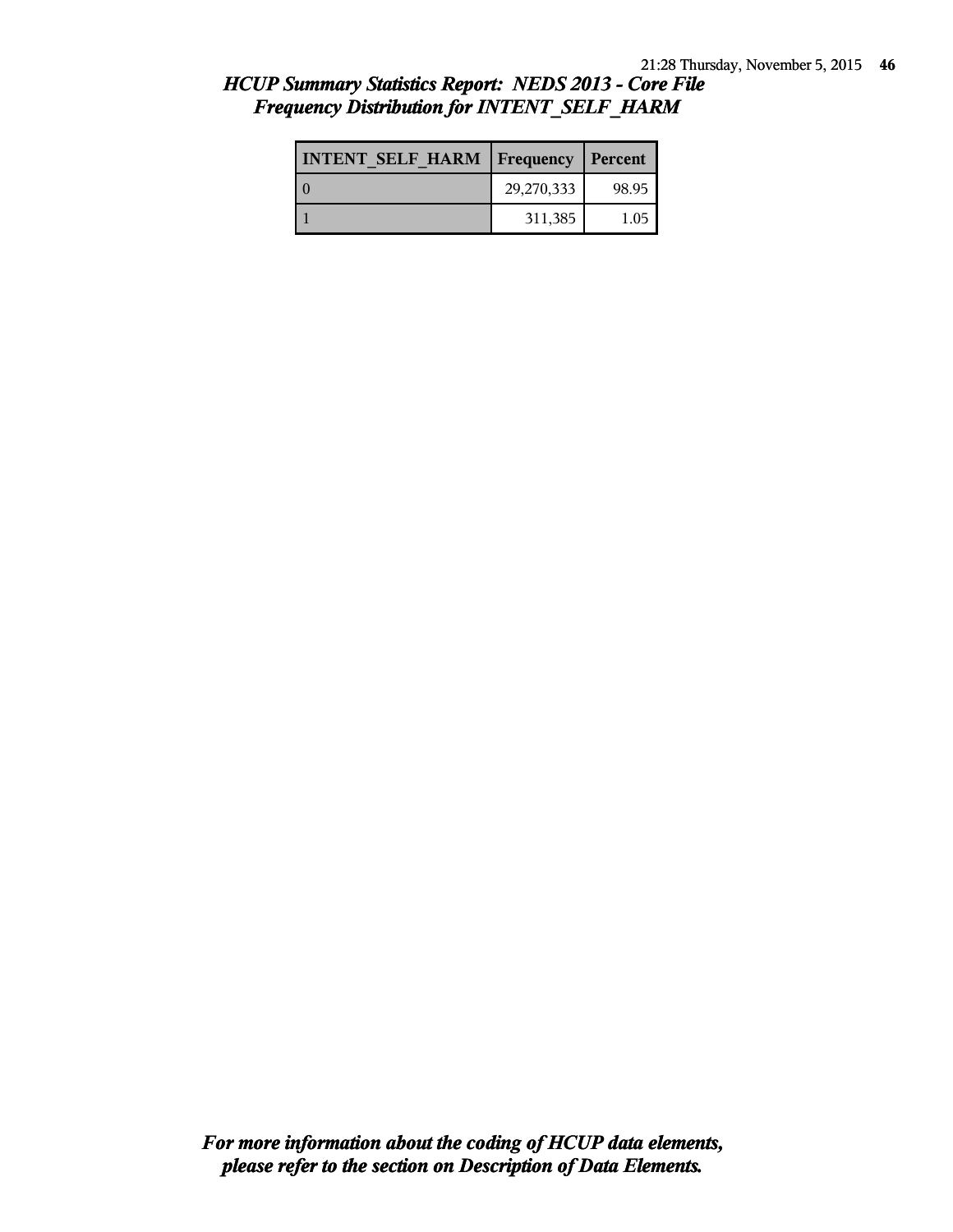| <b>INTENT UNINTENTIONAL Frequency</b> |            | Percent |
|---------------------------------------|------------|---------|
|                                       | 23,636,747 | 79.90   |
|                                       | 5,944,971  | 20.10   |

# *HCUP Summary Statistics Report: NEDS 2013 - Core File Frequency Distribution for INTENT\_UNINTENTIONAL*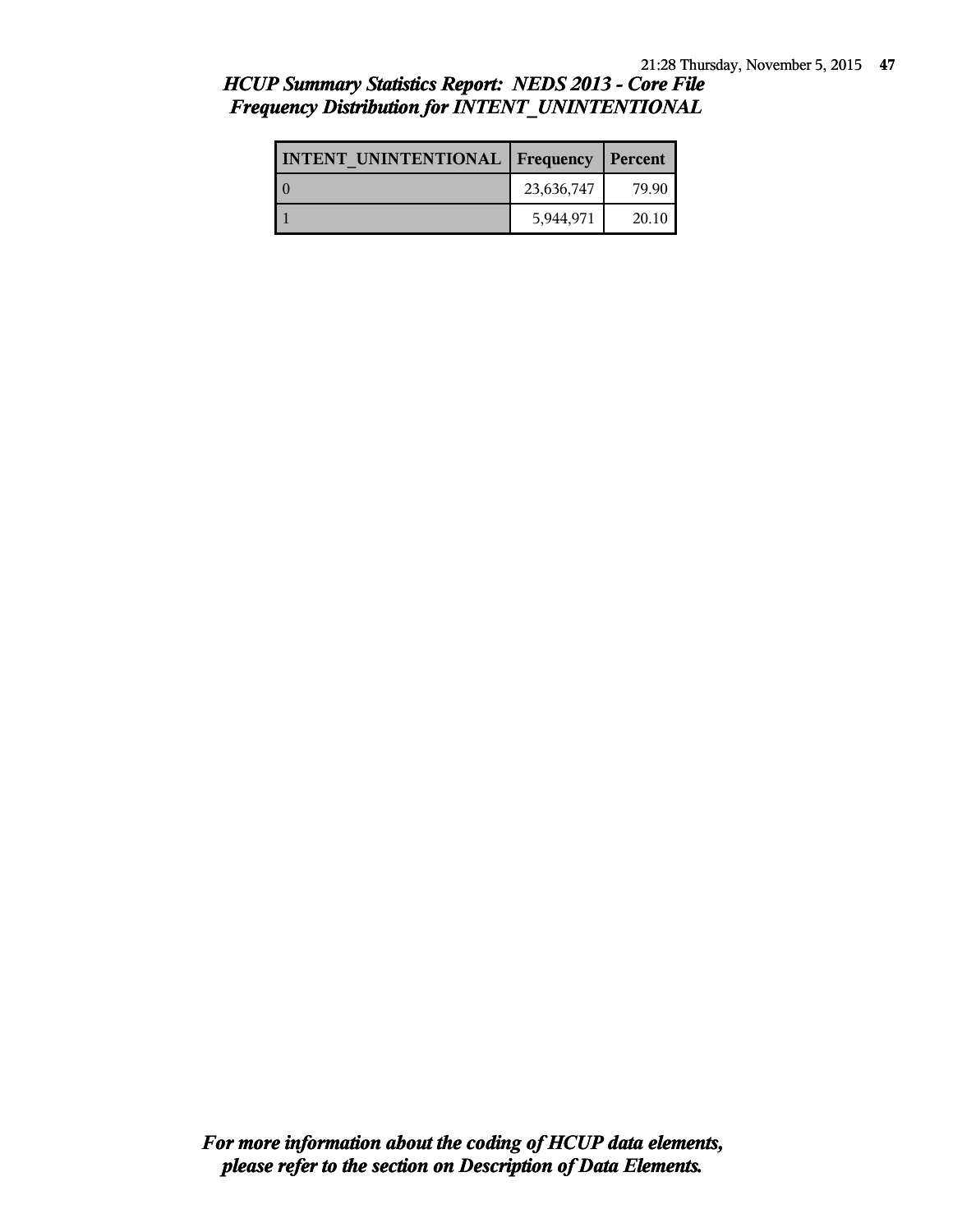| <b>MULTINJURY</b> | Frequency  | Percent |
|-------------------|------------|---------|
|                   | 27,853,452 | 94.16   |
|                   | 1,728,266  | 5.84    |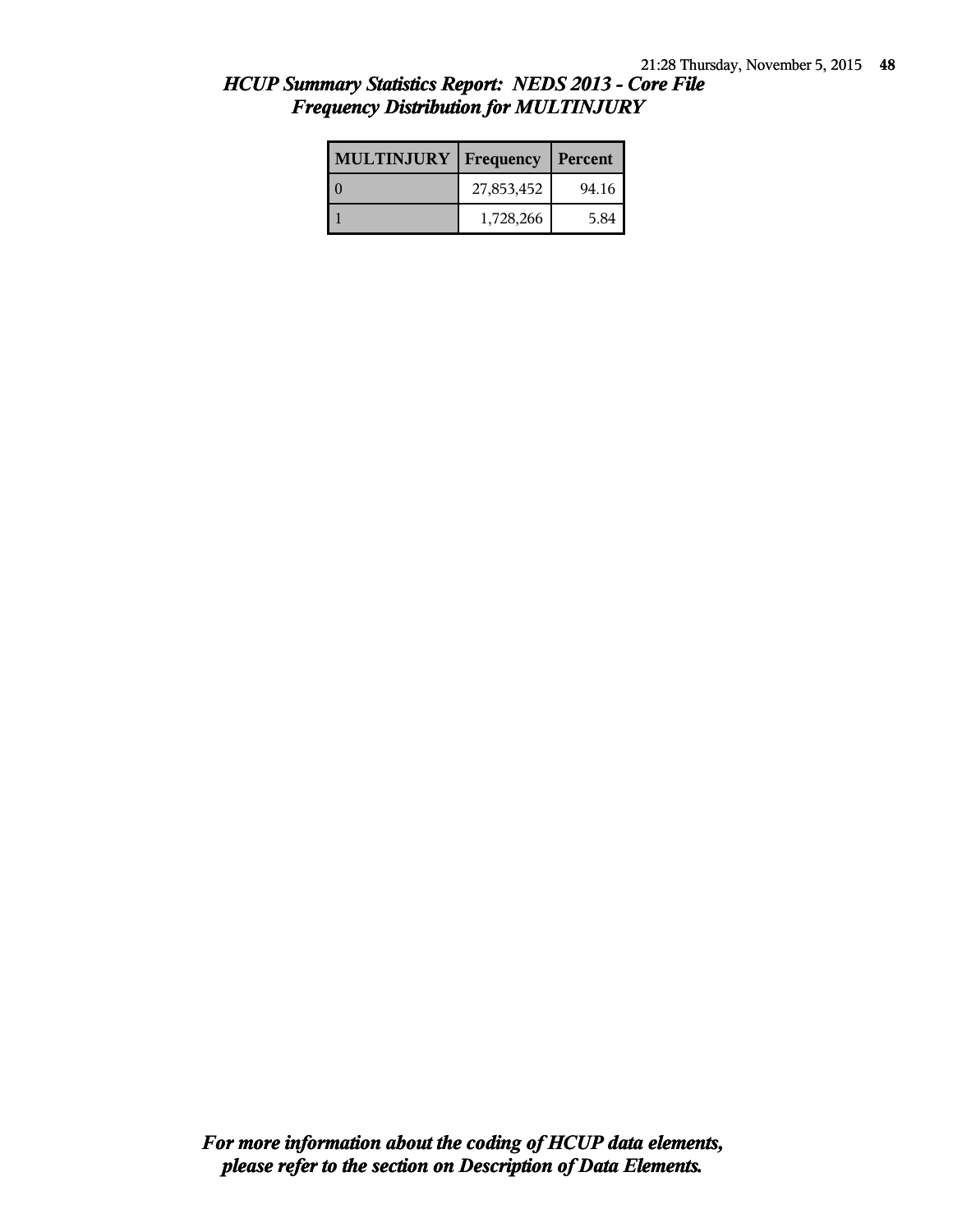| <b>NDX</b>     | Frequency | Percent |
|----------------|-----------|---------|
| $\overline{0}$ | 15,172    | 0.05    |
| 1              | 8,102,807 | 27.39   |
| $\overline{2}$ | 6,107,396 | 20.65   |
| 3              | 3,942,227 | 13.33   |
| $\overline{4}$ | 2,590,821 | 8.76    |
| 5              | 1,783,434 | 6.03    |
| 6              | 1,316,268 | 4.45    |
| 7              | 955,242   | 3.23    |
| 8              | 751,029   | 2.54    |
| 9              | 657,115   | 2.22    |
| 10             | 581,201   | 1.96    |
| 11             | 391,087   | 1.32    |
| 12             | 336,571   | 1.14    |
| 13             | 297,465   | 1.01    |
| 14             | 265,463   | 0.90    |
| 15             | 1,488,420 | 5.03    |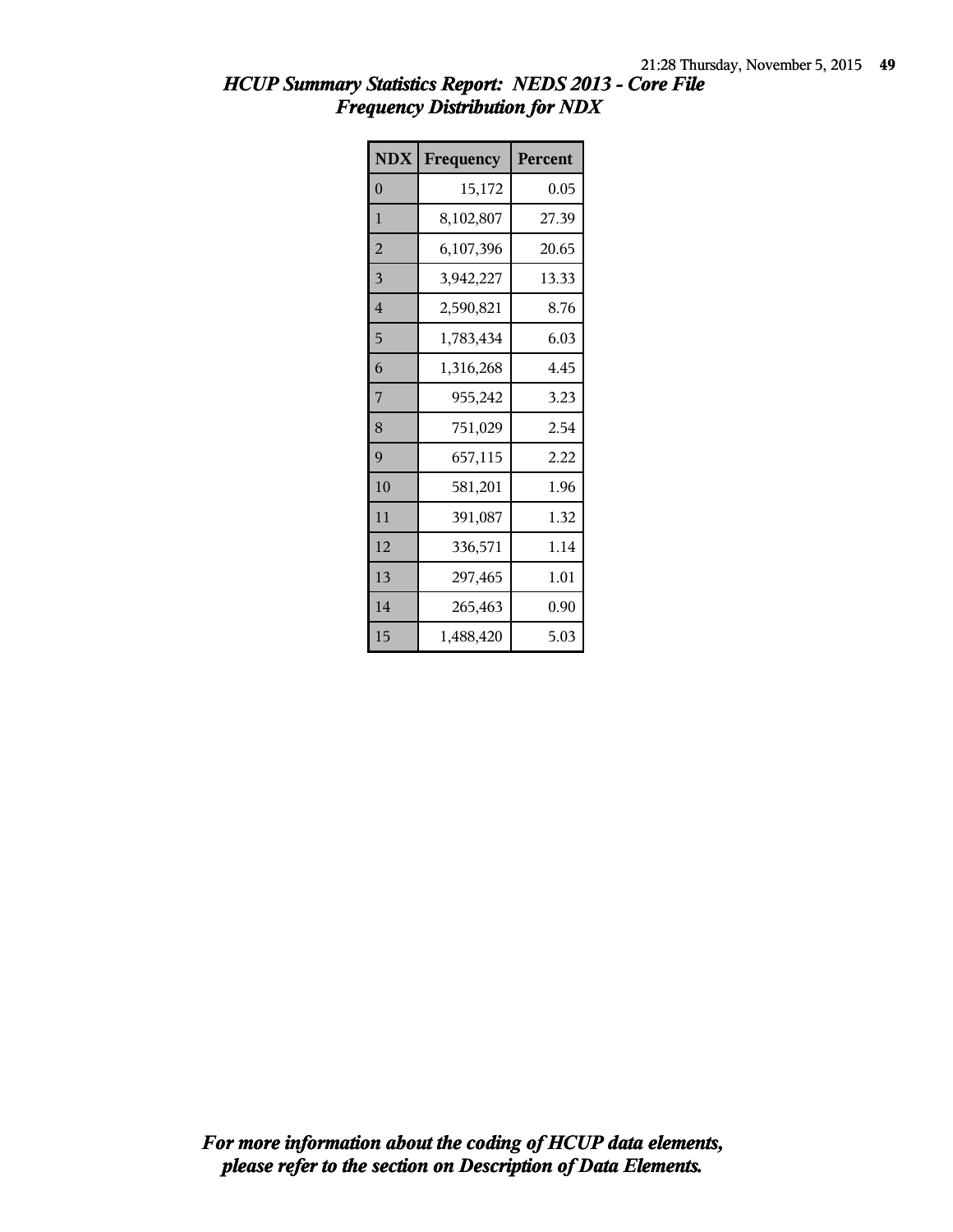| <b>NECODE</b> | <b>Percent</b><br>Frequency |       |
|---------------|-----------------------------|-------|
|               | 22,412,824                  | 75.77 |
|               | 3,028,680                   | 10.24 |
| 2             | 2,766,026                   | 9.35  |
|               | 917,126                     | 3.10  |
|               | 457,062                     | 1.55  |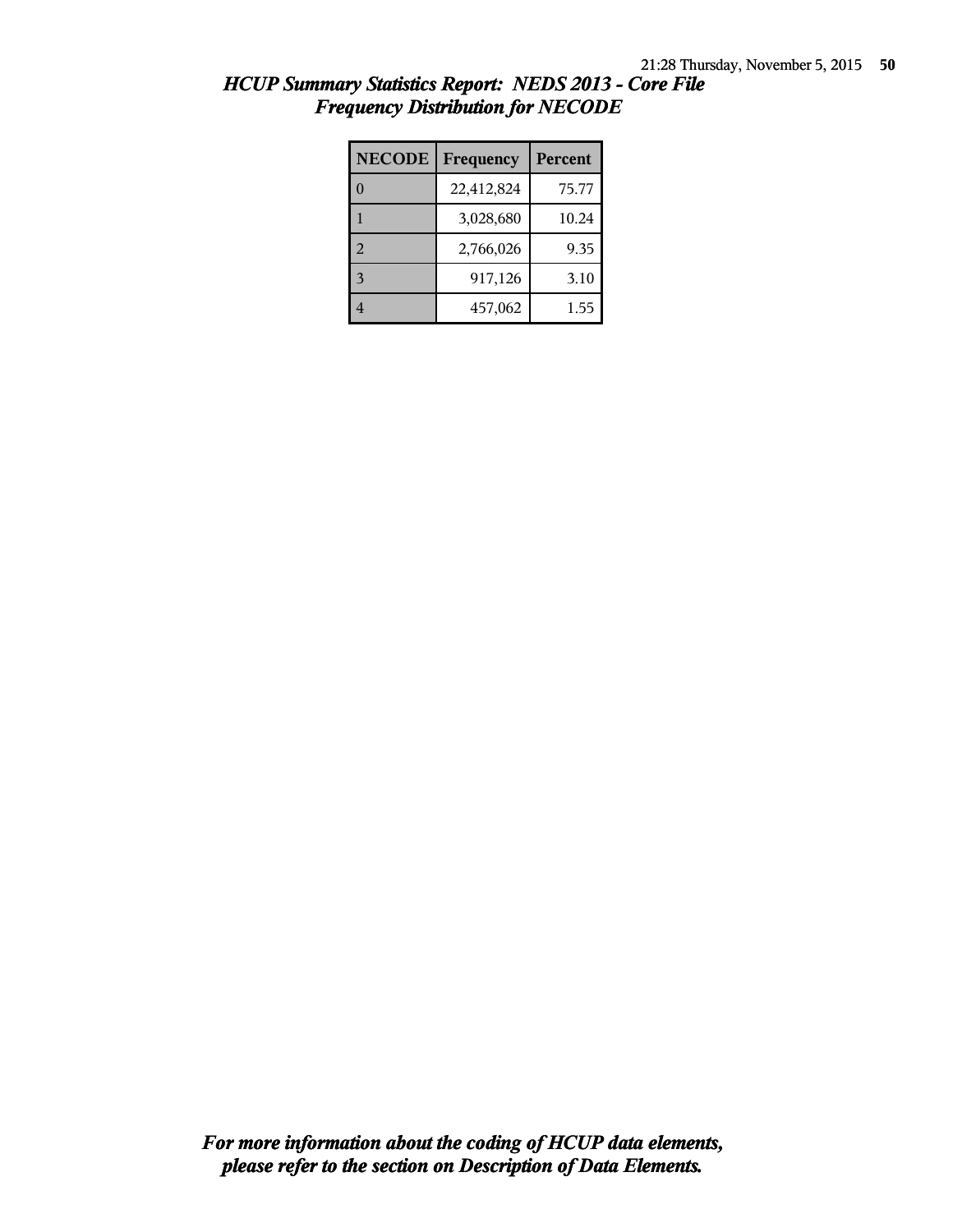| PAY1                 | Frequency | <b>Percent</b> |
|----------------------|-----------|----------------|
| $\therefore$ Missing | 46,442    | 0.16           |
| .A: Invalid          | 426       | 0.00           |
| 1: Medicare          | 6,662,958 | 22.52          |
| 2: Medicaid          | 8,369,577 | 28.29          |
| 3: Private insurance | 7,937,075 | 26.83          |
| 4: Self-pay          | 4,863,811 | 16.44          |
| 5: No charge         | 287,205   | 0.97           |
| 6: Other             | 1,414,224 | 4.78           |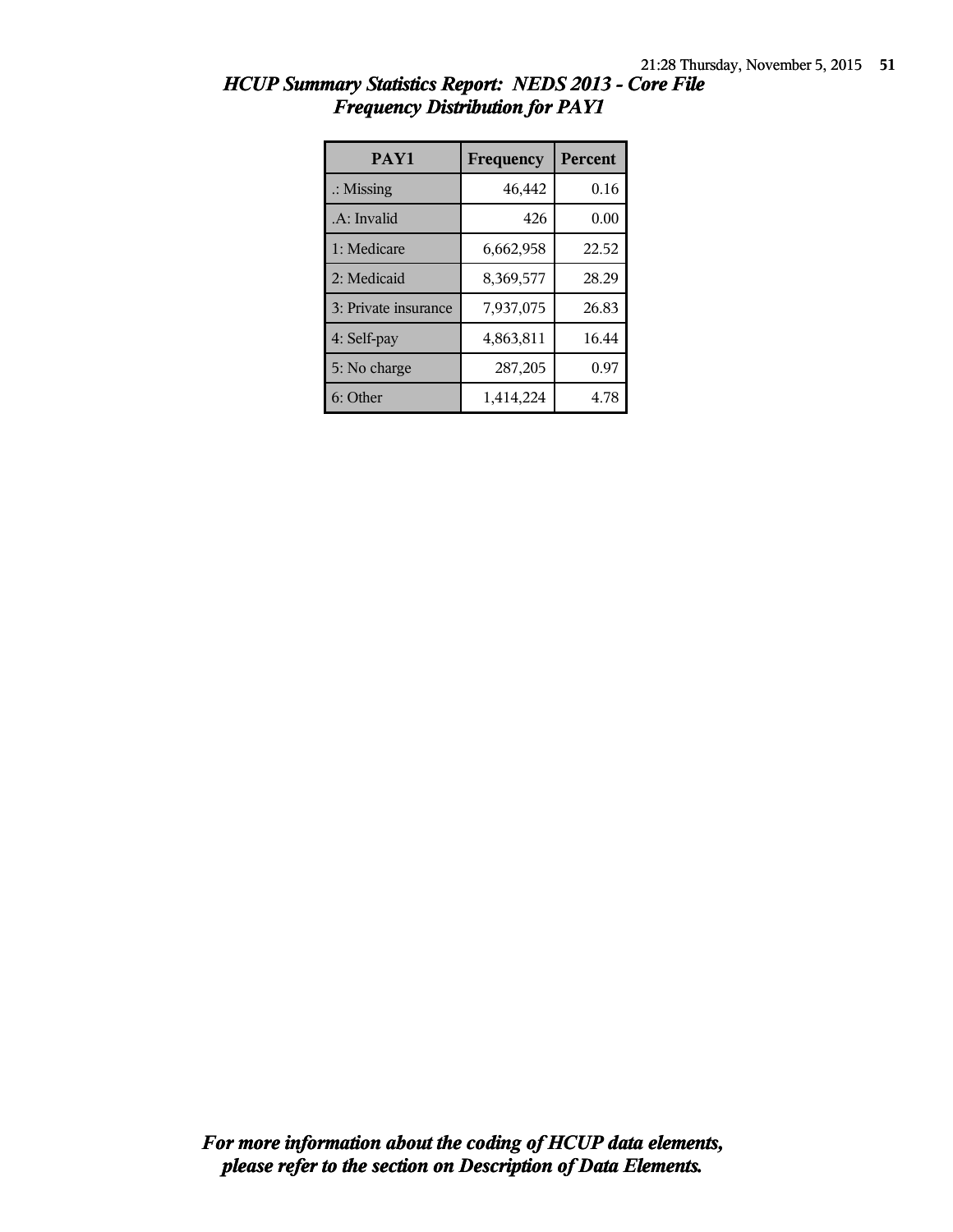| PAY <sub>2</sub>     | Frequency  | <b>Percent</b> |
|----------------------|------------|----------------|
| $\therefore$ Missing | 21,368,791 | 72.24          |
| .A: Invalid          | 373,980    | 1.26           |
| 1: Medicare          | 821,642    | 2.78           |
| 2: Medicaid          | 1,782,052  | 6.02           |
| 3: Private insurance | 2,680,969  | 9.06           |
| 4: Self-pay          | 1,965,641  | 6.64           |
| 5: No charge         | 32,183     | 0.11           |
| 6: Other             | 556,460    | 1.88           |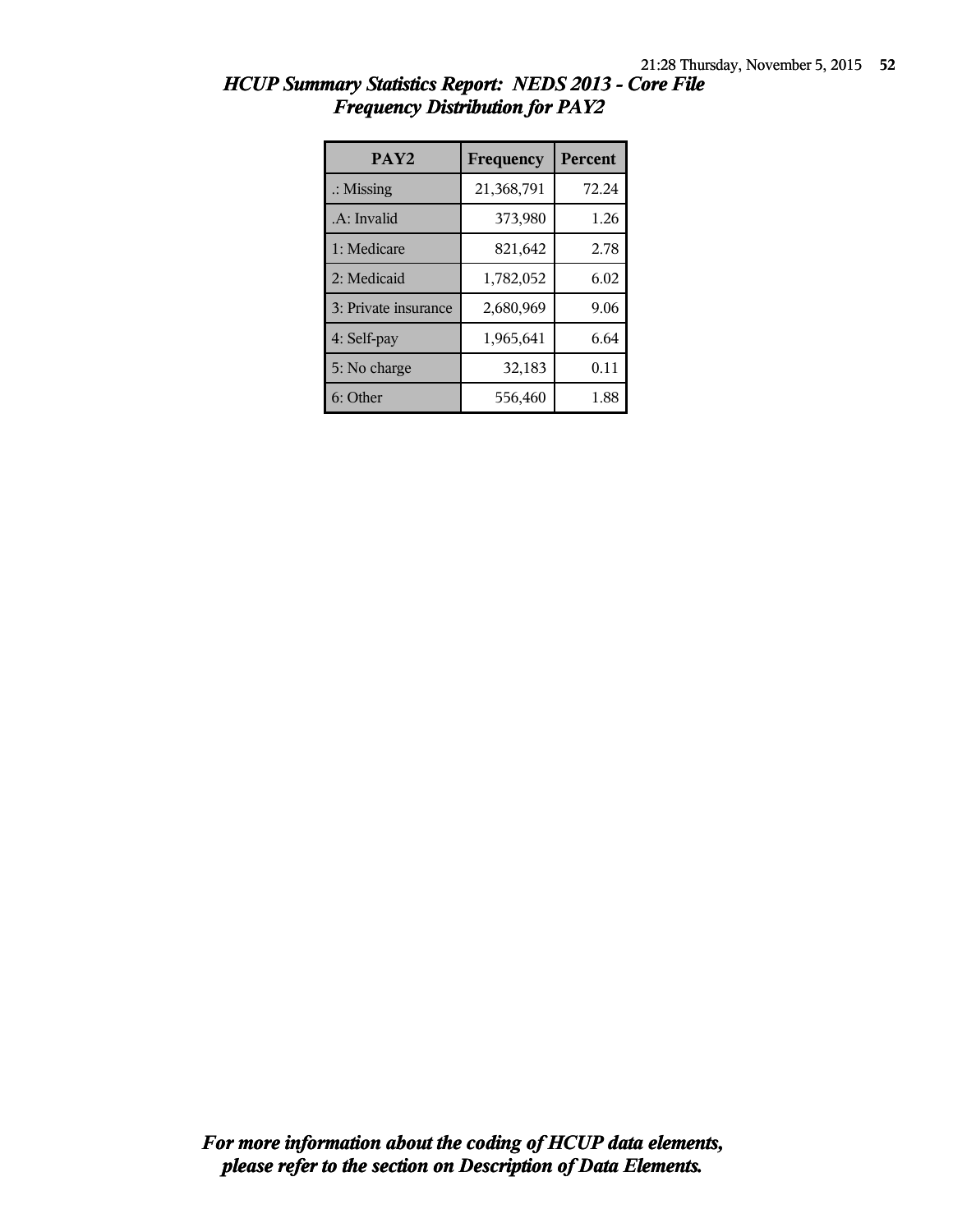| <b>TOTCHG_ED</b>     | Frequency  | <b>Percent</b> |
|----------------------|------------|----------------|
| $\therefore$ Missing | 4,524,178  | 15.29          |
| .A: Invalid          | $\leq 10$  | * **           |
| .C: Inconsistent     | 128,999    | 0.44           |
| \$100-\$1,000        | 8,367,972  | 28.29          |
| \$1,001-\$5,000      | 13,318,754 | 45.02          |
| \$5,001-\$10,000     | 2,175,940  | 7.36           |
| \$10,001-\$50,000    | 1,050,991  | 3.55           |
| \$50,001-\$75,000    | 11,070     | 0.04           |
| Over \$75,000        | 3,810      | $0.01\,$       |

| HCUP Summary Statistics Report: NEDS 2013 - Core File |  |
|-------------------------------------------------------|--|
| <b>Frequency Distribution for TOTCHG ED</b>           |  |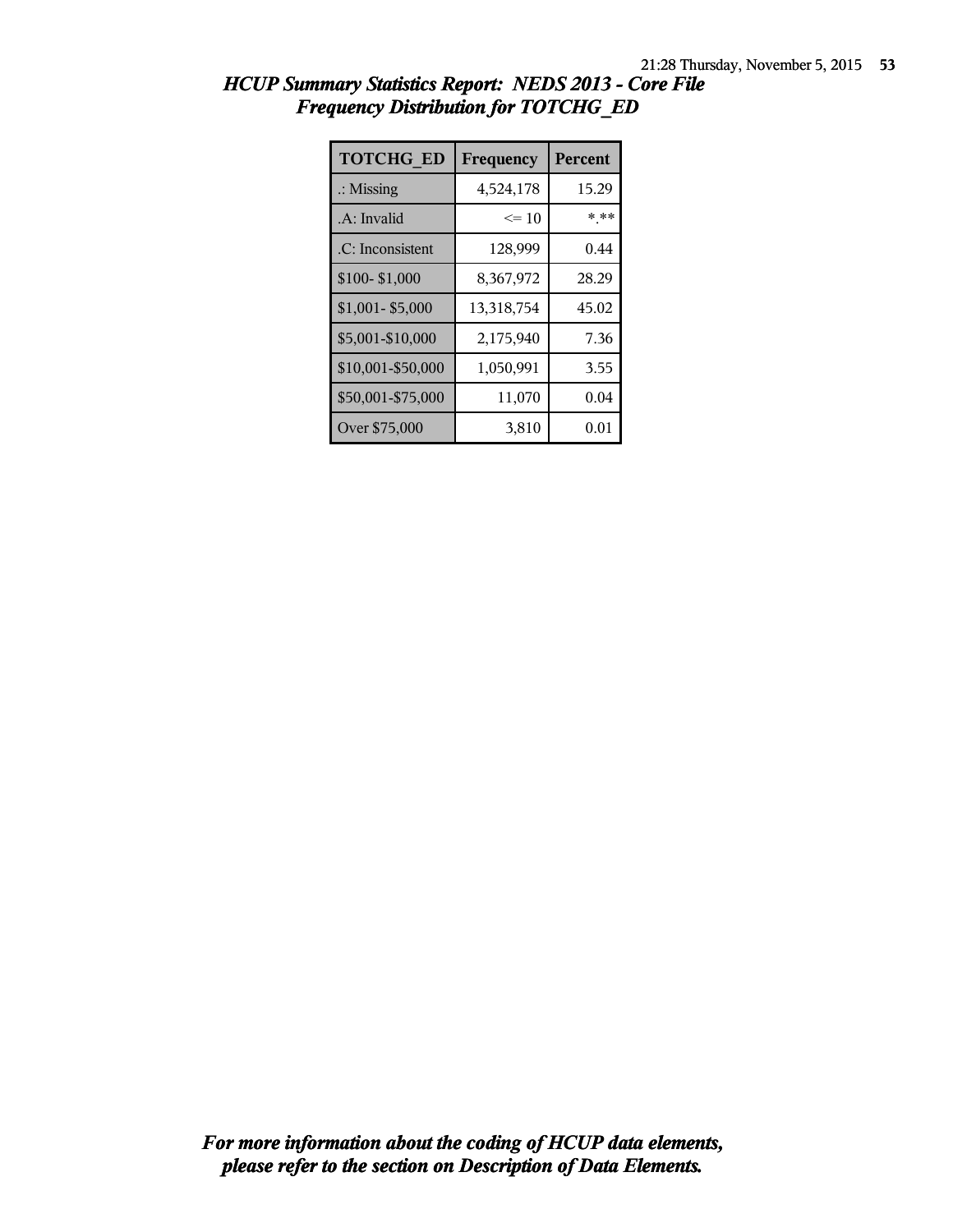|      | <b>YEAR</b> Frequency | Percent |
|------|-----------------------|---------|
| 2013 | 29,581,718            | 100.00  |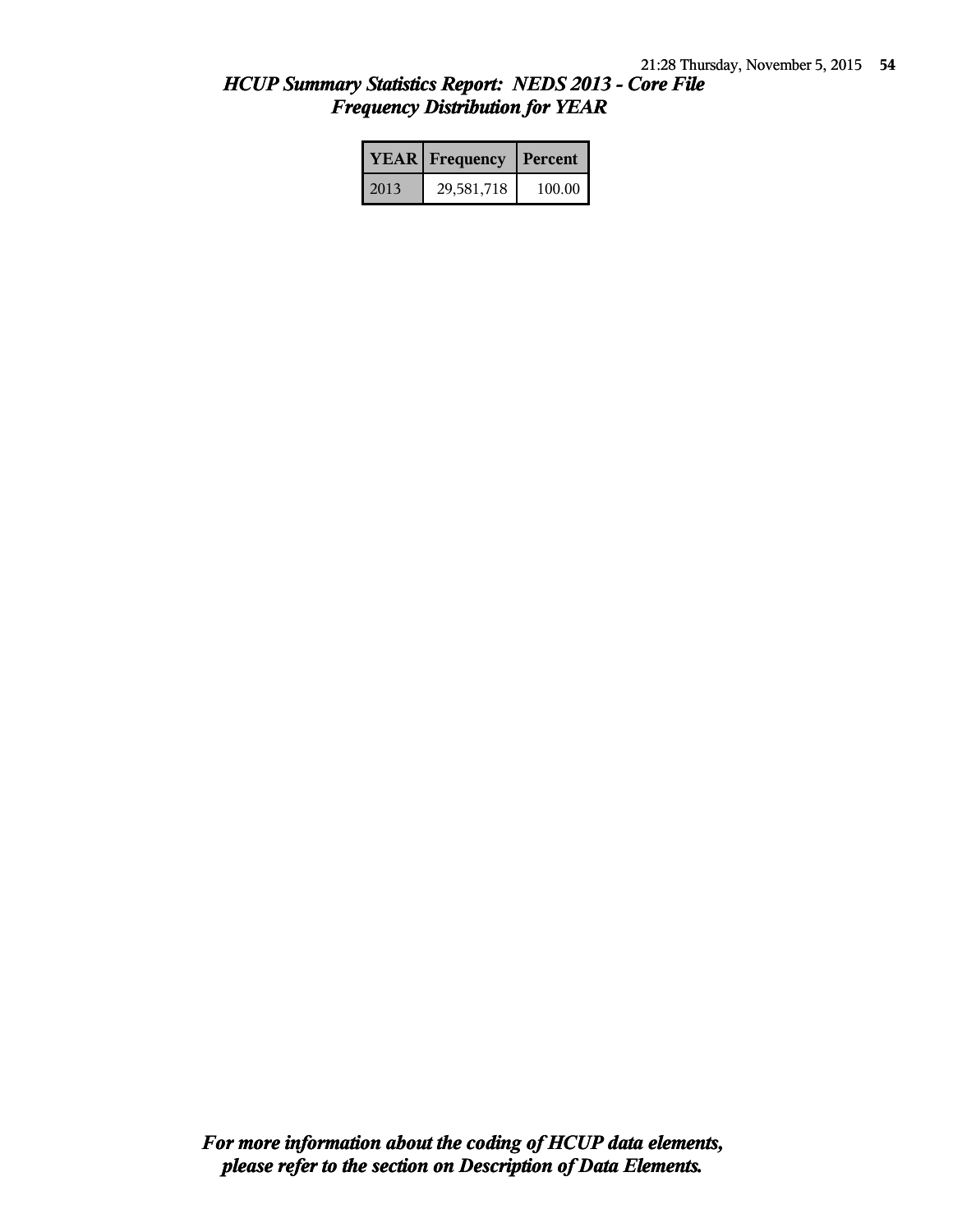| <b>ZIPINC QRTL</b>   | Frequency  | <b>Percent</b> |
|----------------------|------------|----------------|
| $\therefore$ Missing | 585,222    | 1.98           |
| .A: Invalid          | 54,198     | 0.18           |
| 1: First quartile    | 10,169,407 | 34.38          |
| 2: Second quartile   | 8,011,995  | 27.08          |
| 3: Third quartile    | 6,281,203  | 21.23          |
| 4: Fourth quartile   | 4,479,693  | 15.14          |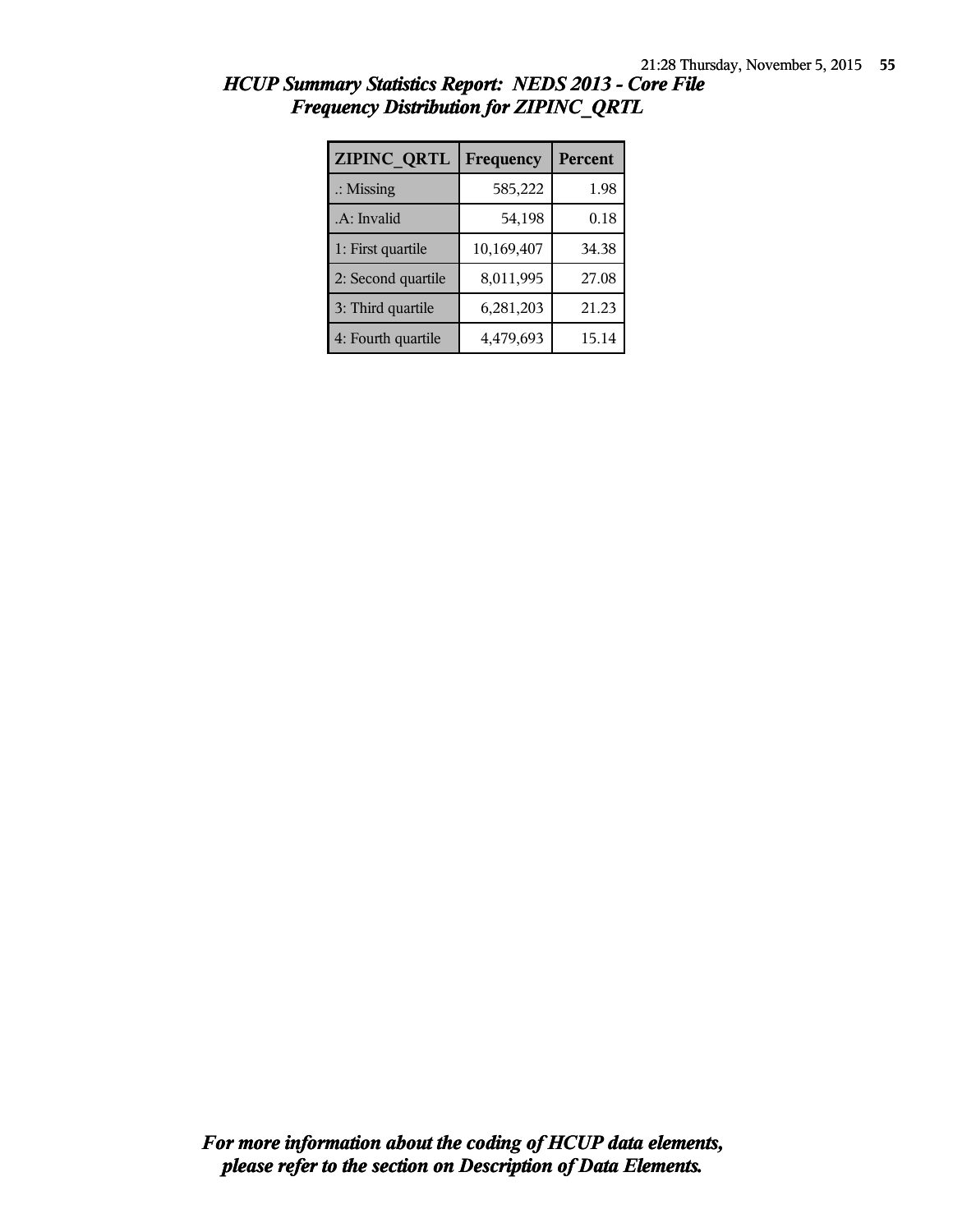| <b>Moments</b>         |            |                         |            |
|------------------------|------------|-------------------------|------------|
| N                      | 29581718   | <b>Sum Weights</b>      | 29581718   |
| Mean                   | 4.55920156 | <b>Sum Observations</b> | 134869015  |
| <b>Std Deviation</b>   | 1.22515642 | Variance                | 1.50100826 |
| <b>Skewness</b>        | 2.85789158 | <b>Kurtosis</b>         | 28.0799567 |
| <b>Uncorrected SS</b>  | 659297426  | <b>Corrected SS</b>     | 44402401.6 |
| <b>Coeff Variation</b> | 26.8721706 | <b>Std Error Mean</b>   | 0.00022526 |

#### *Variable: DISCWT (Weight to ED Visits in AHA universe)*

| <b>Basic Statistical Measures</b> |          |                            |          |  |
|-----------------------------------|----------|----------------------------|----------|--|
| Location<br><b>Variability</b>    |          |                            |          |  |
| Mean                              | 4.559202 | <b>Std Deviation</b>       | 1.22516  |  |
| <b>Median</b>                     | 4.542847 | <b>Variance</b>            | 1.50101  |  |
| Mode                              | 2.592111 | Range                      | 16.91438 |  |
|                                   |          | <b>Interquartile Range</b> | 1.11958  |  |

| <b>Tests for Location: Mu0=0</b> |                             |          |               |        |  |  |
|----------------------------------|-----------------------------|----------|---------------|--------|--|--|
| <b>Test</b>                      | <b>Statistic</b><br>p Value |          |               |        |  |  |
| Student's t                      | 20239.93                    |          | Pr >  t       | < 0001 |  |  |
| <b>Sign</b>                      | M                           | 14790859 | $Pr \geq  M $ | < 0001 |  |  |
| <b>Signed Rank</b>               | S                           | 2.188E14 | $Pr \geq  S $ | < 0001 |  |  |

| <b>Quantiles (Definition 5)</b> |          |  |
|---------------------------------|----------|--|
| Level                           | Quantile |  |
| $100\%$ Max                     | 18.97167 |  |
| 99%                             | 8.06166  |  |
| 95%                             | 6.41217  |  |
| 90%                             | 5.81026  |  |
| 75% Q3                          | 4.95696  |  |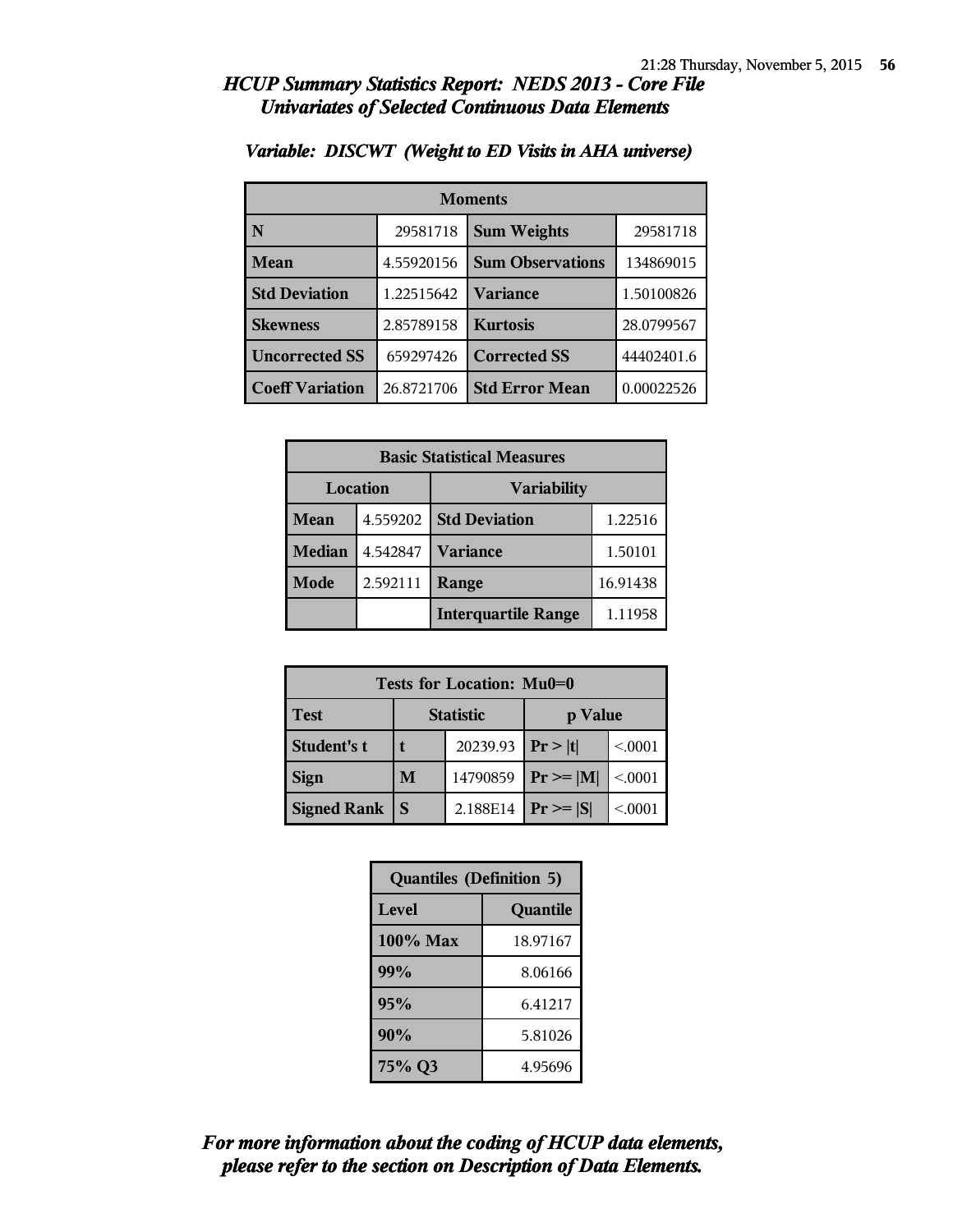| <b>Quantiles (Definition 5)</b> |          |  |
|---------------------------------|----------|--|
| Level                           | Quantile |  |
| 50% Median                      | 4.54285  |  |
| 25% Q1                          | 3.83738  |  |
| 10%                             | 3.18247  |  |
| 5%                              | 2.59211  |  |
| $1\%$                           | 2.58852  |  |
| $0\%$ Min                       | 2.05730  |  |

*Variable: DISCWT (Weight to ED Visits in AHA universe)*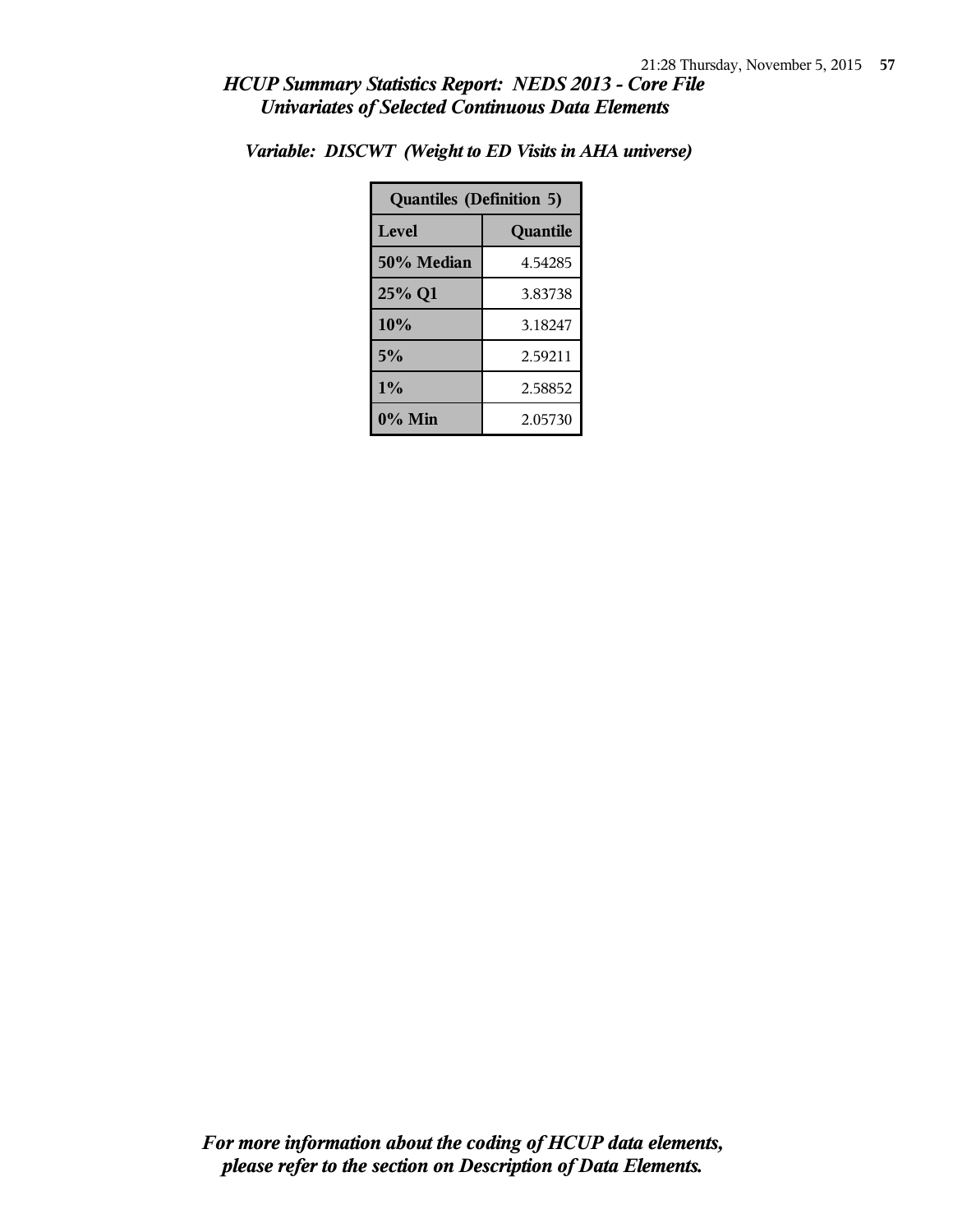| <b>Moments</b>         |            |                         |             |  |
|------------------------|------------|-------------------------|-------------|--|
| N                      | 29580493   | <b>Sum Weights</b>      | 29580493    |  |
| <b>Mean</b>            | 39.5540893 | <b>Sum Observations</b> | 1170029463  |  |
| <b>Std Deviation</b>   | 24.3308957 | Variance                | 591.992487  |  |
| <b>Skewness</b>        | 0.24131008 | <b>Kurtosis</b>         | $-0.852341$ |  |
| <b>Uncorrected SS</b>  | 6.37909E10 | <b>Corrected SS</b>     | 1.75114E10  |  |
| <b>Coeff Variation</b> | 61.5129715 | <b>Std Error Mean</b>   | 0.00447358  |  |

#### *Variable: AGE (Age in years at admission)*

| <b>Basic Statistical Measures</b> |          |                            |           |  |
|-----------------------------------|----------|----------------------------|-----------|--|
| Location<br><b>Variability</b>    |          |                            |           |  |
| Mean                              | 39.55409 | <b>Std Deviation</b>       | 24.33090  |  |
| <b>Median</b>                     | 37.00000 | Variance                   | 591.99249 |  |
| Mode                              | 0.00000  | Range                      | 90.00000  |  |
|                                   |          | <b>Interquartile Range</b> | 36.00000  |  |

| Tests for Location: Mu0=0 |                             |          |                               |        |  |  |
|---------------------------|-----------------------------|----------|-------------------------------|--------|--|--|
| <b>Test</b>               | <b>Statistic</b><br>p Value |          |                               |        |  |  |
| Student's t               | 8841.705   $Pr >  t $       |          |                               | < 0001 |  |  |
| <b>Sign</b>               | M<br>14445672               |          | $\mathbf{Pr} \geq \mathbf{M}$ | < 0001 |  |  |
| <b>Signed Rank</b>        | S                           | 2.087E14 | $Pr \geq  S $                 | < 0001 |  |  |

| <b>Quantiles (Definition 5)</b> |          |  |
|---------------------------------|----------|--|
| <b>Level</b>                    | Quantile |  |
| $100\%$ Max                     | 90       |  |
| 99%                             | 90       |  |
| 95%                             | 83       |  |
| 90%                             | 75       |  |
| 75% Q3                          | 57       |  |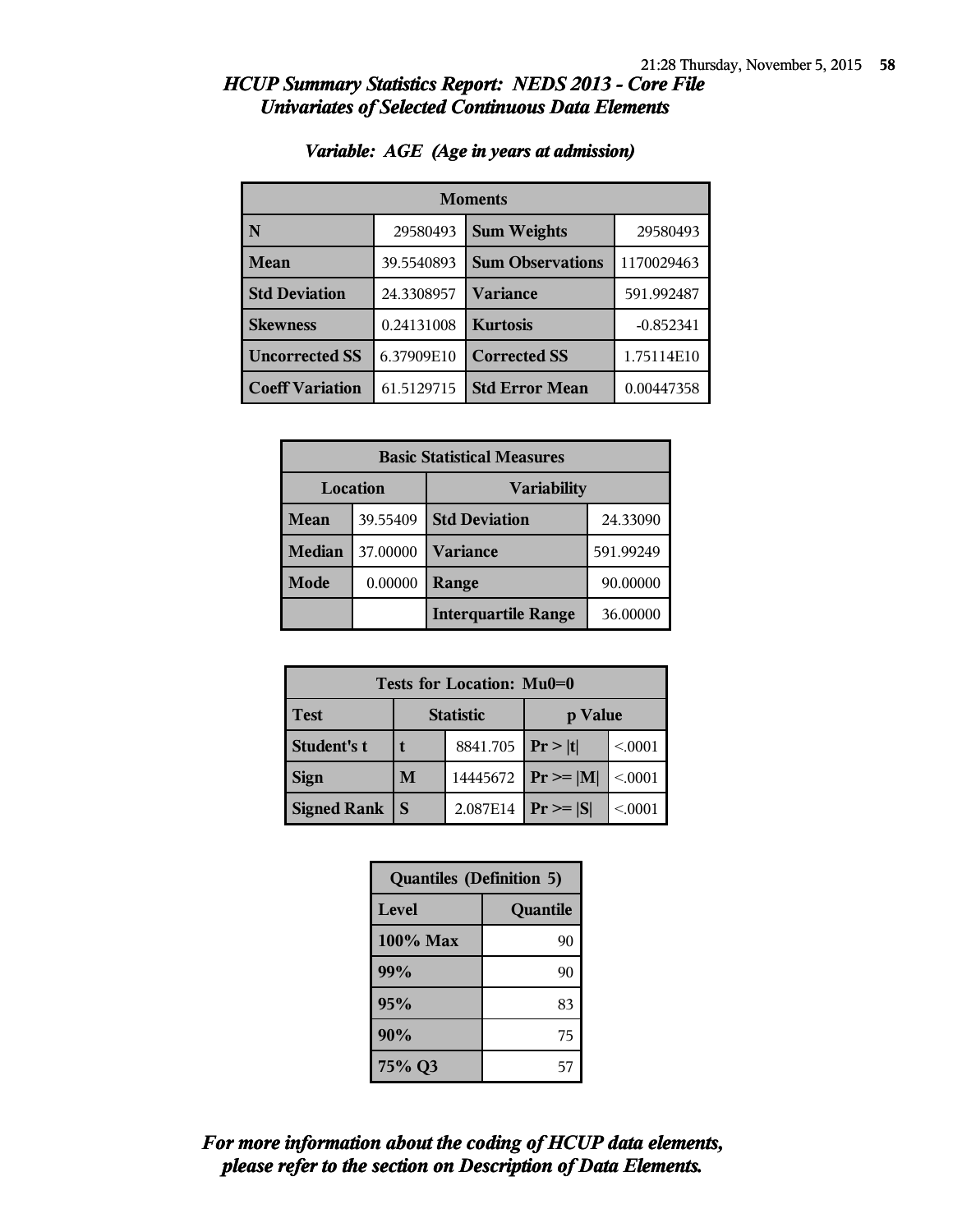| <b>Quantiles (Definition 5)</b> |          |  |
|---------------------------------|----------|--|
| Level                           | Quantile |  |
| 50% Median                      | 37       |  |
| 25% Q1                          | 21       |  |
| 10%                             | 6        |  |
| 5%                              | 2        |  |
| 1%                              | 0        |  |
| $0\%$ Min                       |          |  |

| <b>Missing Values</b>          |       |                   |                       |  |  |
|--------------------------------|-------|-------------------|-----------------------|--|--|
|                                |       | <b>Percent Of</b> |                       |  |  |
| <b>Missing</b><br><b>Value</b> | Count | All Obs           | <b>Missing</b><br>Obs |  |  |
|                                | 73    | 0.00              | 5.96                  |  |  |
| A                              | 5     | 0.00              | 0.41                  |  |  |
| Ċ                              | 1147  | 0.00              | 93.63                 |  |  |
| Total                          | 1225  | 0.00              | 100.00                |  |  |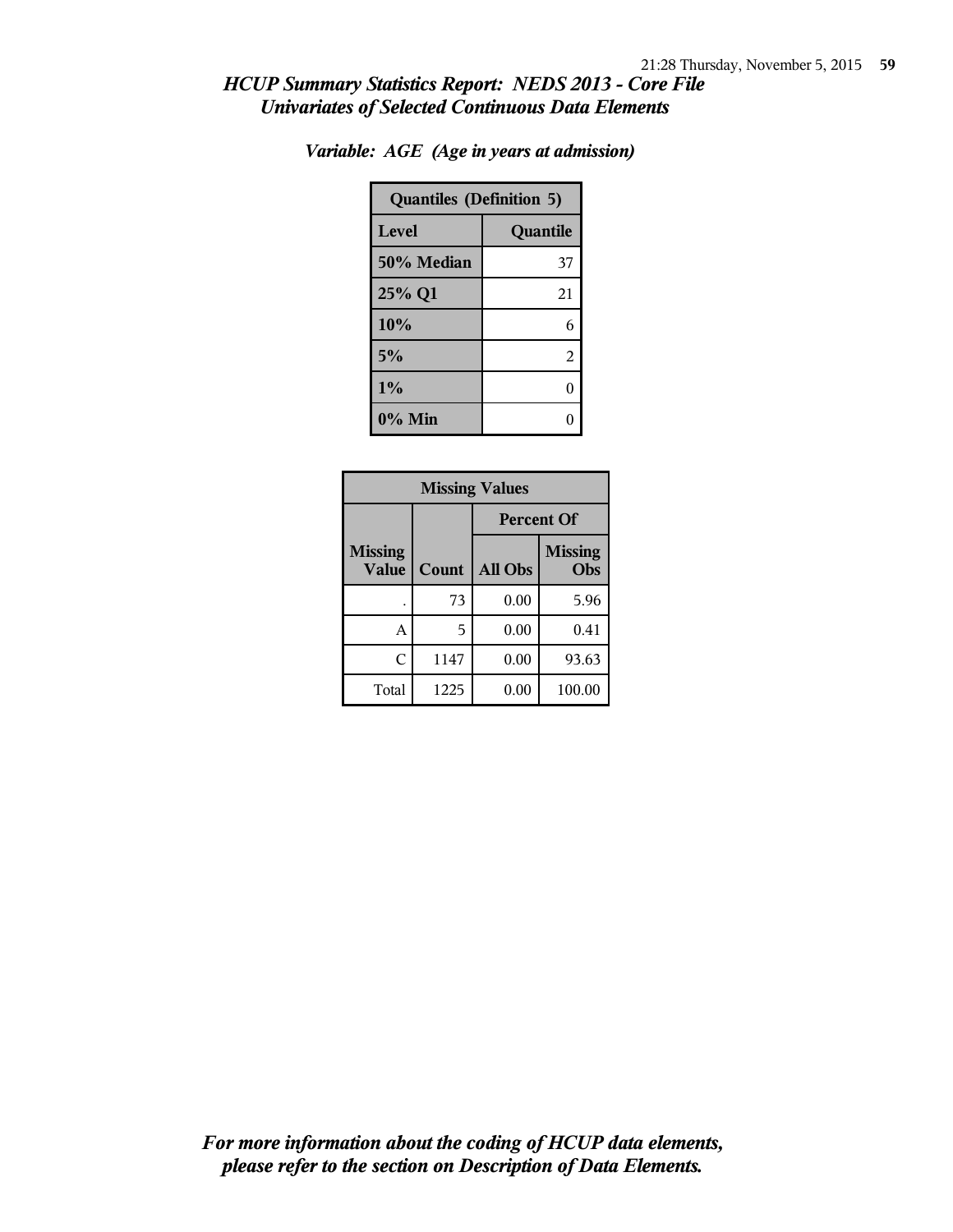| <b>Moments</b>         |            |                         |            |  |
|------------------------|------------|-------------------------|------------|--|
| N                      | 24928537   | <b>Sum Weights</b>      | 24928537   |  |
| Mean                   | 2742.27483 | <b>Sum Observations</b> | 6.83609E10 |  |
| <b>Std Deviation</b>   | 4175.38875 | <b>Variance</b>         | 17433871.2 |  |
| <b>Skewness</b>        | 10.7511827 | <b>Kurtosis</b>         | 783.744708 |  |
| <b>Uncorrected SS</b>  | 6.22065E14 | <b>Corrected SS</b>     | 4.34601E14 |  |
| <b>Coeff Variation</b> | 152.26004  | <b>Std Error Mean</b>   | 0.83627386 |  |

#### *Variable: TOTCHG\_ED (Total charge for ED services)*

| <b>Basic Statistical Measures</b> |          |                            |          |  |  |
|-----------------------------------|----------|----------------------------|----------|--|--|
| Location                          |          | <b>Variability</b>         |          |  |  |
| <b>Mean</b>                       | 2742.275 | <b>Std Deviation</b>       | 4175     |  |  |
| <b>Median</b>                     | 1523.000 | <b>Variance</b>            | 17433871 |  |  |
| Mode                              | 545.000  | Range                      | 878534   |  |  |
|                                   |          | <b>Interquartile Range</b> | 2246     |  |  |

| Tests for Location: Mu0=0 |                  |          |               |        |  |  |  |
|---------------------------|------------------|----------|---------------|--------|--|--|--|
| <b>Test</b>               | <b>Statistic</b> |          | p Value       |        |  |  |  |
| Student's t               |                  | 3279.159 | Pr >  t       | < 0001 |  |  |  |
| <b>Sign</b>               | M                | 12464269 | $Pr \geq  M $ | < 0001 |  |  |  |
| <b>Signed Rank</b>        | S                | 1.554E14 | $Pr \geq  S $ | < 0001 |  |  |  |

| <b>Quantiles (Definition 5)</b> |          |  |
|---------------------------------|----------|--|
| Level                           | Quantile |  |
| 100% Max                        | 878634   |  |
| 99%                             | 19768    |  |
| 95%                             | 9163     |  |
| 90%                             | 6014     |  |
| 75% Q3                          | 3032     |  |